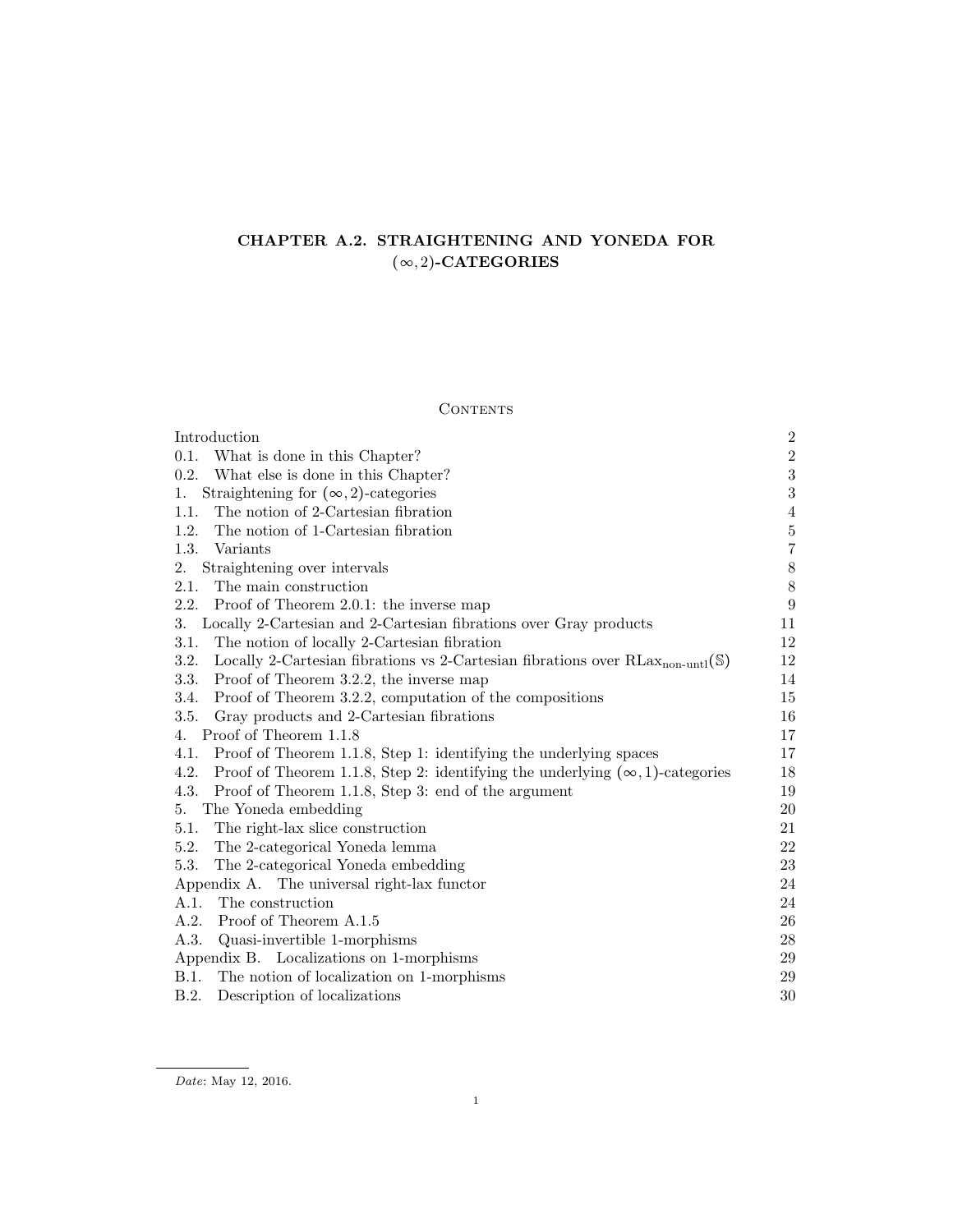#### **INTRODUCTION**

0.1. What is done in this Chapter? The goal of this Chapter is to construct the 2 categorical Yoneda embedding

(0.1) 
$$
Yon_S: S \hookrightarrow Funct(S^{1-op}, 1 - Cat), S \in 2-Cat,
$$

which will, in turn, be needed for the proof of the Adjunction Theorem in [Chapter A.3].

As in the case of  $(\infty, 1)$ -categories, in the present 2-categorical context, a natural approach to the construction of the functor  $\gamma$ on<sub>S</sub> is via the straightening/unstraightening procedure.

The latter is an equivalence between the  $(\infty, 2)$ -category of functors  $\mathbb{S}^{1-\text{op}} \to 1$ -Cat and the  $(\infty, 2)$ -category of 1-Cartesian fibrations over S.

0.1.1. Let us comment on the notion of 1-Cartesian fibration over a given  $\mathcal{S} \in 2$ -Cat.

The space of such will be a full subspace in  $(2 - \text{Cat}_{\beta})^{\text{Spc}}$ , and it is singled out by certain explicit conditions; the actual definition is given in Sect. 1.2.1. The definition is rigged so that the datum of a 1-Cartesian fibration over  $\mathbb S$  is equivalent to that of a functor  $\mathbb S^{1-\text{op}} \to 1$ -Cat.

As to the 2-categorical structure, there are actually two natural  $(\infty, 2)$ -categories

$$
(1\text{-}\mathbf{Cart}_{/\mathbb{S}})_{\mathrm{strict}} \subset (1\text{-}\mathbf{Cart}_{/\mathbb{S}})_{2\text{-strict}},
$$

one being a 1-full subcategory in the other.

In Sect. 1 we state the sub-main result of this Chapter, Corollary 1.2.6, that says that there is a canonical 'straightening/unstraightening' equivalence

(0.2) 
$$
(\mathbf{1}-\mathbf{Cart}_{\mathcal{J}\mathbb{S}})_{2\text{-strict}} \simeq \text{Funct}(\mathbb{S}^{1\text{-op}}, \mathbf{1}-\mathbf{Cat})_{\text{right-lax}},
$$

which induces an equivalence

$$
(1-Cart_{/\mathbb{S}})_{\operatorname{strict}} \simeq \operatorname{Funct}(\mathbb{S}^{1\operatorname{-op}}, 1\operatorname{-Cat}).
$$

0.1.2. Here is, however, a catch: the above straightening/unstraightening assertion (i.e., the equivalence  $(0.2)$  is too weak to be amenable to a natural proof.

Namely, the equivalence (0.2) does not contain enough functoriality (the mechanics of how this happens can be seen by tracing through the proof of the main theorem of this Chapter, Theorem 1.1.8; see also Sect. 0.1.5 below).

0.1.3. To remedy this, we engage a more ambitious straightening/unstraightening procedure.

Namely, in Sect. 1 we introduce the notion of 2-Cartesian fibration (over a given  $(\infty, 2)$ category S). Again, the space of such is a full subspace of  $(2 - \text{Cat}_{\beta})^{\text{Spc}}$ , and it is singled out by certain explicit conditions specified in Sect. 1.1.1.

As in the case of 1-Cartesian fibrations, there two natural  $(\infty, 2)$ -categories

$$
(2\text{-}\mathbf{Cart}_{/\mathbb{S}})_{\mathrm{strict}} \subset (2\text{-}\mathbf{Cart}_{/\mathbb{S}})_{2\text{-strict}},
$$

one being a 1-full subcategory in the other.

The 2-categorical straightening/unstraightening assertion, Theorem 1.1.8, which is the main result of this Chapter, says that there exists a canonical equivalence

(0.3) 
$$
(2 - \text{Cart}_{\text{/S}})_{2\text{-strict}} \simeq \text{Funct}(\mathbb{S}^{1\text{-op}}, 2 - \text{Cat})_{\text{right-lax}},
$$

which induces an equivalence

$$
(2\text{-}\mathbf{Cart}_{/\mathbb{S}})_{\mathrm{strict}} \simeq \mathrm{Funct}(\mathbb{S}^{1\text{-op}}, 2\text{-}\mathbf{Cat}).
$$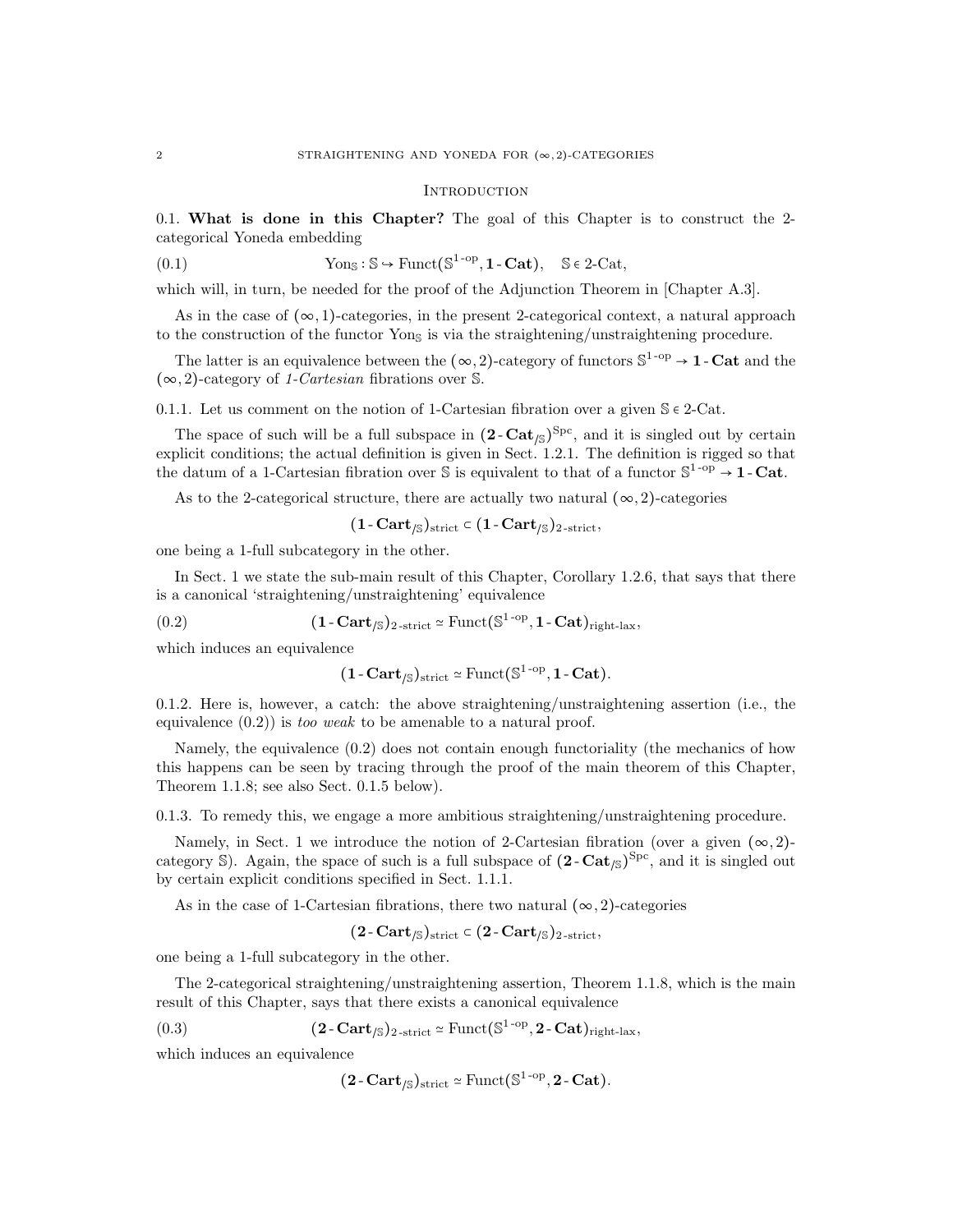0.1.4. The proof of Theorem 1.1.8 is spread over Sects. 2-4. Let us indicate its main steps.

In Sect. 2 we establish the particular case of the isomorphism  $(0.3)$ , when S is the interval [n]. This is done by a combinatorial procedure, which essentially amounts to unwinding the definitions.

In Sect. 3 we realize 2-Cartesian fibrations over the Gray product  $\mathbb{S}_1 \otimes \mathbb{S}_2$  as an explicit full subspace in 2-Cat<sub>/S<sub>1</sub>×S<sub>2</sub></sub>.

In Sect. 4 we use the results of the previous two sections to establish the isomorphism  $(0.3)$  at the level of spaces underlying the  $(\infty, 2)$ -categories on both sides, in the case when  $\mathbb{S} = [m] \otimes [n]$ .

Using [Chapter A.1, Theorems 4.1.3 and 5.2.3] we deduce from this that the isomorphism  $(0.3)$  holds at the level of spaces for any  $\mathcal{S} \in 2$ -Cat.

0.1.5. So, far, the same strategy would have worked if we worked with 1-Cartesian fibrations and 1 - Cat instead of 2 - Cat as a target.

However, now, in the 2-Cartesian context, we observe that the statement that we are trying to prove has enough functoriality, that it allows to formally deduce the equivalence (0.3) from just knowing it at the level of the underlying spaces.

## 0.2. What else is done in this Chapter?

0.2.1. As was mentioned before, our actual goal is to construct the Yoneda embedding (0.1) (and prove its fully faithfulness).

Having proved the 2-categorical straightening theorem in the earlier sections, the construction of the Yoneda embedding and the proof of its properties is carried out in Sect. 5.

0.2.2. In addition, this Chapter contains two sections in the Appendix.

In Sect. A, given  $\mathcal{S} \in 2$ -Cat, we give an explicit description of the universal non-unital right-lax functor out of S:

 $\mathbb{S} \stackrel{\iota_{\mathbb{S}}}{\rightarrow} \text{RLax}_{\text{non-untl}}(\mathbb{S}),$ 

so that any non-unital right-lax functor  $F : \mathbb{S} \rightarrow \mathbb{T}$  is obtained as

 $\widetilde{F} \circ \iota_{\mathbb{S}}$ 

for a canonically defined *strict* functor  $\widetilde{F}$  ∶ RLax<sub>non-untl</sub>(S)  $\rightarrow$  T.

The explicit description of  $RLax_{non-untl}(\mathbb{S})$  is used in Sect. 3.

0.2.3. In Sect. B we discuss the condition on a functor  $\mathbb{S} \to \mathbb{T}$  between  $(\infty, 2)$ -categories to be a *localization on 1-morphisms*. Informally, this means that  $\mathbb T$  is obtained from  $\mathbb S$  by inverting certain 2-morphisms.

This notion is used in the description of 2-Cartesian fibrations over Gray products, also in Sect. 3.

## 1. STRAIGHTENING FOR  $(\infty, 2)$ -CATEGORIES

In this section we define the notion of a 2-Cartesian fibration of  $(\infty, 2)$ -categories and formulate the main result in this Chapter: this is the *straightening theorem* that says that 2-Cartesian fibrations over a given  $(\infty, 2)$ -category S are equivalent to functors  $\mathbb{S}^{1-\text{op}} \to 2$ -Cat.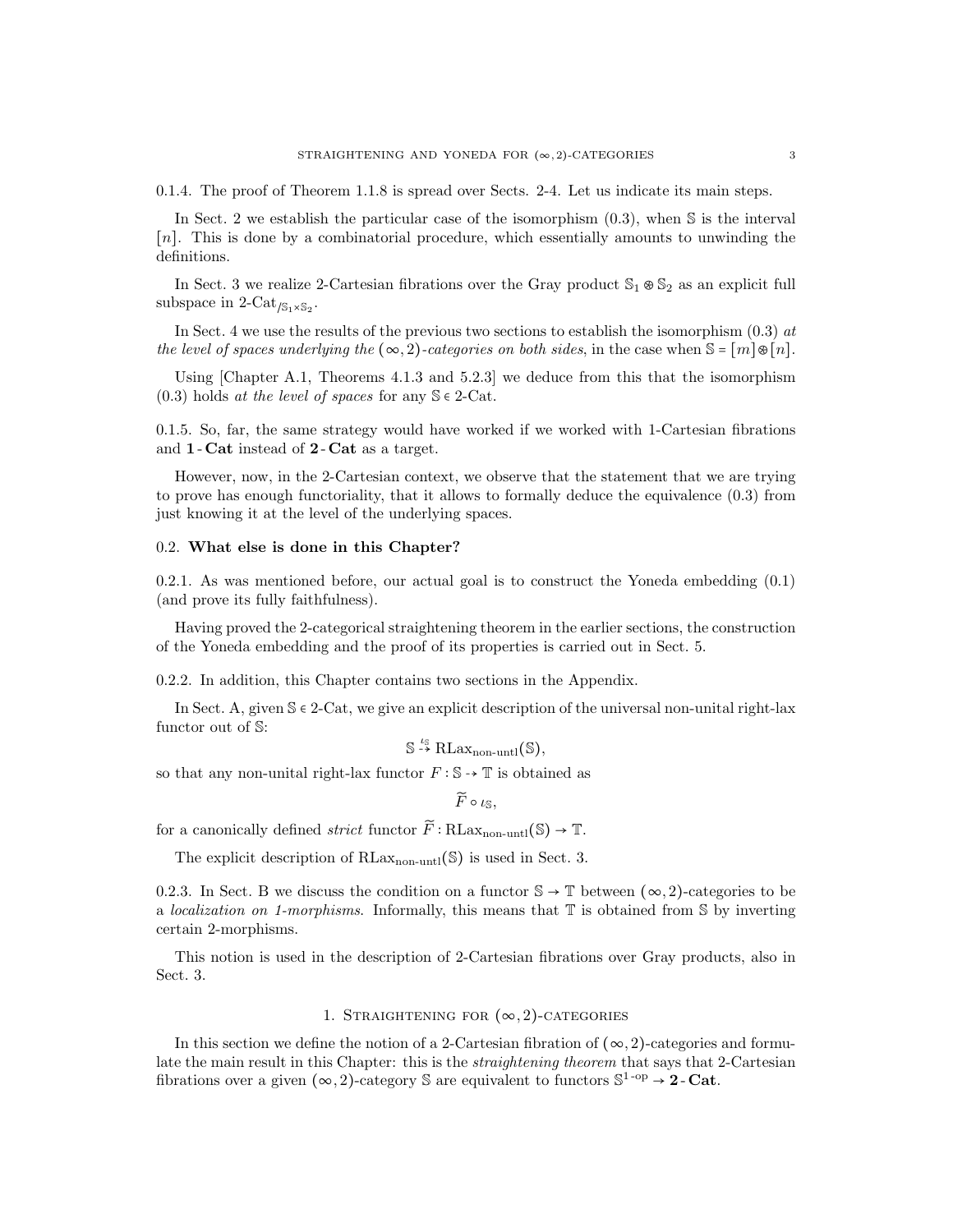1.1. The notion of 2-Cartesian fibration. In this subsection we will introduce the notion of 2-Cartesian fibration between  $(\infty, 2)$ -categories.

When defining it, one should basically 'follow one's nose', keeping in mind that a 2-Cartesian fibration over S should be the same as a functor  $\mathbb{S}^{1-op} \to 2$ -Cat, while adapting the definition of Cartesian fibration in the context of  $(\infty, 1)$ -categories.

1.1.1. Let  $F: \mathbb{T} \to \mathbb{S}$  be a functor between  $(\infty, 2)$ -categories. We shall say that a 1-morphism  $t_0 \stackrel{\alpha}{\rightarrow} t_1$  is 2-Cartesian over S if for every  $t \in \mathbb{T}$ , the functor

$$
\mathbf{Maps}_{\mathbb{T}}(t,t_0) \to \mathbf{Maps}_{\mathbb{T}}(t,t_1) \underset{\mathbf{Maps}_{\mathbb{S}}(F(t), F(t_1))}{\times} \mathbf{Maps}_{\mathbb{S}}(F(t), F(t_0)),
$$

given by composition with  $\alpha$ , is an equivalence of  $(\infty, 1)$ -categories.

**Definition 1.1.2.** We shall say that  $F$  is a 2-Cartesian fibration if the following conditions hold:

- (1) For every  $t \in \mathbb{T}$  and a 1-morphism  $s' \stackrel{\beta}{\to} F(t)$  there exists a 2-Cartesian 1-morphism  $t' \stackrel{\alpha}{\rightarrow} t$  with  $F(\alpha) \simeq \beta$ .
- (2) For every  $t', t \in \mathbb{T}$ , the functor

$$
\mathbf{Maps}(t', t) \rightarrow \mathbf{Maps}(F(t'), F(t))
$$

is a coCartesian fibration (of  $(\infty, 1)$ -categories), and for any  $\tilde{t}' \to t'$  and  $t \to \tilde{t}$ , the corresponding functors

 $\mathbf{Maps}(t', t) \to \mathbf{Maps}(\tilde{t}', t) \text{ and } \mathbf{Maps}(t', t) \to \mathbf{Maps}(t', \tilde{t}),$ 

given by composition, send arrows that are coCartesian over  $\mathbf{Maps}(F(t'), F(t))$  to arrows that are coCartesian over  $\text{Maps}(F(\tilde{t}'), F(t))$  and  $\text{Maps}(F(t'), F(\tilde{t}))$ , respectivelly.

1.1.3. Let us assume that condition (1) above holds, and let us write down the second condition in more explicit terms.

Let  $\alpha_{\mathbb{S}} : s' \to s$  be a 1-morphism in  $\mathbb{S}$ , and let t be an object of  $\mathbb{T}$  that lies over s. Then condition (1) implies that there exists a canonically defined object  $t' \in \mathbb{T}$  that lies over s' and a 1 -morphism

$$
\alpha_{\mathbb{T}}:t'\rightarrow t
$$

that covers  $\alpha_{\mathbb{S}}$ .

Suppose now that we are given a pair of 1-morphisms

$$
\alpha_{\mathbb{S}}^1, \alpha_{\mathbb{S}}^2 : s' \Rightarrow s
$$

and a 2-morphism  $\alpha_s^1 \xrightarrow{\phi_s} \alpha_s^2$ . Then the second condition says that there exists a 1-morphism  $\beta: t^{1} \rightarrow t^{2}$ 

and a 2-morphism

$$
\alpha_{\mathbb{T}}^1 \xrightarrow{\phi_{\mathbb{T}}} \alpha_{\mathbb{T}}^2 \circ \beta,
$$

with the following property: for any  $\tilde{t}$  in the fiber of  $\mathbb T$  over s', and a pair of morphisms ,

$$
\gamma_1 : \widetilde{t'} \to t^{1'} \text{ and } \gamma_2 : \widetilde{t'} \to t^{2'}
$$

composition with  $\phi_{\mathbb{T}}$  defines an isomorphism from the space of 2-morphisms

$$
\beta \circ \gamma_1 \to \gamma_2
$$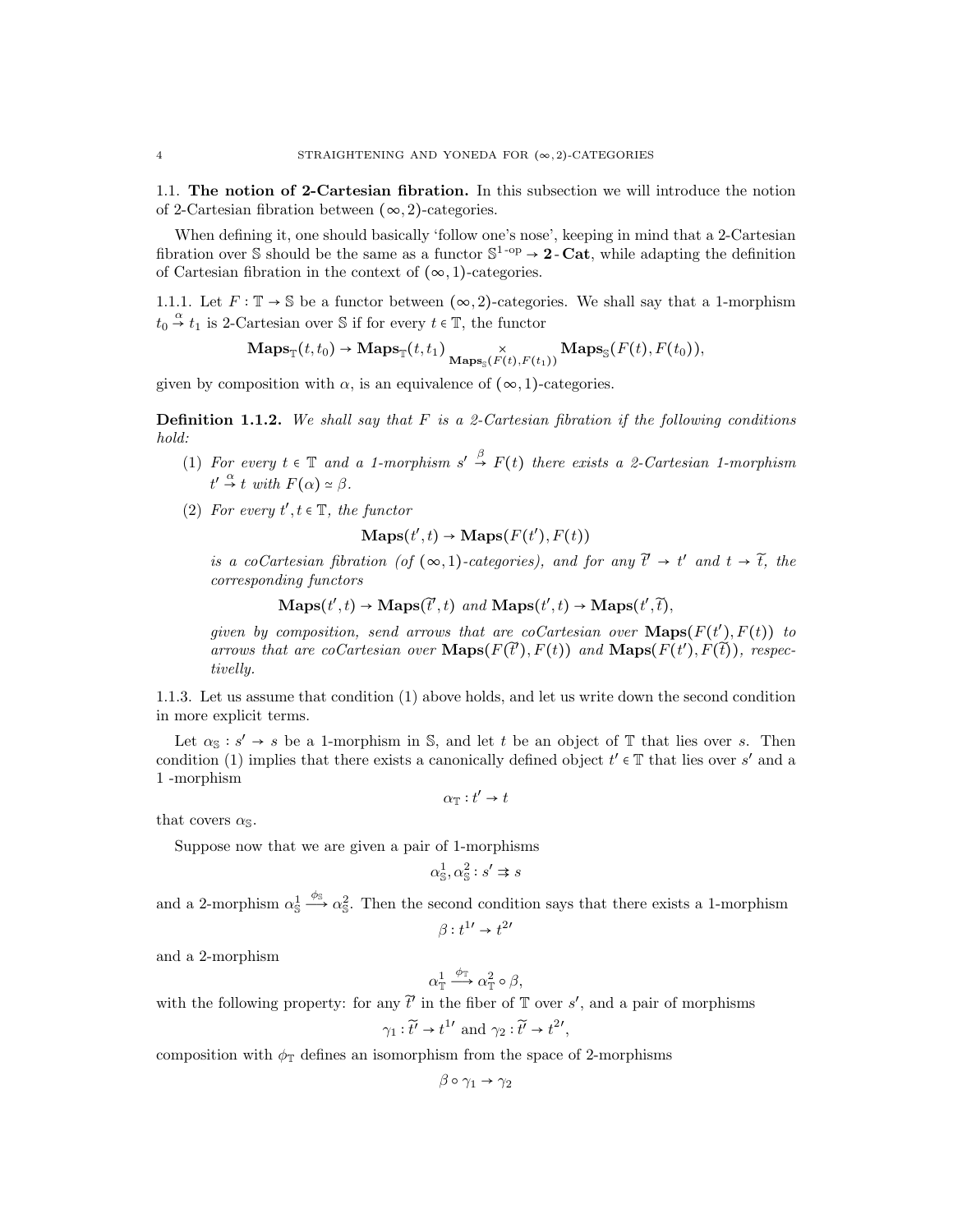to the space of 2-morphisms

$$
\alpha_{\mathbb{T}}^1 \circ \gamma_1 \to \alpha_{\mathbb{T}}^2 \circ \gamma_2
$$

covering  $\phi_{\mathbb{S}}$ .

Furthermore, the formation of  $\beta$  is compatible in the natural sense with compositions

$$
(\alpha_{\mathbb{S}}^1, \alpha_{\mathbb{S}}^2) \mapsto (\widetilde{\alpha}_{\mathbb{S}} \circ \alpha_{\mathbb{S}}^1, \widetilde{\alpha}_{\mathbb{S}} \circ \alpha_{\mathbb{S}}^2), \quad \widetilde{\alpha}_{\mathbb{S}} : s \to \widetilde{s}
$$

and

$$
(\alpha_{\mathbb{S}}^1, \alpha_{\mathbb{S}}^2) \mapsto (\alpha_{\mathbb{S}}^1 \circ \widetilde{\alpha}_{\mathbb{S}}', \alpha_{\mathbb{S}}^2 \circ \widetilde{\alpha}_{\mathbb{S}}'), \quad \widetilde{\alpha}_{\mathbb{S}}': \widetilde{s}' \to s'.
$$

1.1.4. Let  $2$ -Cart<sub>/S</sub>  $\subset 2$ -Cat<sub>/S</sub> denote the full subcategory spanned by 2-Cartesian fibrations.

Let  $(2 - \text{Cart}_{\sqrt{s}})_{1\text{-strict}} \subset 2 - \text{Cart}_{\sqrt{s}}$  be the 1-full subcategory, where we allow as 1-morphisms those functors  $\mathbb{T}_1 \to \mathbb{T}_2$  over S that send 1-morphisms in  $\mathbb{T}_1$  that are 2-Cartesian over S to 1-morphisms in  $\mathbb{T}_2$  that are 2-Cartesian over  $\mathbb{S}.$ 

1.1.5. Let  $(2$ -Cart<sub>/S</sub>)<sub>2-strict</sub>  $\subset 2$ -Cart<sub>/S</sub> be the 1-full subcategory, where we impose the following condition on 1-morphisms:

Given  $F_1 : \mathbb{T}_1 \to \mathbb{S}$  and  $F_2 : \mathbb{T}_2 \to \mathbb{S}$ , we consider those functors  $G : \mathbb{T}_1 \to \mathbb{T}_2$  over  $\mathbb{S}$  such that the corresponding functors

$$
\mathbf{Maps}_{\mathbb{T}_1}(t'_1, t) \to \mathbf{Maps}_{\mathbb{T}_2}(G(t'_1), G(t))
$$

send arrows that are coCartesian over  $\mathbf{Maps}_{\mathbb{S}}(F_1(t'_1), F_1(t))$  to arrows that are coCartesian over

$$
\mathbf{Maps}_{\mathbb{S}}(F_2 \circ G(t'_1), F_2 \circ G(t)) \simeq \mathbf{Maps}_{\mathbb{S}}(F_1(t'_1), F_1(t)).
$$

1.1.6. Let  $(2 - \text{Cart}_{\text{/s}})_{\text{strict}} \subset 2 - \text{Cart}_{\text{/s}}$  be the 1-full subcategory equal to

$$
(2\text{-}\mathop{\bf Cart}\nolimits_{/\mathbb S})_{\text{1-strict}}\cap (2\text{-}\mathop{\bf Cart}\nolimits_{/\mathbb S})_{\text{2-strict}}.
$$

Denote also

$$
2\text{-Cart}_{\text{/S}} \coloneqq (2\text{- Cart}_{\text{/S}})^{1\text{-Cat}}, \ (2\text{-Cart}_{\text{/S}})_{2\text{-strict}} \coloneqq ((2\text{- Cart}_{\text{/S}})_{2\text{-strict}})^{1\text{-Cat}}
$$

and

$$
(2\text{-Cart}_{/\mathbb{S}})_{\text{strict}} \coloneqq ((2\text{- Cart}_{/\mathbb{S}})_{\text{strict}})^{1\text{-Cat}}.
$$

1.1.7. Our goal in the next few sections will be to prove:

#### Theorem-Construction 1.1.8.

(a) There exists a canonical equivalence

$$
(2\text{-}\mathbf{Cart}_{/\mathbb{S}})_{2\text{-strict}} \simeq \mathrm{Funct}(\mathbb{S}^{1\text{-op}}, 2\text{-}\mathbf{Cat})_{\mathrm{right\text{-}lax}},
$$

functorial in S.

(b) Under the equivalence of point (a), the 1-full subcategories

 $(2-\text{Cart}_{\sqrt{S}})_{\text{strict}} \in (2-\text{Cart}_{\sqrt{S}})_{2\text{-strict}}$  and  $\text{Funct}(\mathbb{S}^{1-\text{op}}, 2-\text{Cat}) \in \text{Funct}(\mathbb{S}^{1-\text{op}}, 2-\text{Cat})_{\text{right-lax}}$ correspond to one another.

1.2. The notion of 1-Cartesian fibration. According to Theorem 1.1.8, 2-Cartesian fibrations over S correspond to functors  $\mathbb{S}^{1\text{-op}} \to 2\text{-}\mathbf{Cat}$ .

In this subsection we will define the notion of 1-Cartesian fibration. Those will form a full subcategory among 2-Cartesian fibrations, and they will correspond to functors  $\mathbb{S}^{1-\text{op}} \to 1$  - Cat.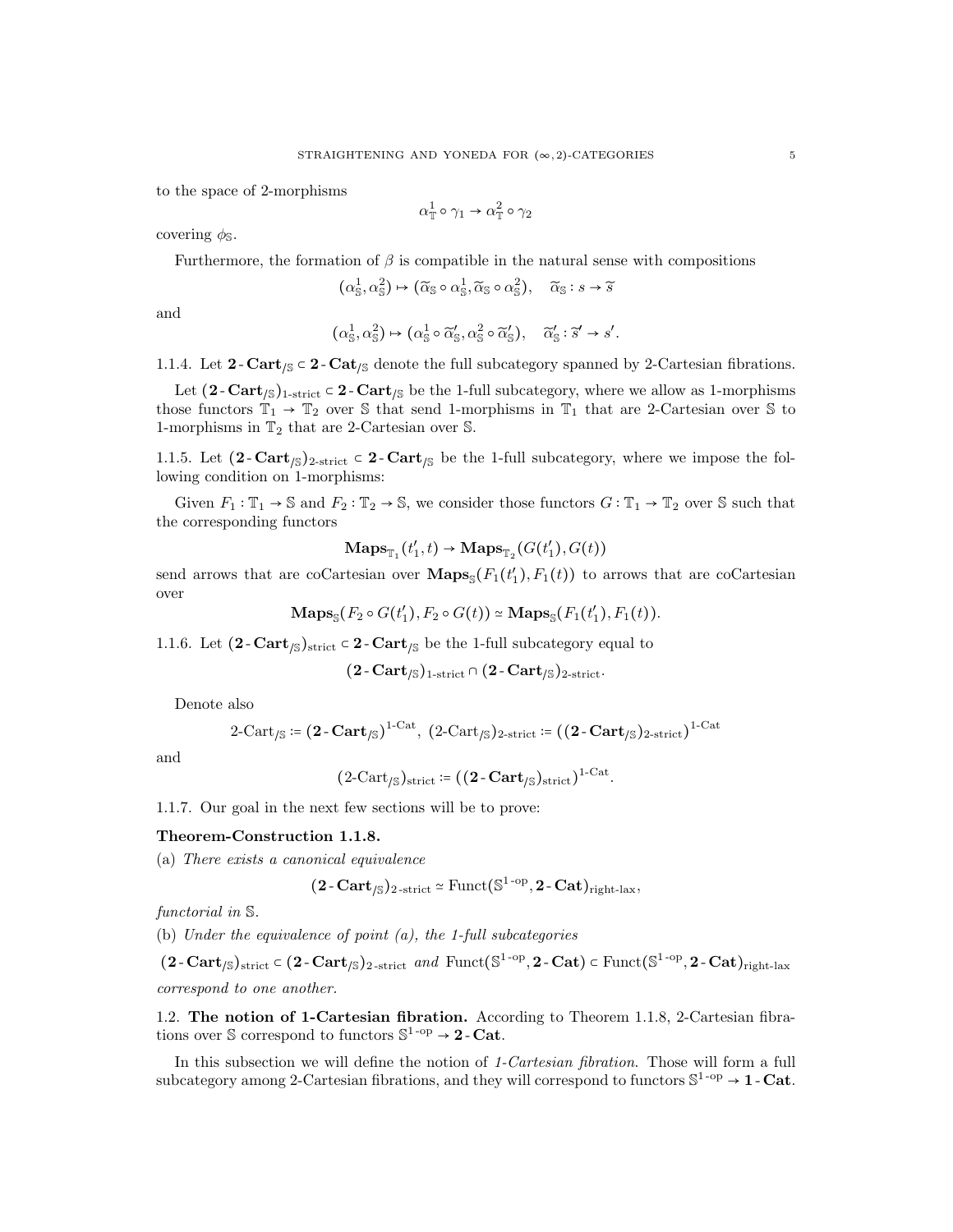1.2.1. Let  $F : \mathbb{T} \to \mathbb{S}$  be a functor between  $(\infty, 2)$ -categories.

**Definition 1.2.2.** We shall say that F is a 1-Cartesian fibration if the following conditions hold:

(1) The induced functor

$$
\mathbb{T}^{1\textrm{-}\mathrm{Cat}} \to \mathbb{S}^{1\textrm{-}\mathrm{Cat}}
$$

- is a Cartesian fibration;
- (2) For every  $t', t \in \mathbb{T}$ , the functor

$$
\mathbf{Maps}_{\mathbb{T}}(t',t) \to \mathbf{Maps}_{\mathbb{S}}(F(t'),F(t))
$$

is a coCartesian fibration in spaces.

If  $F: \mathbb{T} \to \mathbb{S}$  is a 1-Cartesian fibration, we will say that a 1-morphism in  $\mathbb{T}$  is *Cartesian* if the corresponding morphism in  $\mathbb{T}^{1-\text{Cat}}$  is Cartesian over  $\mathbb{S}^{1-\text{Cat}}$ .

1.2.3. Let 1 - Cart<sub>/S</sub> denote the full subcategory of 2 - Cat<sub>/S</sub> formed by 1-Cartesian fibrations.

We let  $(1 - \text{Cart}_{\beta})_{\text{strict}}$  be the 1-full subcategory of  $1 - \text{Cart}_{\beta}$ , where we restrict morphisms to those functors  $\mathbb{T}_1 \to \mathbb{T}_2$  over S, such that send arrows in  $(\mathbb{T}_1)^{1-\text{Cat}}$  Cartesian over  $\mathbb{S}^{1-\text{Cat}}$  to arrows in  $(\mathbb{T}_2)^{1-\text{Cat}}$  with the same property.

Denote also

$$
1-\mathrm{Cart}_{/\mathbb{S}} \coloneqq \big(1-\mathbf{Cart}_{/\mathbb{S}}\big)^{1-\mathrm{Cat}} \ \ \mathrm{and} \ \ \big(1-\mathrm{Cart}_{/\mathbb{S}}\big)_{\mathrm{strict}} \coloneqq \big(\big(1-\mathbf{Cart}_{/\mathbb{S}}\big)_{\mathrm{strict}}\big)^{1-\mathrm{Cat}}.
$$

1.2.4. We claim:

#### Lemma 1.2.5.

(a) For a functor  $F : \mathbb{T} \to \mathbb{S}$  the following conditions are equivalent:

(i)  $F$  is a 1-Cartesian fibration:

(ii) F is a 2-Cartesian fibration and the fiber of F over every  $s \in S$  is an  $(\infty, 1)$ -category.

(b) If  $\mathbb{T} \to \mathbb{S}$  is a 1-Cartesian fibration, then a 1-morphism in  $\mathbb{T}$  is 2-Cartesian over  $\mathbb{S}$  if and only if it is Cartesian.

Hence, combining this lemma with Theorem 1.1.8 and [Chapter A.1, Proposition 6.3.2], we obtain:

## Corollary 1.2.6.

(a) There exists a canonical equivalence

$$
1\text{-}\mathbf{Cart}_{/\mathbb{S}} \simeq \mathrm{Funct}(\mathbb{S}^{1\text{-}\mathrm{op}}, 1\text{-}\mathbf{Cat})_{\mathrm{right\text{-}lax}},
$$

functorial in  $\mathbb{S} \in 2$ -Cat.

- (b) Under the equivalence of point (a), the 1-full subcategories
	- $(1 \text{Cart}_{\sqrt{S}})_{\text{strict}} \in 1 \text{Cart}_{\sqrt{S}} \text{ and } \text{Funct}(\mathbb{S}^{1 \text{op}}, 1 \text{Cat}) \in \text{Funct}(\mathbb{S}^{1 \text{op}}, 1 \text{Cat})_{\text{right-lax}}$

correspond to one another.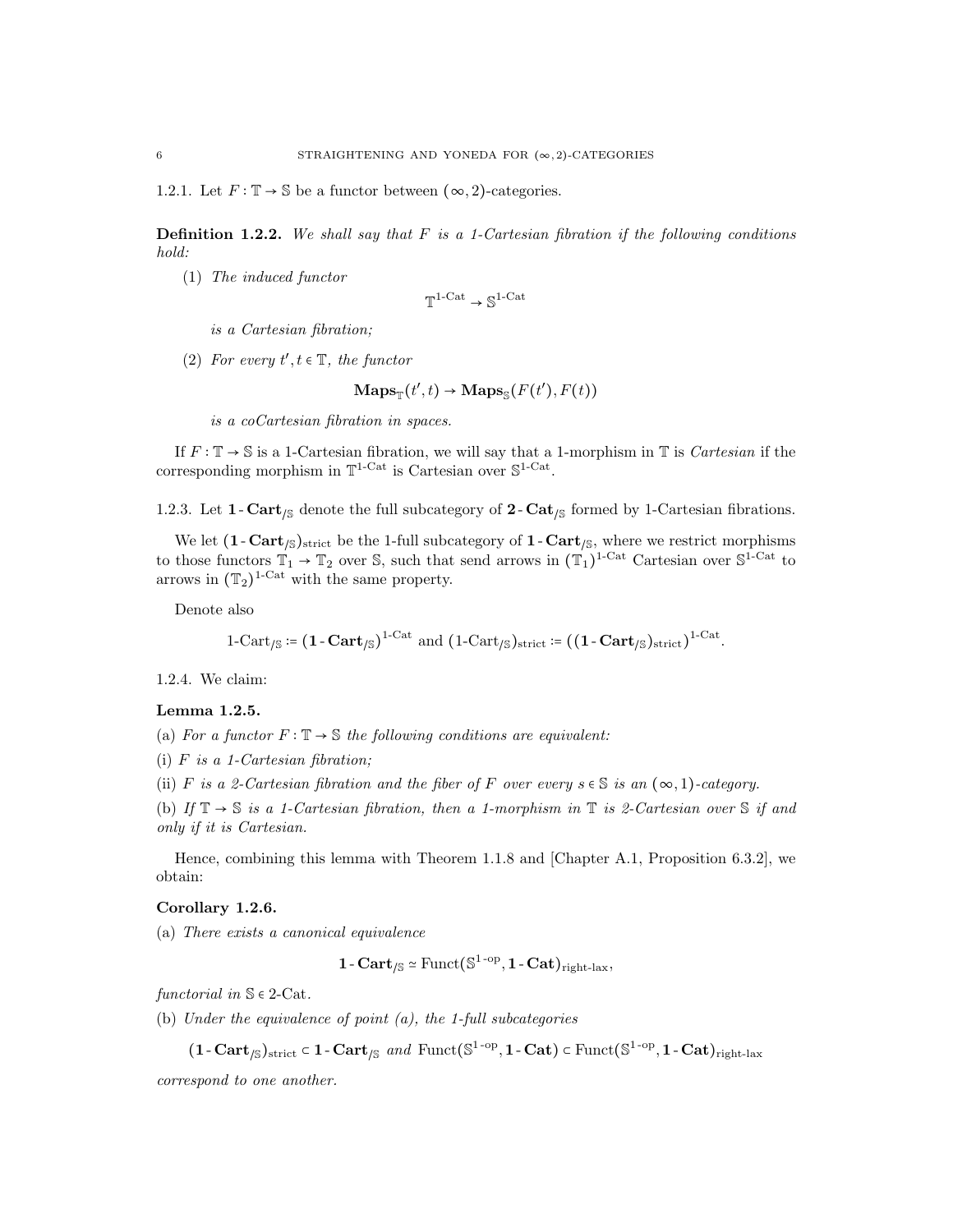1.2.7. Let  $\mathbb{S} = \mathbf{S}$  be an  $(\infty, 1)$ -category. We note:

**Lemma 1.2.8.** A functor  $\mathbb{T} \to \mathbf{S}$  is a 1-Cartesian fibration if and only if the following conditions hold:

- $\mathbb{T} = \mathbf{T} \in 1$ -Cat;
- The resulting functor  $\mathbf{T} \rightarrow \mathbf{S}$  is a Cartesian fibration.

I.e., we obtain that in the above case, the notion of 1-Cartesian fibration reduces to the usual notion of 1-Cartesian fibration on  $(\infty, 1)$ -categries.

It will follow from the construction that the equivalence of Corollary 1.2.6(b) in this case, i.e.,

$$
(1-Cart_{/S})_{\rm strict} \simeq \mathrm{Funct}(S^{1\text{-op}}, 1\text{-}\mathrm{Cat}),
$$

induces at the level of the underlying  $(\infty, 1)$ -categories, i.e.,

 $(\text{Cart}_{\mathcal{S}})_{\text{strict}}$  and  $\text{Maps}(S^{1-op}, 1-\text{Cat}),$ 

the equivalence of [Chapter I.1, Sect. 1.4.5].

Remark 1.2.9. Let us take  $S = S = [n]^{\text{op}}$ . We obtain that in this case the equivalence of Corollary 1.2.6(a) at the level of the underlying  $(\infty, 1)$ -categories amounts to the *definition* of the  $(\infty, 1)$ -category  $\text{Seq}_n^{\text{ext}}(1 - \text{Cat})$ , see [Chapter A.1, Sect. 5.3].

The idea of the proof of Theorem 1.1.8 is to give a similar interpretation of  $Seq_n^{\text{ext}}(2-\text{Cat}),$ namely, as 2-Cartesian fibrations over  $[n]^{op}$ . This will be furnished by Theorem 2.0.1.

The rest of the proof of Theorem 1.1.8 will amount to bootstrapping the statement for any S  $\epsilon$  2-Cat from the case S = [n]<sup>op</sup>, and lifting the 1-categorical equivalence to a 2-categorical one.

1.3. Variants. In this subsection we will introduce the companion notions of  $2$ -coCartesian and 1-coCartesian fibrations over an  $(\infty, 2)$ -category.

1.3.1. We shall say that a functor between  $(\infty, 2)$ -categories  $\mathbb{T} \to \mathbb{S}$  is 2-coCartesian (resp., 1-coCartesian) fibration if the corresponding functor  $\mathbb{T}^{1 \& 2\text{-}op} \to \mathbb{S}^{1 \& 2\text{-}op}$  is a 2-Cartesian (resp., 1-Cartesian) fibration.

Similarly, we introduce the 1-full subcategories

$$
(2\text{-}\operatorname{coCart}_{/\mathbb{S}})_{\operatorname{strict}} \subset (2\text{-}\operatorname{coCart}_{/\mathbb{S}})_{2\text{-strict}} \subset 2\text{-}\operatorname{coCart}_{/\mathbb{S}} \subset 2\text{-}\operatorname{Cat}_{/\mathbb{S}}
$$

and

$$
(1\cdot coCart_{/\mathbb S})_{\operatorname{strict}}\subset (1\cdot coCart_{/\mathbb S})_{2\text{-strict}}\subset 1\cdot coCart_{/\mathbb S}\subset 2\cdot Cat_{/\mathbb S}.
$$

1.3.2. From Theorem 1.1.8 we obtain:

## Corollary 1.3.3.

(a) There exists a canonical equivalence

 $(2\text{-}\mathbf{coCart}_{\mathcal{S}})_{2\text{-strict}} \simeq \text{Funct}(\mathbb{S}, 2\text{-}\mathbf{Cat})_{\text{left-lax}},$ 

functorial in S.

(b) Under the equivalence of point (a) the 1-full subcategories

 $(2\text{-}\text{coCart}_{\mathcal{S}})_{\text{strict}} \subset (2\text{-}\text{coCart}_{\mathcal{S}})_{2\text{-strict}}$  and Funct $(\mathbb{S}, 2\text{-}\text{Cat}) \subset \text{Funct}(\mathbb{S}, 2\text{-}\text{Cat})_{\text{left-law}}$ correspond to one another.

Similarly, from Corollary 1.2.6 we obtain: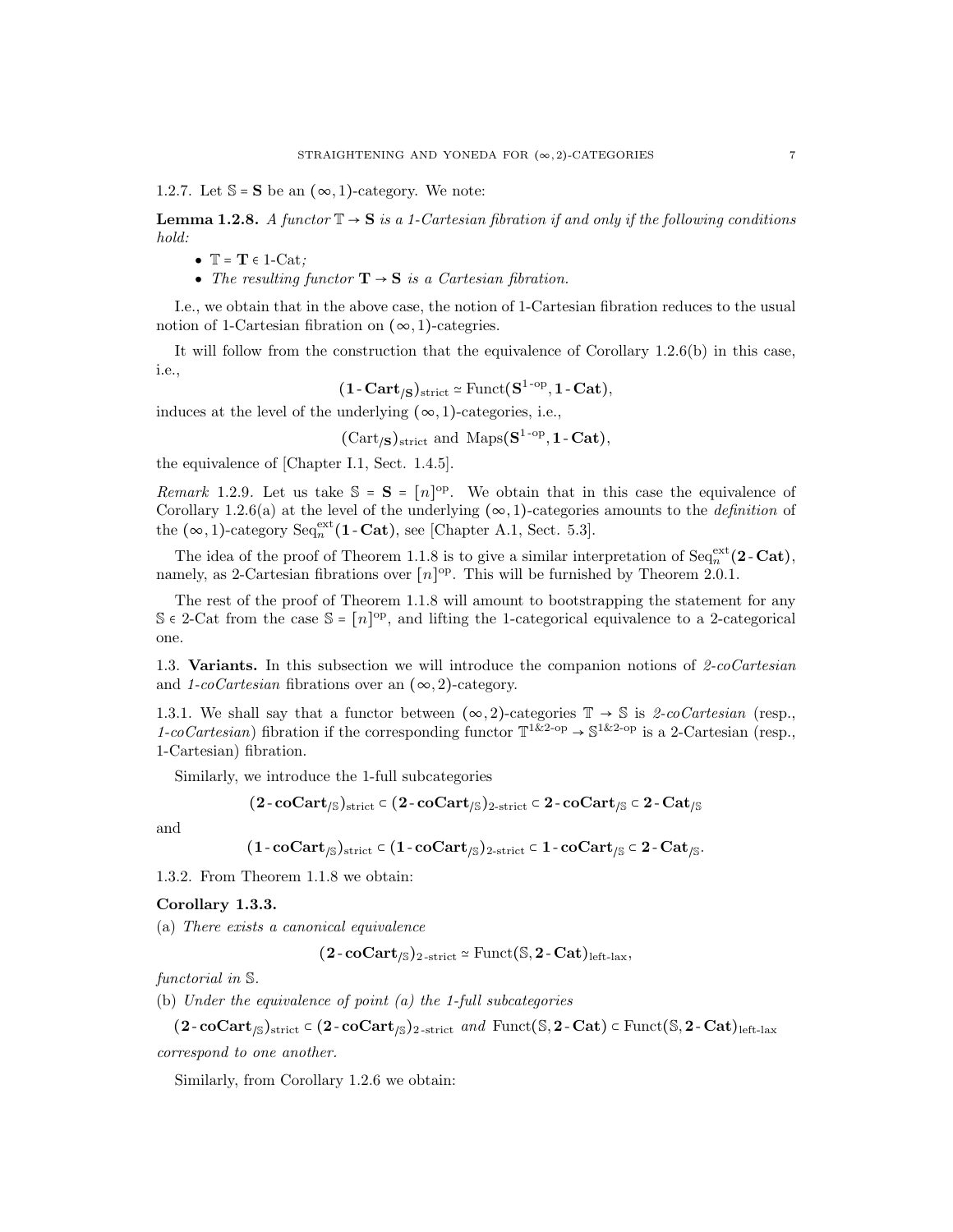## Corollary 1.3.4.

(a) There exists a canonical equivalence

$$
1\text{-}\mathbf{coCart}_{/\mathbb{S}}\simeq \mathrm{Funct}(\mathbb{S}, 1\text{-}\mathbf{Cat})_{\mathrm{left-lax}},
$$

functorial in  $\mathbb{S} \in 2$ -Cat.

(b) Under the equivalence of point  $(a)$ , the 1-full subcategories

 $(1$ -coCart<sub>/S</sub>)<sub>strict</sub> ⊂ 1 - coCart<sub>/S</sub> and Funct(S, 1 - Cat) ⊂ Funct(S, 1 - Cat)<sub>left-lax</sub>

correspond to one another.

1.3.5. We note that in addition to the notions of 2-Cartesian and 2-coCartesian (resp., 1- Cartesian and 1-coCartesian) fibration, there exist two more notions, induced by the involution  $\mathbb{S} \mapsto \mathbb{S}^{2\text{-op}}$  on 2-Cat.

These notions correspond to functors from  $\mathbb{S}^{1-\text{op}}$  and  $\mathbb{S}^{2-\text{op}}$  with values in 2-Cat and 1-Cat, respectively.

## 2. Straightening over intervals

In this section we will establish the following particular case of Theorem 1.1.8:

We will take the base S to be the interval [n], and we will identify the  $(\infty, 1)$ -categories underlying the  $(\infty, 2)$ -categories appearing on the two sides in Theorem 1.1.8.

More precisely, our goal is to prove the following:

## Theorem-Construction 2.0.1.

(a) There exists a canonical equivalence of simplicial categories

 $\text{Seq}_{\bullet}^{\text{ext}}(2\text{-}\text{Cat}) \simeq (2\text{-}\text{Cart}_{/[\bullet]^{\text{op}}})_{2\text{-strict}}.$ 

(b) For an individual n, under the equivalence

$$
\mathrm{Seq}_n^{\mathrm{ext}}(2\text{-}\mathbf{Cat}) \simeq (2\text{-}\mathrm{Cart}_{/[n]^{\mathrm{op}}})_{2\text{-strict}},
$$

the 1-full subcategories

$$
\mathrm{Seq}_n^{\mathrm{ext}}(2\text{-}\mathrm{Cat}) \subset \mathrm{Seq}_n^{\mathrm{ext}}(2\text{-}\mathrm{Cat}) \ \ \text{and} \ (2\text{-}\mathrm{coCart}_{/[n]^{\mathrm{op}}})_{\mathrm{strict}} \subset (2\text{-}\mathrm{Cart}_{/[n]^{\mathrm{op}}})_{2\text{-strict}}
$$

correspond to one another.

Remark 2.0.2. Note that since  $[n]^{op}$  is a 1-category, the inclusion

$$
(2-{\rm Cart}_{/[n]^{\rm op}})_{2\text{-strict}} \subset 2{\rm Cart}_{/[n]^{\rm op}}
$$

is an equivalence.

2.1. The main construction. We now proceed to defining the functor in one direction

$$
2\text{-}\mathrm{Cart}_{/[n]^{\mathrm{op}}} \to \mathrm{Seq}_n^{\mathrm{ext}}(2\text{-}\mathbf{Cat}).
$$

The idea of the construction is pretty straightforward: we think of an object of  $\text{Seq}_n^{\text{ext}}(2-\text{Cat})$ as a string

 $\mathbb{T}^0 \to \mathbb{T}^1 \to \dots \to \mathbb{T}^n$ 

of  $(\infty, 2)$ -categories, which we encode by means of a functor

$$
\mathbf{\Delta}^{\mathrm{op}} \to \mathrm{Cart}_{/[n]^{\mathrm{op}}},
$$

see [Chapter A.1, Sect. 6.1.3].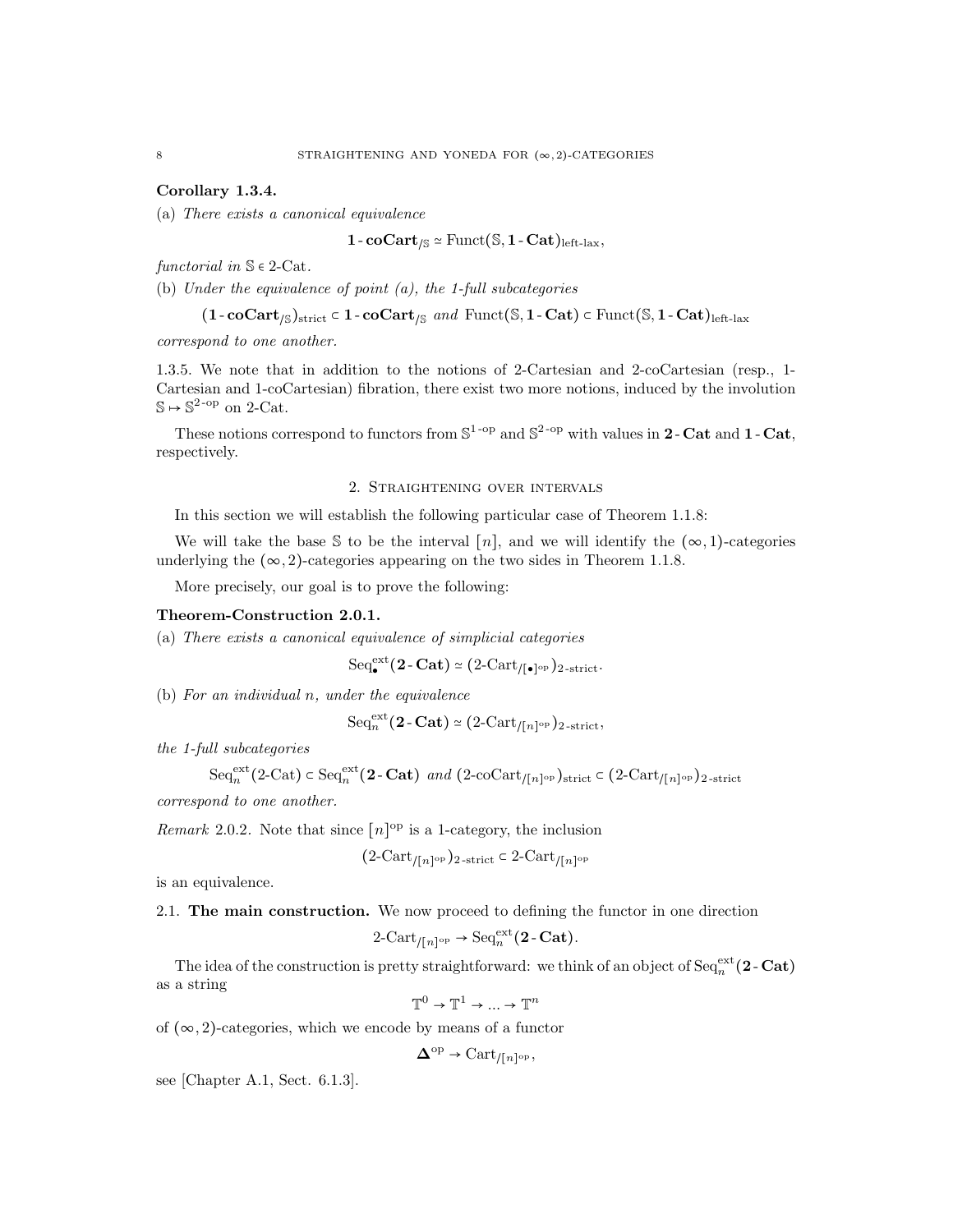The value of this functor on  $[m] \in \mathbf{\Delta}^{\text{op}}$  is the category of strings  $t_0^i \to t_1^i \to \dots \to t_m^i$  in  $\mathbb{T}^i$ , where i varies along [n]. We interpret such strings as strings in the 'total'  $(\infty, 2)$ -category over [n] that project to a single object in  $[n]$ .

The total category in question is precisely the object  $\mathbb{T} \in 2$ -Cart<sub>/[n]</sub><sup>op</sup> that we start from. We will now make turn this idea into an actual construction.

2.1.1. Given  $(\mathbb{T} \to [n]^{op}) \in 2$ -Cart<sub>/[n]<sup>op</sup> we define an object</sub>

$$
\mathbf{E}_{\bullet,n} \in \text{Funct}(\mathbf{\Delta}^{\text{op}}, \text{Cart}_{/[n]^{\text{op}}})
$$

as follows:

We let

$$
\mathbf{E}_{m,n} \coloneqq \mathrm{Seq}_m^{\mathrm{ext}}(\mathbb{T}) \underset{\mathrm{Seq}_m^{\mathrm{ext}}([n]^{\mathrm{op}})}{\times} [n]^{\mathrm{op}},
$$

where  $[n]^\text{op} \to \text{Seq}_m^{\text{ext}}([n]^\text{op})$  is the functor

$$
[n]^{\mathrm{op}} = \mathrm{Funct}(\{*\}, [n]^{\mathrm{op}}) \to \mathrm{Funct}([m], [n]^{\mathrm{op}}) = \mathrm{Seq}_m^{\mathrm{ext}}([n]^{\mathrm{op}}).
$$

It is straightforward to check that  $\mathbf{E}_{m,n}$ , viewed as a category over  $[n]$ <sup>op</sup>, is a Cartesian fibration, and that the object  $\mathbf{E}_{\bullet,n}$  thus constructed defines an object of  $\text{Seq}_n^{\text{ext}}(2-\text{Cat})$ .

Furthermore, this construction is clearly functorial in T, thereby giving rise to a functor

(2.1) 
$$
2\text{-Cart}_{/[n]^{\text{op}}} \to \text{Seq}_n^{\text{ext}}(2\text{-}\mathbf{Cat}).
$$

Furthermore, it is clear that the above functor sends the 1-full subcategory

$$
(2\text{-Cart}_{/[n]^{\text{op}}})_{\text{strict}} \subset 2\text{-Cart}_{/[n]^{\text{op}}}
$$

to the 1-full subcategory

$$
\mathrm{Seq}_n^{\mathrm{ext}}(2\text{-}\mathrm{Cat}) \subset \mathrm{Seq}_n^{\mathrm{ext}}(2\text{-}\mathrm{Cat}).
$$

Remark 2.1.2. Note that the construction presented above is a generalization of the construction in [Chapter A.1, Proposition 6.3.2]. The reason that we cannot finish the proof of Theorem 2.0.1 as easily as in the case of [Chapter A.1, Proposition 6.3.2] is that we do not yet know that for given  $\mathbb{S}_0$ ,  $\mathbb{S}_1 \in 2$ -Cat, the category

$$
2\text{-Cart}_{/[1]^{\text{op}}} \underset{2\text{-Cat}\times 2\text{-Cat}}{\times} \{ \mathbb{S}_0 \times \mathbb{S}_1 \}
$$

identifies with

$$
\mathbf{Maps}_{\mathbf{2}\text{-}\mathbf{Cat}}(\mathbb{S}_0, \mathbb{S}_1) \simeq \mathrm{Funct}(\mathbb{S}_0, \mathbb{S}_1)^{1\text{-}\mathrm{Cat}}.
$$

2.2. Proof of Theorem 2.0.1: the inverse map. We will define a functor

(2.2) 
$$
\mathrm{Seq}_n^{\mathrm{ext}}(\mathbf{2}\cdot\mathbf{Cat}) \to 2\text{-}\mathrm{Cart}_{/[n]^{\mathrm{op}}}
$$

inverse to (2.1).

We now want to recover the 'total'  $(\infty, 2)$ -category  $\mathbb T$  over  $[n]$ , i.e., for each m, we want to recover the corresponding category of strings

$$
t_0 \to t_1 \to \dots \to t_n,
$$

while we know the category of strings that project to a single element in  $[n]$ .

We will recover all strings by a variant of the construction used in [Chapter A.1, Sect. 1.6] to define the unstraightening procedure for  $(\infty, 1)$ -categories.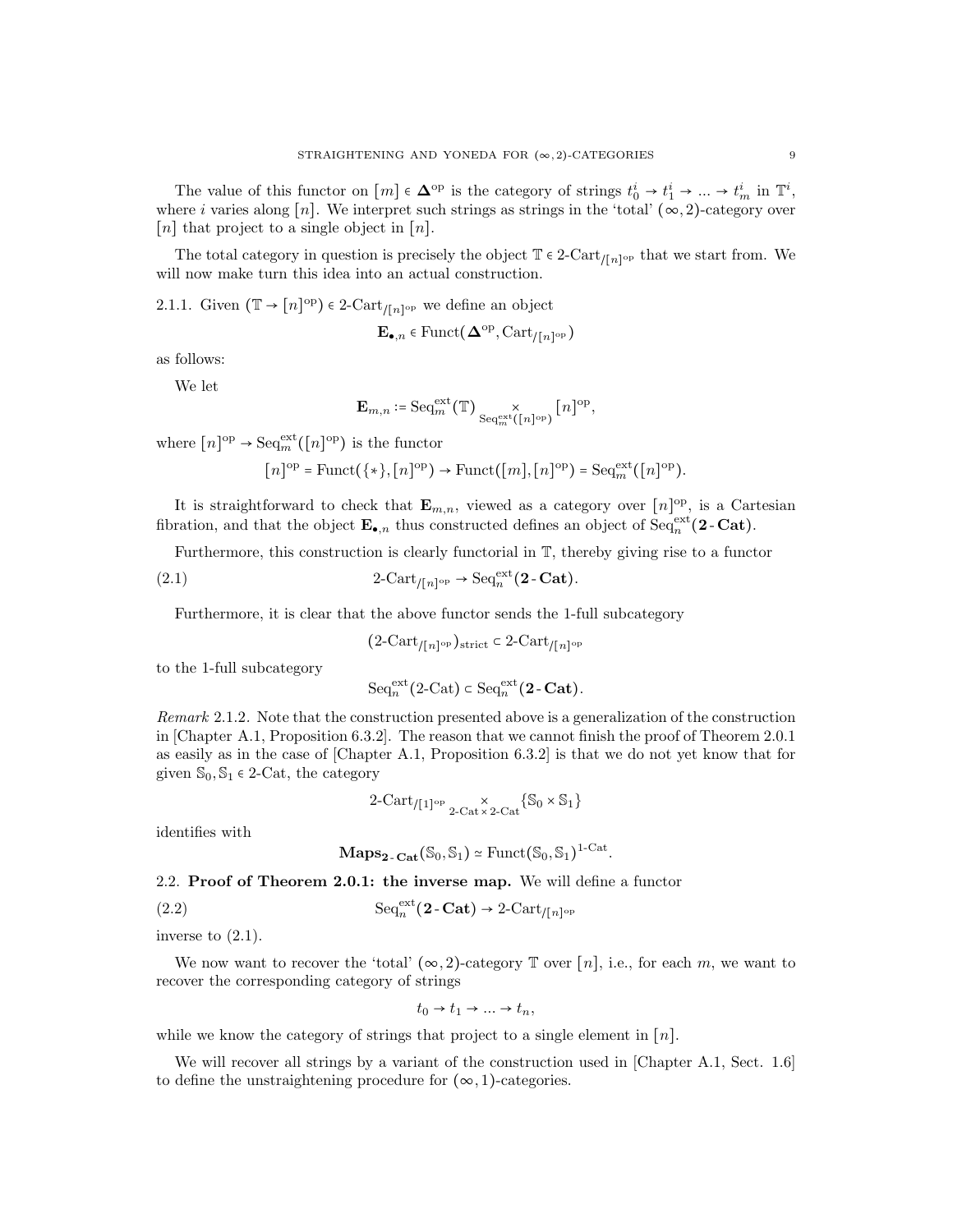2.2.1. In order to define the functor (2.2), we will need the following combinatorial construction. Let Tot( $\Delta$ ) be the coCartesian fibration over  $\Delta$  corresponding to the tautological functor

$$
\Delta \to 1\text{-Cat}.
$$

Note that Tot( $\Delta$ ) is an ordinary category, whose objects are pairs ( $[n] \in \Delta$ ,  $i \in [n]$ ), and such that the set of morphisms  $([n_0], i_0) \rightarrow ([n_1], i_1)$  is the set of morphisms  $\phi : [n_0] \rightarrow [n_1]$ such that  $\phi(i_0) = i_1$ .

We let  $p: \text{Tot}(\Delta) \to \Delta$  the tautological projection  $([n], i) \mapsto [n]$ . We let  $\text{Tot}(\Delta)_{[m]}$  the fiber of Tot( $\Delta$ ) over  $[m] \in \Delta$ ; tautologically Tot $(\Delta)_{[m]} \simeq [m]$ .

We note now that in addition to  $p$ , there is another canonically defined functor

$$
q: \text{Tot}(\Delta) \to \Delta.
$$

Namely, we set

$$
q([n],i)\coloneqq [i], \quad q(([n_0],i_0)\stackrel{\phi}{\rightarrow} ([n_1],i_1))=([i_0]\stackrel{\phi|_{[i_0]}}{\longrightarrow} [i_1]).
$$

In particular, restricting to  $\text{Tot}(\Delta)_{[m]}$ , we obtain the functor

$$
q_{[m]} : [m] \to \Delta, \quad i \mapsto [i].
$$

2.2.2. Going back to the desired functor (2.2), let  $\mathbf{E}_{\bullet,n}$  be an object of  $\text{Seq}_n^{\text{ext}}(2-\text{Cat})$ , thought of as a functor

$$
\mathbf{\Delta}^{\mathrm{op}} \to \mathrm{Cart}_{/[n]^{\mathrm{op}}}.
$$

We can view<sup>1</sup> the data of  $\mathbf{E}_{\bullet,n}$  as an  $(\infty,1)$ -category  $\mathbf{E}^{\oint}$  over  $\mathbf{\Delta}^{\text{op}} \times [n]^{\text{op}}$ , such that:

- The composition  $\mathbf{E}^{\oint} \to \mathbf{\Delta}^{\text{op}} \times [n]^{\text{op}} \to \mathbf{\Delta}^{\text{op}}$  is a coCartesian fibration;
- The composition  $\mathbf{E}^{\oint} \to \mathbf{\Delta}^{\mathrm{op}} \times [n]^{\mathrm{op}} \to [n]^{\mathrm{op}}$  is a Cartesian fibration;
- The functor  $\mathbf{E}^{\oint} \to \mathbf{\Delta}^{\text{op}} \times [n]^{\text{op}}$ , viewed as a functor between coCartesian fibrations over  $\Delta^{\text{op}}$ , belongs to (coCart<sub>/ $\Delta^{\text{op}}$ )strict;</sub>
- The functor  $\mathbf{E}^{\oint} \to \mathbf{\Delta}^{\text{op}} \times [n]^{\text{op}}$ , viewed as a functor between Cartesian fibrations over  $[n]^\text{op}$ , belongs to  $(\text{Cart}_{/[n]^\text{op}})_{\text{strict}}$ .

2.2.3. We construct the object  $\mathbb{T} \in 2$ -Cart<sub>/[n]<sup>op</sup> corresponding to  $\mathbf{E}_{\bullet,n}$  as follows. We define the</sub> category

$$
\mathrm{Funct}(\lbrack m \rbrack^{\mathrm{op}}, \mathbb{T})_{\mathrm{right\text{-}lax}}
$$

(which will be the same as  $\text{Seq}_{m}^{\text{ext}}(\mathbb{T})$ , up to the involution rev) to be a certain full subcategory in the  $(\infty, 1)$ -category of pairs  $(\phi, \Phi)$ , where  $\phi$  is a functor  $[m] \to [n]$ , and  $\Phi$  is a lift of the functor

$$
(\phi^{\mathrm{op}}, (\mathrm{rev} \circ q_{[m]})^{\mathrm{op}}) : [m]^{\mathrm{op}} \to [n]^{\mathrm{op}} \times \Delta^{\mathrm{op}}
$$

to a functor

$$
[m]^{\text{op}} \to \mathbf{E}^{\oint}.
$$

<sup>1</sup>See the elementary [Chapter A.3, Proposition 2.1.3] for a general assertion to this effect.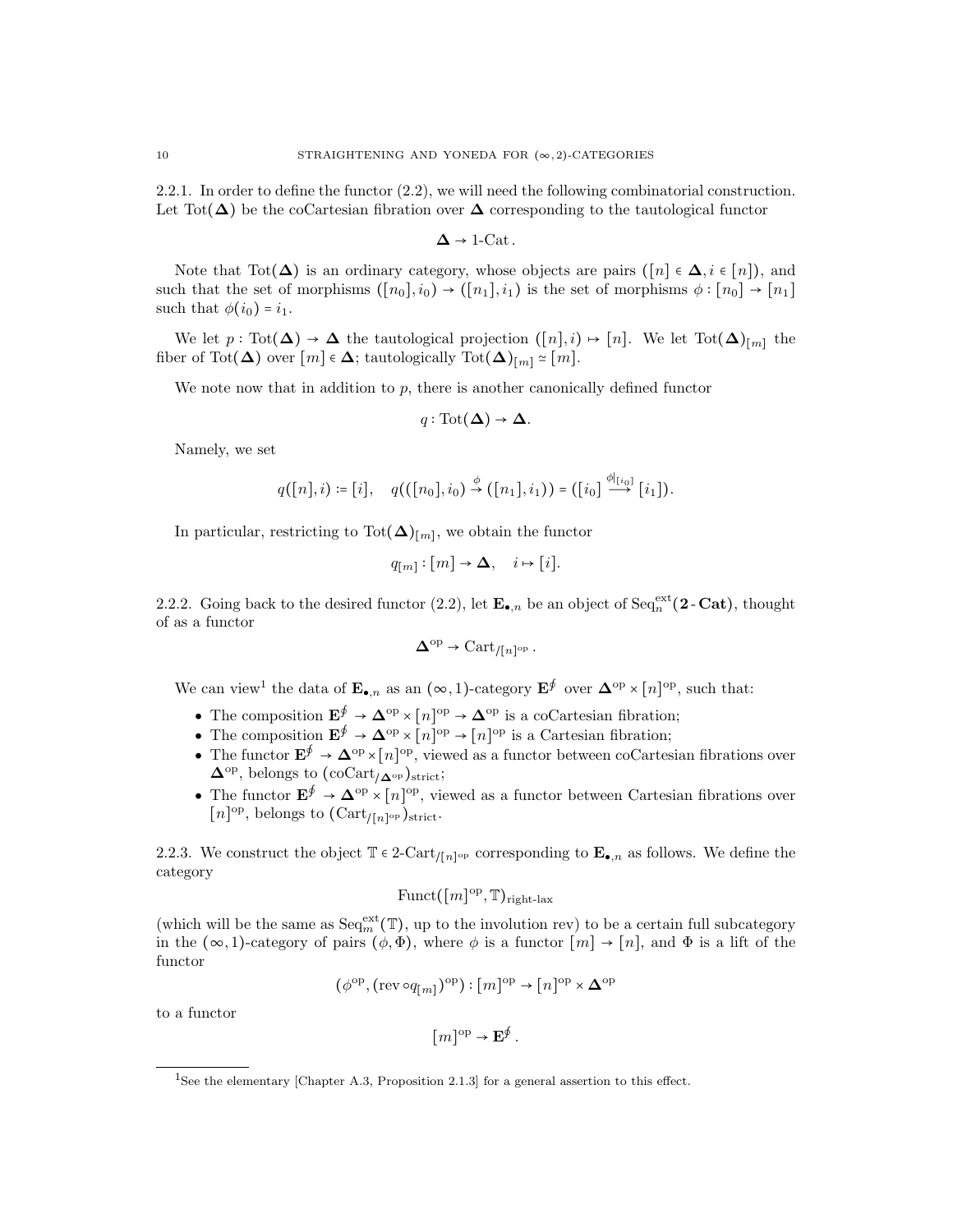2.2.4. We single out  $\text{Funct}([m]^\text{op}, \mathbb{T})_{\text{right-lax}}$  by imposing the following condition on objects. Fix  $i = 1, ..., m$ . Consider a coCartesian lift in  $\mathbf{E}^{\oint}$ 

$$
\Phi(i) \to e'
$$

of the 1-morphism

$$
(\text{rev}\circ q_{[m]}(i) \to \text{rev}\circ q_{[m]}(i-1)) \in \mathbf{\Delta}^{\text{op}}
$$

.

Consider a Cartesian lift in  $\mathbf{E}^{\oint}$ 

$$
e'' \to \Phi(i-1)
$$

of the 1-morphism

$$
(\phi(i) \to \phi(i-1)) \in [n]^{\text{op}}.
$$

Note that by the last two properties of  $E^{\oint}$  listed in Sect. 2.2.2, we have a canonical map  $e' \rightarrow e''$ .

We require that this map be an isomorphism.

2.2.5. Clearly, the assignment

$$
m \mapsto
$$
 Funct( $[m]^{\text{op}}, \mathbb{T})_{\text{right-lax}}$ 

extends to a functor  $\mathbf{\Delta}^{\mathrm{op}} \to 1\text{-}\mathrm{Cat}.$ 

We set

$$
\mathrm{Seq}_\bullet^\mathrm{ext}(\mathbb{T})\coloneqq \mathrm{Funct}([\bullet]^\mathrm{op},\mathbb{T})_{\mathrm{right\text{-}lax}}\circ\mathrm{rev},
$$

where rev is the reversal involution on  $\Delta^{\text{op}}$ .

Using [Chapter A.1, Theorem  $5.2.3(a)$ ], we show:

**Lemma 2.2.6.** The simplicial category  $\text{Seq}_{\bullet}^{\text{ext}}(\mathbb{T})$  belongs to the essential image of the functor  $Seq_{\bullet}^{\text{ext}}: 2\text{-Cat} \to \text{Funct}(\mathbf{\Delta}^{\text{op}}, 1\text{-Cat}).$ 

Let T denote the resulting object of 2-Cat.

2.2.7. By construction, the simplicial category  $\text{Seq}_{\bullet}^{\text{ext}}(\mathbb{T})$  maps to the simplicial category

$$
m \mapsto
$$
 Funct( $\lceil m \rceil, \lceil n \rceil$ <sup>op</sup>).

Hence, the  $(\infty, 2)$ -category  $\mathbb{T}$ , constructed above, comes equipped with a functor

 $\mathbb{T} \to [n]^{\text{op}}.$ 

It is a straightforward verification that the above functor  $\mathbb{T} \to [n]^{\text{op}}$  is a 2-Cartesian fibration.

2.2.8. Thus, we have constructed a functor

$$
\mathrm{Seq}_n^{\mathrm{ext}}(\mathbf{2}\text{-}\mathbf{Cat}) \to 2\text{-}\mathrm{Cart}_{/[n]^{\mathrm{op}}}.
$$

It is again a straightforward verification that this functor is inverse to (2.1).

3. Locally 2-Cartesian and 2-Cartesian fibrations over Gray products

As was mentioned before, the assertion of Theorem 1.1.8 will be deduced from that of Theorem 2.0.1 by a certain bootstrapping procedure.

However, in order to do so, we will need to enlarge the entities that appear in both the left-hand and the right-hand side. For the left-hand side, the corresponding notion is that of locally 2-Cartesian fibration.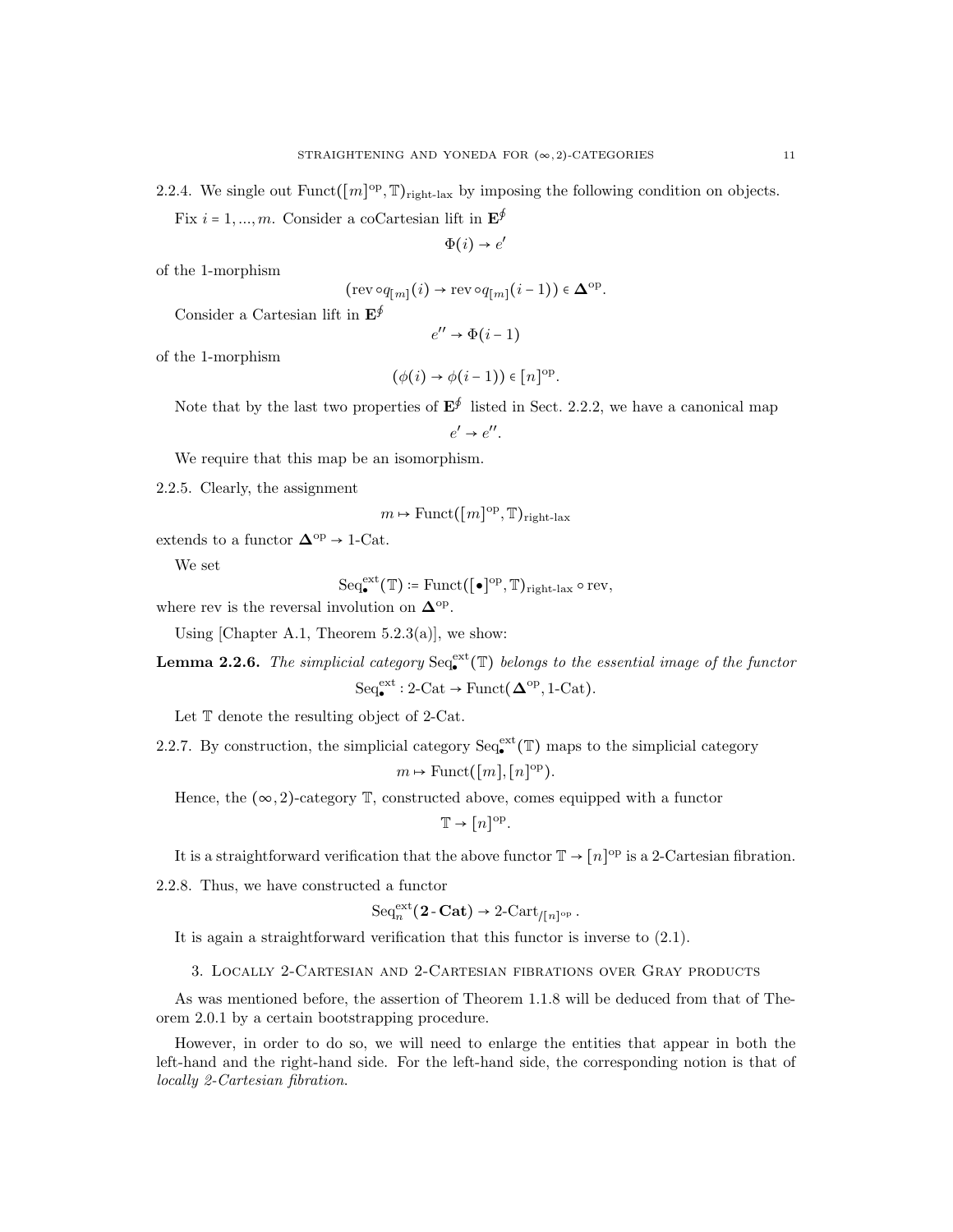3.1. The notion of locally 2-Cartesian fibration. The idea of the notion of locally 2- Cartesian fibration is the following: whereas 2-Cartesian fibrations over S correspond to functors

$$
\mathbb{S}^{1\text{-op}} \to 2\text{-}\mathrm{Cat},
$$

locally 2-Cartesian fibrations correspond to right-lax functors

$$
\mathbb{S}^{1\text{-op}} \rightarrow 2\text{-}\mathbf{Cat}.
$$

3.1.1. Let  $F: \mathbb{T} \to \mathbb{S}$  be a functor between  $(\infty, 2)$ -categories. We shall say that a 1-morphism  $\alpha$ in  $\mathbb T$  is locally 2-Cartesian over S, if the resulting 1-morphism in  $[1] \underset{F(\alpha), \mathbb S}{\times} \mathbb T$  is 2-Cartesian with

respect to the projection

$$
[1] \underset{F(\alpha), \mathbb{S}}{\times} \mathbb{T} \to [1].
$$

**Definition 3.1.2.** We shall say that F is a locally 2-Cartesian fibration if the following conditions hold:

- (1) For every  $t \in \mathbb{T}$  and a 1-morphism  $s' \stackrel{\beta}{\to} F(t)$  there exists a locally 2-Cartesian 1morphism  $t' \stackrel{\alpha}{\rightarrow} t$  with  $F(\alpha) \simeq \beta$ .
- (2) Condition (2) in Definition 1.1.2 holds.

3.1.3. Note that if  $F : \mathbb{T} \to \mathbb{S}$  is a a locally 2-Cartesian fibration, then for every 1-morphism  $s_0 \rightarrow s_1$ , the functor

$$
[1] \underset{\mathbb{S}}{\times} \mathbb{T} \to [1]
$$

is a 2-Cartesian fibration. In particular, by Theorem 2.0.1 and [Chapter A.1, Proposition 6.2.2], it gives rise to a well-defined functor

$$
\mathbb{T}_{s_1}\to \mathbb{T}_{s_0}.
$$

We will refer to it as the *pullback functor* along the given 1-morphism.

3.1.4. The next assertion follows from the definitions:

## Lemma 3.1.5.

(a) A functor  $F: \mathbb{T} \to \mathbb{S}$  is a 2-Cartesian fibration if and only it is a locally 2-Cartesian fibration and the induced functor  $\mathbb{T}^{1-\text{Cat}} \to \mathbb{S}^{1-\text{Cat}}$  is a Cartesian fibration of  $(\infty, 1)$ -categories.

(b) If  $F : \mathbb{T} \to \mathbb{S}$  is a 2-Cartesian fibration, then any 1-morphism in  $\mathbb{T}$  that is locally 2-Cartesian over S is automatically 2-Cartesian.

(c) If  $F : \mathbb{T} \to \mathbb{S}$  is a locally 2-Cartesian fibration, then a 1-morphism in  $\mathbb{T}$  is locally 2-Cartesian over  $S$  if and only if the corresponding 1-morphism in  $\mathbb{T}^2$ -ordn is is locally 2-Cartesian over  $\mathbb{S}^{2\text{-ordn}}$ .

(d) If  $F : \mathbb{T} \to \mathbb{S}$  is a locally 2-Cartesian fibration, then it is 2-Cartesian if and only if the corresponding functor  $\mathbb{T}^2$ -ordn  $\rightarrow$   $\mathbb{S}^2$ -ordn *is*.

3.1.6. Let 2-Cart<sup>1</sup>/<sub>S</sub> denote the the full subcategory of 2-Cat<sub>/S</sub> formed by locally 2-Cartesian fibrations in  $(\infty, 1)$ -categories. Let

$$
(2-{\rm Cart}_{/S}^{\rm loc})_{1\text{-strict}}\supset (2-{\rm Cart}_{/S}^{\rm loc})_{\rm strict}\subset (2-{\rm Cart}_{/S}^{\rm loc})_{2\text{-strict}}
$$

be the 1-full subcategories, defined by the same conditions as in Sects. 1.1.4-1.1.6.

3.2. Locally 2-Cartesian fibrations vs 2-Cartesian fibrations over  $RLax_{non-untl}(\mathbb{S})$ . In this subsection we will formulate, and begin the proof of, the main assertion of this section, Theorem 3.2.2.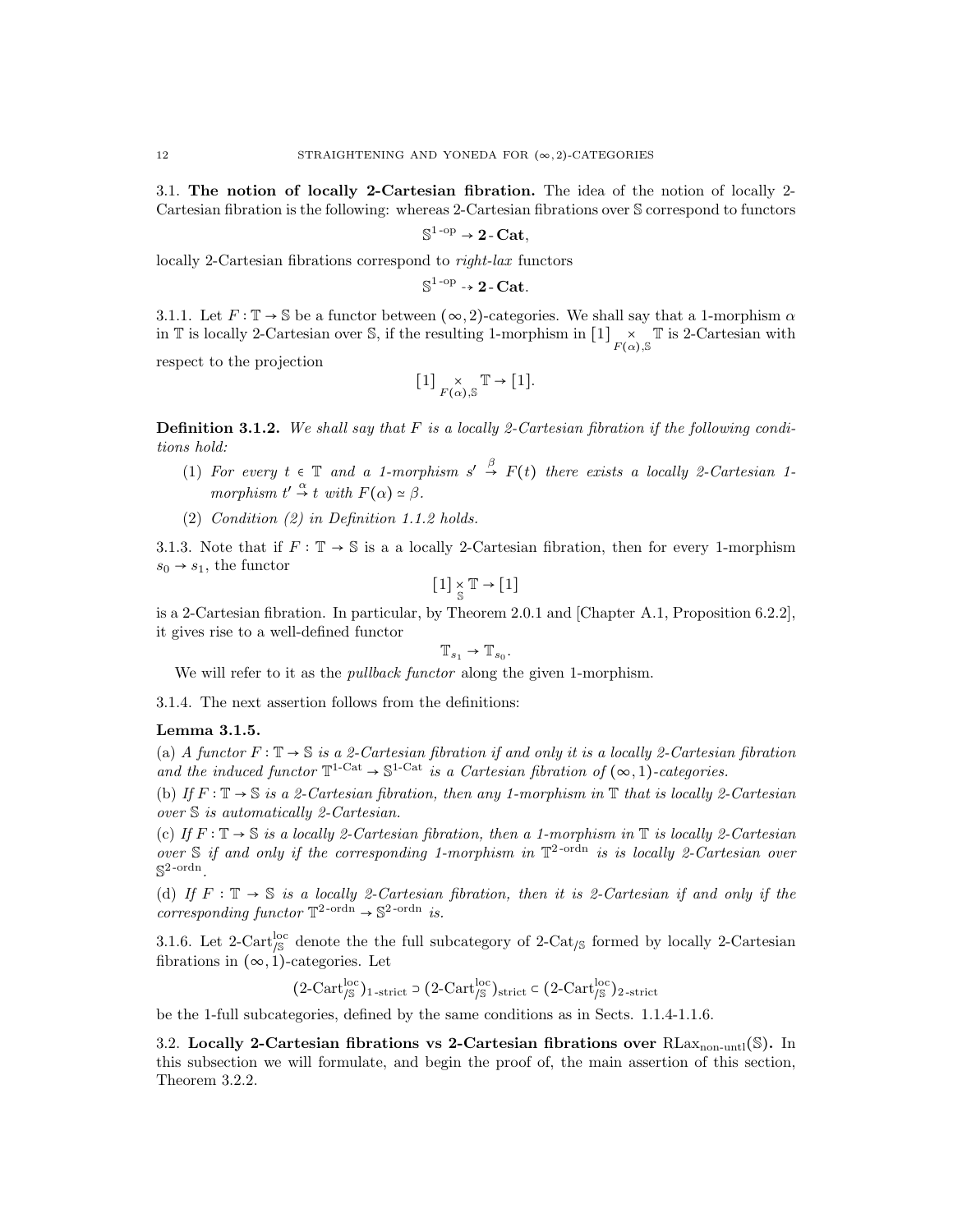3.2.1. Let

$$
\mathbb{S} \rightarrow \text{RLax}_{\text{non-untl}}(\mathbb{S}),
$$

be the universal non-unital right-lax functor, see Sect. A.

We are going to prove:

Theorem-Construction 3.2.2. There exists a canonical fully faithful embedding

$$
(2\text{-Cart}_{/\mathbb{S}}^{\mathrm{loc}})^{\mathrm{Spc}} \stackrel{\Phi}{\hookrightarrow} (2\text{-Cart}_{/\operatorname{RLax}_{\mathrm{non-untl}}(\mathbb{S})})^{\mathrm{Spc}},
$$

functorial in S, whose essential image consists of those 2-Cartesian fibrations for which the pullback functors along quasi-invertible arrows (see Sect. A.3) are equivalences.

Remark 3.2.3. The above proposition is stated as an isomorphism of spaces. However, it will follow from the construction that this equivalence extends to one between the corresponding  $(\infty, 2)$ -categories (both 2-strict and strict versions).

Remark 3.2.4. If we assume Theorem 1.1.8, then Theorem 3.2.2 implies that the space

$$
(2-Cart_{\/S}^{\rm loc})^{\rm Spc}
$$

is isomorphic to space of right-lax functors

$$
\mathbb{S}^{1\text{-op}} \to \mathbf{2\text{-}Cat}.
$$

3.2.5. In the rest of this subsection we will construct the map in the easy direction, i.e.,

$$
(2\text{-Cart}_{/\mathbb{S}}^{\text{loc}})^{\text{Spc}} \stackrel{\Psi}{\leftarrow} (2\text{-Cart}_{/\text{RLax}_{\text{non-unit}}(\mathbb{S})})^{\text{Spc}}.
$$

Consider the coCartesian fibrations

$$
\mathbb{S}^{\oint} \to \Delta^{\text{op}}
$$
 and  $\text{RLax}_{\text{non-unit}}(\mathbb{S})^{\oint} \to \Delta^{\text{op}},$ 

and the adjoint functors

$$
\iota_{\mathbb{S}}^{\oint} : \mathbb{S}^{\oint} \rightleftarrows \text{RLax}_{\text{non-unit}}(\mathbb{S})^{\oint} : \rho_{\mathbb{S}}^{\oint},
$$

see Sect. A.

3.2.6. Starting from a 2-Cartesian fibration  $\widetilde{T} \to R\text{Lax}_{\text{non-unt}}(\mathbb{S})$ , define

$$
\Psi(\widetilde{\mathbb{T}})^{\oint} \coloneqq \widetilde{\mathbb{T}}^{\oint} \underset{\mathrm{RLax}_{\mathrm{non-unti}}(\mathbb{S})^{\oint}} \mathbb{S}^{\oint},
$$

where the functor  $\mathbb{S}^{\oint} \to \text{RLax}_{\text{non-unit}}(\mathbb{S})^{\oint}$  is  $\iota_{\mathbb{S}}^{\oint}$ .

We have:

## Lemma 3.2.7.

(a) The composite functor

$$
\Psi(\widetilde{\mathbb{T}})^{\oint} \to \mathbb{S}^{\oint} \to \Delta^{\mathrm{op}}
$$

is a coCartesian fibration.

(b) The functor  $\Delta^{op} \rightarrow 1$ -Cat, corresponding to the coCartesian fibration of point (a) lies in the essential image of the functor  $Seq_{\bullet}: 2\text{-Cat} \to \text{Funct}(\mathbf{\Delta}^{\text{op}}, 1\text{-Cat})$ . Denote the resulting  $(\infty, 2)$ -category by  $\Psi(\tilde{\mathbb{T}})$ .

(c) The functor

$$
\Psi(\widetilde{\mathbb{T}})^{\oint} \to \mathbb{S}^{\oint}
$$

maps arrows that are coCartesian over  $\Delta^{\rm op}$  to arrows that are coCartesian over  $\Delta^{\rm op}$ . (d) The functor  $\Psi(\tilde{T}) \rightarrow \mathbb{S}$  arising from point (c) is a locally 2-Cartesian fibration.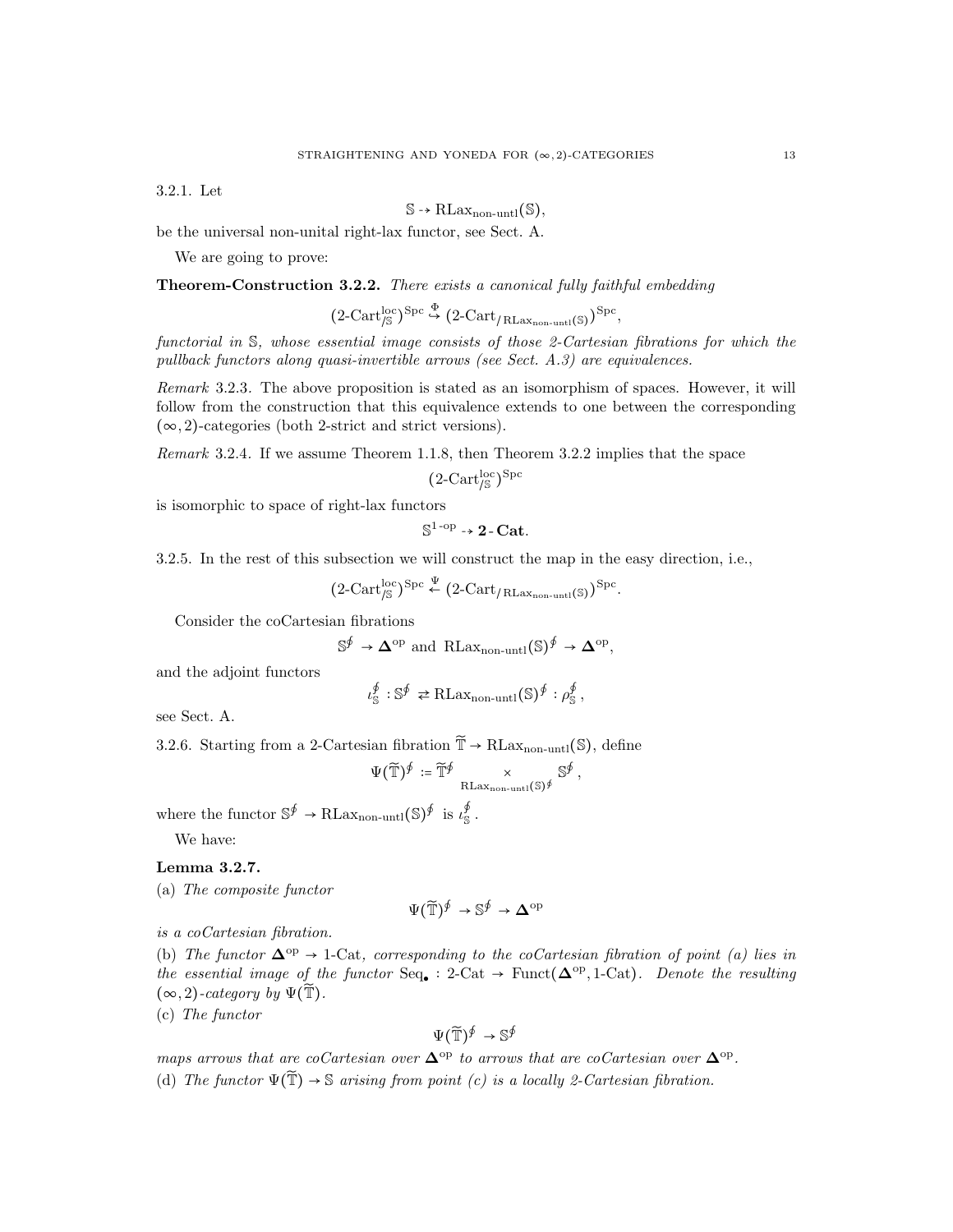3.3. Proof of Theorem 3.2.2, the inverse map. In this subsection we define the sought-for map

$$
(2\text{-Cart}_{/\mathbb{S}}^{\text{loc}})^{\text{Spc}}\overset{\Phi}{\hookrightarrow} (2\text{-Cart}_{/\operatorname{RLax}_{\text{non-unit}}(\mathbb{S})})^{\text{Spc}}.
$$

3.3.1. Given  $\mathbb{T} \in 2$ -Cart<sup>loc</sup>, consider the corresponding functor

$$
\mathbb{T}^{\oint} \to \mathbb{S}^{\oint}.
$$

We define

$$
{}'\Phi(\mathbb{T})^{\oint} := \mathbb{T}^{\oint} \underset{\mathbb{S}^{\oint}} \mathrm{RLax}_{\mathrm{non-untl}}(\mathbb{S})^{\oint},
$$

where the functor  $\text{RLax}_{\text{non-untl}}(\mathbb{S})^{\oint} \to \mathbb{S}^{\oint}$  is  $\rho_{\mathbb{S}}^{\oint}$ .

We will define the sought-for  $(\infty, 1)$ -category  $\Phi(\mathbb{T})^{\oint}$  is a certain full subcategory of  $'\Phi(\mathbb{T})^{\oint}$ .

3.3.2. Fix an object of

$$
\{\gamma\}_{(\mathbf{(\Delta_{\text{actv}})_{[m]}/{})^{\text{op}}}} \left(\text{RLax}_{\text{non-unit}}(\mathbb{S})^{\oint} \underset{\mathbf{\Delta}^{\text{op}}}{\times} \{[m]\}\right) \simeq \text{Seq}_n(\mathbb{S}), \quad \gamma : [m] \to [n],
$$

given by

$$
\underline{s} = s_0 \to s_1 \to \dots \to s_n,
$$

see Sect. A.1.3 for the notation.

The fiber of  $'\Phi(\mathbb{T})^{\oint}$  over the above object of RLax<sub>non-untl</sub> $(\mathbb{S})^{\oint}$  is by definition

(3.1) 
$$
\mathrm{Seq}_n(\mathbb{T}) \underset{\mathrm{Seq}_n(\mathbb{S})}{\times} \{s_0 \to s_1 \to \dots \to s_n\},
$$

i.e., this is the category of strings

$$
\underline{t} = t_0 \to t_1 \to \dots \to t_n
$$

in  $\mathbb T$  that project to <u>s</u>.

3.3.3. The full subcategory of (3.1), corresponding to  $\Phi(\mathbb{T})^{\oint} \subset \Phi(\mathbb{T})^{\oint}$  consists of those t, for which for every  $i \in 1, ..., n$  for which there exists a  $j \in 1, ..., m$  with

$$
\gamma(j-1) \leq i-1 < i \leq \gamma(j),
$$

the corresponding 1-morphism  $t_{i-1} \to t_i$  in  $\mathbb T$  is locally 2-Cartesian over  $s_{i-1} \to s_i$ .

3.3.4. We claim:

#### Lemma 3.3.5.

(a) The composite functor

$$
\Phi(\mathbb{T})^{\oint} \to \text{RLax}_{\text{non-unit}}(\mathbb{S})^{\oint} \to \mathbf{\Delta}^{\text{op}}
$$

is a coCartesian fibration.

(b) The functor  $\Delta^{op} \rightarrow 1$ -Cat, corresponding to the coCartesian fibration of point (a) lies in the essential image of the functor  $Seq_{\bullet}: 2$ -Cat  $\rightarrow$  Funct( $\Delta^{op}, 1$ -Cat). Denote the resulting  $(\infty, 2)$ -category by  $\Phi(\mathbb{T})$ .

(c) The functor

$$
\Phi(\mathbb{T})^{\oint} \to \text{RLax}_{\text{non-unit}}(\mathbb{S})^{\oint}
$$

maps arrows that are coCartesian over  $\Delta^{\text{op}}$  to arrows that are coCartesian over  $\Delta^{\text{op}}$ .

(d) The functor  $\Phi(\mathbb{T}) \to \text{RLax}_{\text{non-unit}}(\mathbb{S})$  arising from point (c) is a 2-Cartesian fibration, for which the pullback functors along quasi-invertible arrows are equivalences.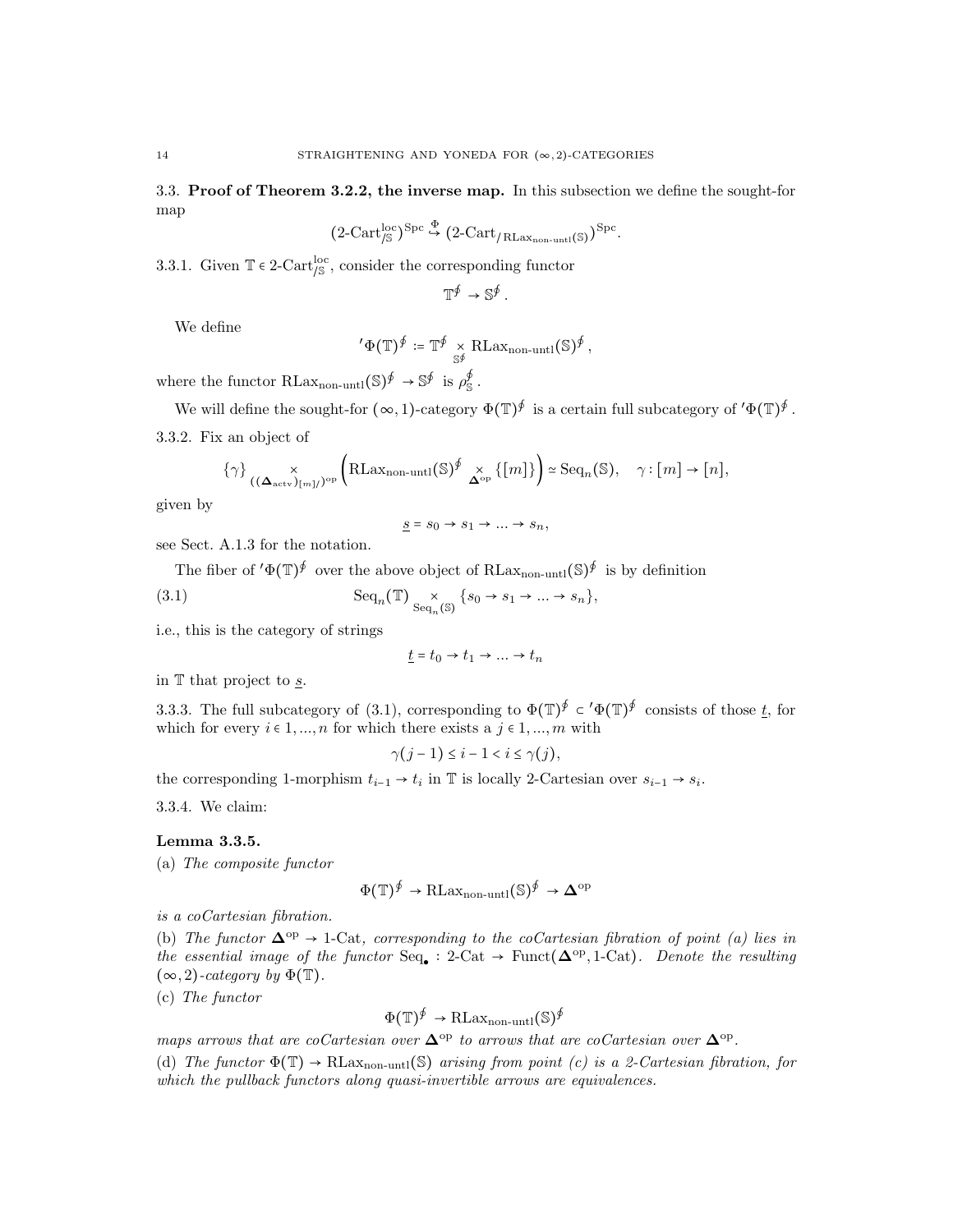3.4. Proof of Theorem 3.2.2, computation of the compositions. In this subsection we will conclude the proof of Theorem 3.2.2 by showing that the maps  $\Phi$  and  $\Psi$  constructed above are mutually inverse.

3.4.1. Since the composition  $\rho_S^{\phi} \circ \iota_S^{\phi}$  is isomorphic to  $\text{Id}_{S^{\phi}}$ , we obtain immediately that the composition

$$
(2\text{-Cart}_\text{/S}^\text{loc})^\text{Spc} \overset{\Psi}{\rightarrow} (2\text{-Cart}_\text{/RLax_{non-unt1}(\mathbb{S})})^\text{Spc} \overset{\Phi}{\rightarrow} (2\text{-Cart}_\text{/S}^\text{loc})^\text{Spc}
$$

is canonically isomorphic to the identity map.

3.4.2. Let now  $\widetilde{\mathbb{T}} \to \text{RLax}_{\text{non-unit}}(\mathbb{S})$  be a 2-Cartesian fibration. We will now construct a functor  $\widetilde{\mathbb{T}} \to ' \Phi(\Psi(\widetilde{\mathbb{T}})).$ 

The datum of such a functor is equivalent to that of a functor

$$
\widetilde{\mathbb{T}}^{\oint} \to \widetilde{\mathbb{T}}^{\oint}
$$

that fits into the commutative diagram

(3.3)  
\n
$$
\widetilde{\mathbb{T}}^{\oint} \xrightarrow{\qquad (3.2)} \widetilde{\mathbb{T}}^{\oint}
$$
\n
$$
\downarrow \qquad \qquad \downarrow
$$
\n
$$
\text{RLax}_{\text{non-unit}}(\mathbb{S})^{\oint} \xrightarrow{\iota_{\mathbb{S}}^{\oint} \circ \rho_{\mathbb{S}}^{\oint}} \text{RLax}_{\text{non-unit}}(\mathbb{S})^{\oint}.
$$

3.4.3. The construction of the functor (3.2) is based on the following lemma:

**Lemma 3.4.4.** Let  $F: \mathbb{C} \to \mathbb{D}$  be a functor between  $(\infty, 1)$ -categories, and let  $\Gamma_{\mathbb{D}}: [1] \times \mathbb{D} \to \mathbb{D}$ be a functor such that  $\Gamma_{\mathbf{D}}|_{\{1\}\times\mathbf{D}} = \text{Id}_{\mathbf{D}}$ . Suppose that for every  $\mathbf{c} \in \mathbf{C}$  there exists a Cartesian arrow  $c' \rightarrow c$  that covers the 1-morphism  $\Gamma_{D}|_{[1] \times \{F(c)\}}$  in D. Then there exists a uniquely defined functor  $\Gamma_{\mathbf{C}} : [1] \times \mathbf{C} \to \mathbf{C}$ , such that:

- Γ<sub>C</sub> is equipped with an identification  $\Gamma_{\mathbf{C}}|_{\{1\}\times\mathbf{C}} = \text{Id}_{\mathbf{C}}$ ;
- The diagram

(3.4)  
\n
$$
\begin{array}{ccc}\n & [1] \times \mathbf{C} & \xrightarrow{\Gamma_{\mathbf{C}}} & \mathbf{C} \\
 & \downarrow^{H_{[1]} \times F} & & \downarrow^{F} \\
 & [1] \times \mathbf{D} & \xrightarrow{\Gamma_{\mathbf{D}}} & \mathbf{D}\n\end{array}
$$

commutes

• For any  $c \in C$ , the 1-morphism given by  $\Gamma_{\mathbf{C}}|_{[1] \times \{c\}}$  is Cartesian over **D**.

3.4.5. We apply the above lemma to  $\mathbf{D} \coloneqq \text{RLax}_{\text{non-unit}}(\mathbb{S})^{\oint}$ ,

$$
\mathbf{C}\coloneqq\widetilde{\mathbb{T}}^{\mathrm{ext},\oint}\underset{\mathrm{R}\mathrm{Lax}_{\mathrm{non-untl}}(\mathbb{S})^\mathrm{ext,\oint}}{\times}\mathrm{R}\mathrm{Lax}_{\mathrm{non-untl}}(\mathbb{S})^\mathrm{ext,\oint},
$$

with F induced by the projection  $\widetilde{T} \to R\text{Lax}_{\text{non-unt}}(\mathbb{S})$ . We let  $\Gamma_{\mathbf{D}}$  be given by the natural transformation

$$
\iota_{\mathbb{S}}^{\varphi} \circ \rho_{\mathbb{S}}^{\varphi} \to \mathrm{Id}_{\mathrm{RLax}_{\mathrm{non-unit}}(\mathbb{S})^{\varphi}},
$$

corresponding to the  $(\iota_{\mathbb{S}}^{\phi}, \rho_{\mathbb{S}}^{\phi})$ -adjunction.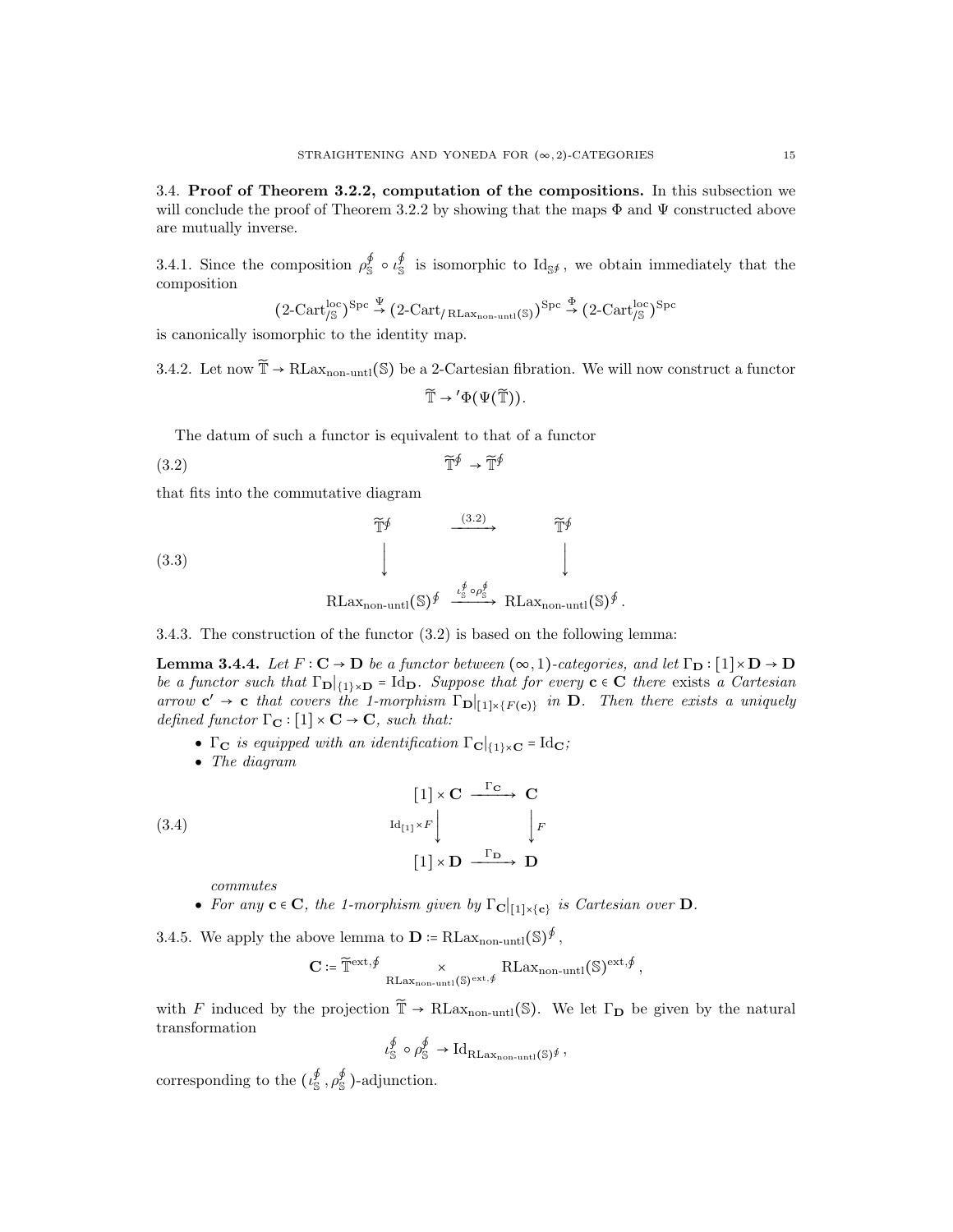Applying Lemma 3.4.4 we obtain a functor

$$
\begin{aligned} \big[1\big] \times \widetilde{\mathbb{T}}^{\mathrm{ext},\oint} & \times \underset{\mathrm{RLax}_{\mathrm{non-untl}}(\mathbb{S})^{\mathrm{ext},\oint}}{\times} & \longrightarrow \widetilde{\mathbb{T}}^{\mathrm{ext},\oint} & \times \\ & & \to \widetilde{\mathbb{T}}^{\mathrm{ext},\oint}} & \underset{\mathrm{RLax}_{\mathrm{non-untl}}(\mathbb{S})^{\mathrm{ext},\oint}}{\times} & \underset{\mathrm{RLax}_{\mathrm{non-untl}}(\mathbb{S})^{\mathrm{ext},\oint}}{\times} . \end{aligned}
$$

Restricting to  $\{0\} \in [1]$ , and composing with

$$
\widetilde{\mathbb{T}}^{\oint} \hookrightarrow \widetilde{\mathbb{T}}^{\text{ext},\oint} \times_{\text{RLax}_{\text{non-unit}}(\mathbb{S})^{\text{ext},\oint}} \text{RLax}_{\text{non-unit}}(\mathbb{S})^{\text{ext},\oint},
$$

we obtain a functor

(3.5) 
$$
\widetilde{\mathbb{T}}^{\oint} \to \widetilde{\mathbb{T}}^{\mathrm{ext},\oint} \times_{\mathrm{RLax}_{\mathrm{non-unit}}(\mathbb{S})^{\mathrm{ext},\oint}} \mathrm{RLax}_{\mathrm{non-unit}}(\mathbb{S})^{\mathrm{ext},\oint}.
$$

Now, by unwinding the definitions, we obtain that the above functor (3.5) factors through the 1-full subcategory

$$
\widetilde{\mathbb{T}}^{\oint} \in \widetilde{\mathbb{T}}^{\mathrm{ext},\oint} \underset{\mathrm{RLax}_{\mathrm{non-unt}}(\mathbb{S})^{\mathrm{ext},\oint}}{\times} \mathrm{RLax}_{\mathrm{non-untl}}(\mathbb{S})^{\mathrm{ext},\oint}.
$$

 $\widetilde{\mathbb{T}}^{\oint} \rightarrow \widetilde{\mathbb{T}}^{\oint}$ 

The resulting functor

is the desired functor (3.2).

3.4.6. By further unwinding the definitions, we obtain that the essential image of the functor

$$
\widetilde{\mathbb{T}} \to {}' \Phi(\Psi(\widetilde{\mathbb{T}}))
$$

constructed above, belongs to  $\Phi(\Psi(\tilde{\mathbb{T}})) \subset \Phi(\Psi(\tilde{\mathbb{T}})).$ 

Finally, if  $\tilde{\mathbb{T}} \to \text{RLax}_{\text{non-unt}}(\mathbb{S})$  is such that the pullback functors along quasi-invertible arrows (see Sect. A.3) are equivalences, then the resulting functor

$$
\widetilde{\mathbb{T}} \rightarrow \Phi(\Psi(\widetilde{\mathbb{T}}))
$$

is an equivalence.

 $\Box$ (Theorem 3.2.2)

3.5. Gray products and 2-Cartesian fibrations. In this subsection we will use Theorem 3.2.2 to give an explicit description of 2-Cartesian fibrations over Gray products.

3.5.1. Recall the condition on a functor between  $(\infty, 2)$ -categories to be a *localization on 1*morphisms, see Sect. B.1. The following is straightforward:

**Lemma 3.5.2.** Let  $\widetilde{\mathbb{S}} \to \mathbb{S}$  be a localization on 1-morphisms. Then the map

$$
2\operatorname{-Cart}_{/\mathbb{S}} \to 2\operatorname{-Cart}_{/\widetilde{\mathbb{S}}},
$$

defined by pullback, is fully faithful. Its essential image consists of those  $F : \tilde{\mathbb{T}} \to \tilde{\mathbb{S}}$  that satisfy the following condition:

For every  $t \in \widetilde{T}$ , a pair of 1-morphisms  $\beta_0, \beta_1 : s' \to F(t)$  and a 2-morphism

 $\phi \in \text{Maps}_{\mathbf{Maps}_{\overline{S}}(s',F(t))}(\beta_0, \beta_1),$ 

if we denote by  $\alpha_0 : t' \to t$  the 2-Cartesian lift of  $\beta_0$  and by  $\psi \in \text{Maps}_{\text{Maps}_{\tilde{T}}(t',t)}(\alpha_0, \alpha_1)$  the coCartesian lift of  $\phi$ , if the image of  $\phi$  in S is invertible, then the 1-morphism  $\alpha_1 : t' \to t$  is 2-Cartesian over  $\beta_1$ .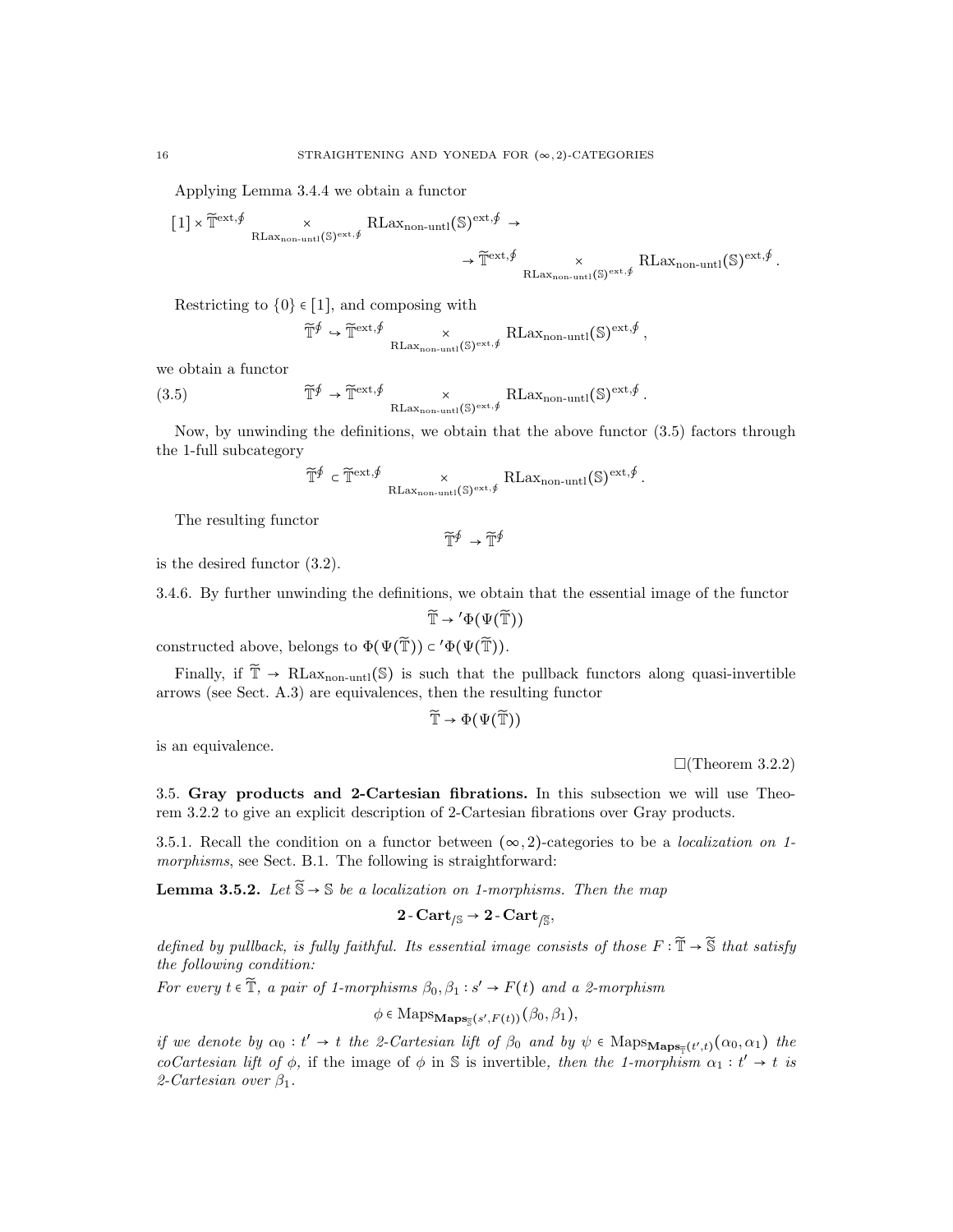3.5.3. We fix  $\mathbb{S}_1, \mathbb{S}_2 \in 2$ -Cat. We shall now describe the space

$$
(2\text{-Cart}_{/\mathbb{S}_1 \otimes \mathbb{S}_2})^{\text{Spc}}
$$

in a way functorial in  $\mathbb{S}_1$  and  $\mathbb{S}_2$ . Indeed, combining Lemma 3.5.2 applied to

$$
RLax_{non-unt1}(\mathbb{S}_1 \times \mathbb{S}_2) \to \mathbb{S}_1 \otimes \mathbb{S}_2,
$$

with Proposition 3.2.2, we obtain:

Corollary 3.5.4. There exists a canonically defined fully faithful embedding

$$
(2-Cart_{/\mathbb{S}_1 \otimes \mathbb{S}_2})^{\text{Spc}} \hookrightarrow (2-Cart_{/\mathbb{S}_1 \times \mathbb{S}_2}^{\text{loc}})^{\text{Spc}}.
$$

Its essential image consists of those  $\mathbb{T} \to \mathbb{S}_1 \times \mathbb{S}_2$  that satisfy:

- For every pair of composable 1-morphisms in  $\mathbb T$ , locally Cartesian over  $\mathbb S_1\times\mathbb S_2$ , that cover two morphisms in  $\mathbb{S}_1 \times \mathbb{S}_2$  both of which project to isomorphisms under  $\mathbb{S}_1 \times \mathbb{S}_2 \to \mathbb{S}_1$ , their composition is locally Cartesian over  $\mathbb{S}_1 \times \mathbb{S}_2$ .
- For every pair of composable 1-morphisms in  $\mathbb T$ , locally Cartesian over  $\mathbb S_1\times\mathbb S_2$ , that cover two morphisms in  $\mathbb{S}_1 \times \mathbb{S}_2$  both of which project to isomorphisms under  $\mathbb{S}_1 \times \mathbb{S}_2 \to \mathbb{S}_2$ , their composition is locally Cartesian over  $\mathbb{S}_1 \times \mathbb{S}_2$ .
- For every pair of 1-morphisms  $(s_1' \overset{\alpha_1}{\rightarrow} s_1) \in \mathbb{S}_1$  and  $(s_2' \overset{\alpha_2}{\rightarrow} s_2) \in \mathbb{S}_2$  and locally Cartesian 1-morphisms  $t'' \stackrel{\beta}{\rightarrow} t'$  and  $t' \stackrel{\gamma}{\rightarrow} t$  covering  $(\alpha_1, id_{s'_2})$  and  $(id_{s_1}, \alpha_2)$ , respectively, the 1-morphism  $\gamma \circ \beta$  is locally Cartesian over  $(\alpha_1, \alpha_2)$ .

## Corollary 3.5.5.

(a) The essential image of the (fully faithful) map

$$
(2\text{-Cart}_{/\mathbb{S}_1\circledast \mathbb{S}_2})^{\text{Spc}} \to (2\text{-Cart}_{/\mathbb{S}_1\times \mathbb{S}_2}^{\text{loc}})^{\text{Spc}} \in (2\text{-Cat}_{/\mathbb{S}_1\times \mathbb{S}_2})^{\text{Spc}}
$$

consists of those

$$
\mathbb{T} \to \mathbb{S}_1 \times \mathbb{S}_2
$$

such that:

- (1) The composition  $\mathbb{T} \to \mathbb{S}_1 \times \mathbb{S}_2 \to \mathbb{S}_1$  is a 2-Cartesian fibration;
- (2) The functor  $\mathbb{T} \to \mathbb{S}_1 \times \mathbb{S}_2$ , viewed as a map in 2-Cart<sub>/S<sub>1</sub></sub>, belongs to  $(2$ -Cart<sub>/S<sub>1</sub></sub>)<sub>strict</sub>;
- (3) For every  $s_1 \in \mathbb{S}_1$ , the resulting functor  $\mathbb{T}_{s_1} \to \mathbb{S}_2$  is a 2-Cartesian fibration.
- (4) For every 1-morphism  $s_1 \rightarrow s'_1$  in  $\mathbb{S}_1$ , the pullback functor  $\mathbb{T}_{s'_1} \rightarrow \mathbb{T}_{s_1}$ , which by the previous point is a 1-morphism in 2-Cart<sub>/S<sub>2</sub></sub>, belongs  $(2$ -Cart<sub>/S<sub>2</sub></sub> $)$ <sub>2-strict</sub>.

(b) The subspace

$$
(2-Cart_{/\mathbb{S}_1 \times \mathbb{S}_2})^{\text{Spc}} \subset (2-Cart_{/\mathbb{S}_1 \otimes \mathbb{S}_2})^{\text{Spc}}
$$

corresponds to replacing in condition (4) the category  $(2$ -Cart<sub>/S<sub>2</sub></sub> $)$ <sub>2-strict</sub> by its 1-full subcategory

$$
(2-Cart_{\sqrt{S_2}})_{strict} \subset (2-Cart_{\sqrt{S_2}})_{2\text{-strict}}.
$$

4. Proof of Theorem 1.1.8

4.1. Proof of Theorem 1.1.8, Step 1: identifying the underlying spaces. In this subsection we will establish the assertion of Theorem 1.1.8 at the level of the underlying spaces.

4.1.1. First, we notice that Theorem 2.0.1 can be reformulated as follows:

**Corollary 4.1.2.** There exists a canonical equivalence of bi-simplicial spaces that send m, n to

 $\operatorname{Sq}_{m,n}(\textbf{2-Cat})$  and  $\operatorname{Maps}([m], 2\text{-Cart}_{/[n]^{\rm op}}),$ 

respectively.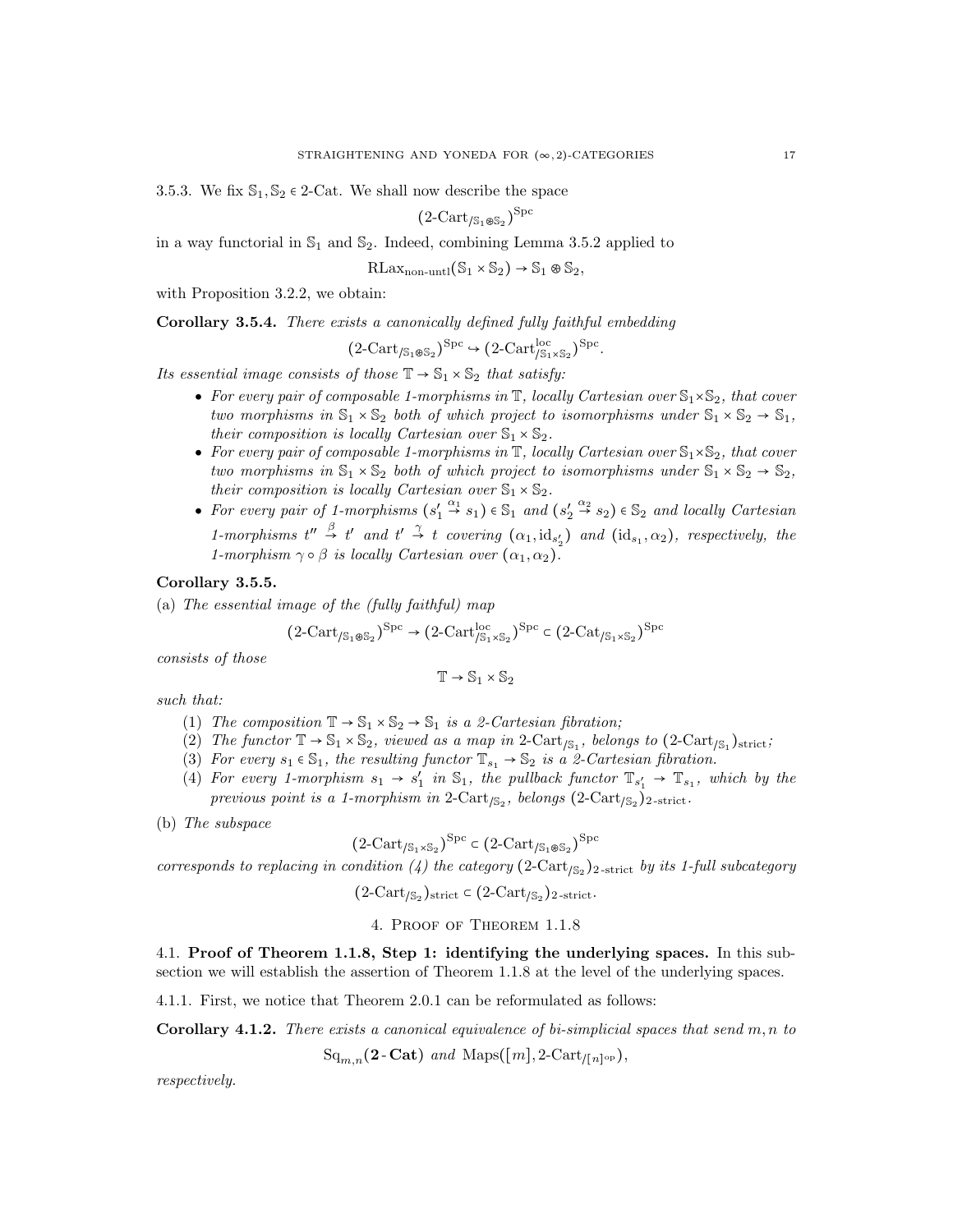4.1.3. Applying the 1-fully faithful embedding

$$
(4.1) \quad \text{Funct}([m], 2\text{-}\text{Cat}) \simeq \text{Seq}_m^{\text{ext}}(2\text{-}\text{Cat}) \simeq (2\text{-}\text{Cart}_{/[m]^{\text{op}}})_{\text{strict}} \hookrightarrow 2\text{-}\text{Cart}_{/[m]^{\text{op}}} \simeq 2\text{-}\text{Cat}_{/[m]^{\text{op}}}
$$

(where the second isomorphism is Theorem  $2.0(1(b))$ , we obtain a fully faithful map

$$
\mathrm{Maps}([m], 2\text{-}\mathrm{Cat}_{/[n]^{\mathrm{op}}}) \rightarrow ((2\text{-}\mathrm{Cat}_{/[m]^{\mathrm{op}}})_{/[n]^{\mathrm{op}} \times [m]^{\mathrm{op}}})^{\mathrm{Spc}} \simeq (2\text{-}\mathrm{Cat}_{/[n]^{\mathrm{op}} \times [m]^{\mathrm{op}}})^{\mathrm{Spc}}.
$$

Restricting to 2-Cart<sub>/[n]</sub><sup>op</sup>  $\rightarrow$  2-Cat<sub>/[n]</sub><sup>op</sup>, we obtain a fully faithful map

(4.2) 
$$
\text{Maps}([m], 2\text{-Cart}_{/[n]^{\text{op}}}) \to (2\text{-Cat}_{/[n]^{\text{op}} \times [m]^{\text{op}}})^{\text{Spc}}.
$$

**Lemma 4.1.4.** The essential image of the map  $(4.2)$  lies in

$$
\big(2\text{-}{\mathrm{Cart}}^{\mathrm{loc}}_{/[n]^{\mathrm{op}} \times [m]^{\mathrm{op}}}\big)^{\mathrm{Spc}} \subset \big(2\text{-}{\mathrm{Cat}}_{/[n]^{\mathrm{op}} \times [m]^{\mathrm{op}}}\big)^{\mathrm{Spc}}
$$

and coincides with the essential image of fully faithful embedding

$$
(2\text{-Cart}_{/[n]^{\text{op}} \otimes [m]^{\text{op}}})^{\text{Spc}} \rightarrow (2\text{-Cart}_{/[n]^{\text{op}} \times [m]^{\text{op}}})^{\text{Spc}}
$$

of Corollary 3.5.4.

*Proof.* Follows from Corollary 3.5.5(a).

4.1.5. Thus, combining Lemma 4.1.4 and Corollary 4.1.2 we obtain a canonical identification of bi-simplicial spaces

(4.3) 
$$
\mathrm{Sq}_{m,n}(\mathbf{2}\text{-}\mathbf{Cat}) \simeq (2\text{-}\mathrm{Cart}_{/[n]^{\mathrm{op}} \otimes [m]^{\mathrm{op}}})^{\mathrm{Spc}}.
$$

We can now establish the assertion of Theorem 1.1.8 at the level of the underlying spaces:

Corollary 4.1.6. For  $\mathcal{S} \in 2$ -Cat, there exists a canonical equivalence

$$
(2-Cart_{\mathcal{S}})^{\mathrm{Spc}} \simeq \mathrm{Maps}_{2-Cat}(\mathbb{S}^{1-\mathrm{op}}, 2-\mathbf{Cat}),
$$

functorial in S.

*Proof.* It follows from [Chapter A.1, Theorems 4.1.3 and 5.2.3(a)] that for  $\mathcal{S} \in 2$ -Cat, the restriction map

$$
(2\text{-}\mathrm{Cat}_{/\mathbb{S}})^{\mathrm{Spc}}\to\mathrm{Maps}_{\mathrm{Funct}(\mathbf{\Delta}^{\mathrm{op}}\times\mathbf{\Delta}^{\mathrm{op}},\mathrm{Spc})}(\mathrm{Sq}_{\bullet,\bullet}(\mathbb{S}),(2\text{-}\mathrm{Cat}_{/\llbracket\bullet\rrbracket\circ\llbracket\bullet\rrbracket})^{\mathrm{Spc}})
$$

is an isomorphism, and under this isomorphism the subspaces

$$
(2-Cart_{\mathcal{S}})^{\text{Spc}} \subset (2-Cat_{\mathcal{S}})^{\text{Spc}}
$$

and

$$
\mathrm{Maps}_{\mathrm{Funct}(\mathbf{\Delta}^{\mathrm{op}} \times \mathbf{\Delta}^{\mathrm{op}}, \mathrm{Spc})}(\mathrm{Sq}_{\bullet,\bullet}(\mathbb{S}), (2\text{-Cart}_{/[\bullet]\circledast[\bullet]})^{\mathrm{Spc}}) \subset \\ \subset \mathrm{Maps}_{\mathrm{Funct}(\mathbf{\Delta}^{\mathrm{op}} \times \mathbf{\Delta}^{\mathrm{op}}, \mathrm{Spc})}(\mathrm{Sq}_{\bullet,\bullet}(\mathbb{S}), (2\text{-Cat}_{/[\bullet]\circledast[\bullet]})^{\mathrm{Spc}})
$$

correspond to one another.

Hence, the assertion of the corollary follows from the isomorphism (4.3) using the canonical identification of bi-cosimplicial objects of 2-Cat:

$$
([m] \otimes [n])^{1\text{-op}} \simeq [n]^{\text{op}} \otimes [m]^{\text{op}}.
$$

4.2. Proof of Theorem 1.1.8, Step 2: identifying the underlying  $(\infty, 1)$ -categories. In this subsection we will construct the identification of the  $(\infty, 1)$ -categories underlying the two sides in Theorem 1.1.8(b).

 $\Box$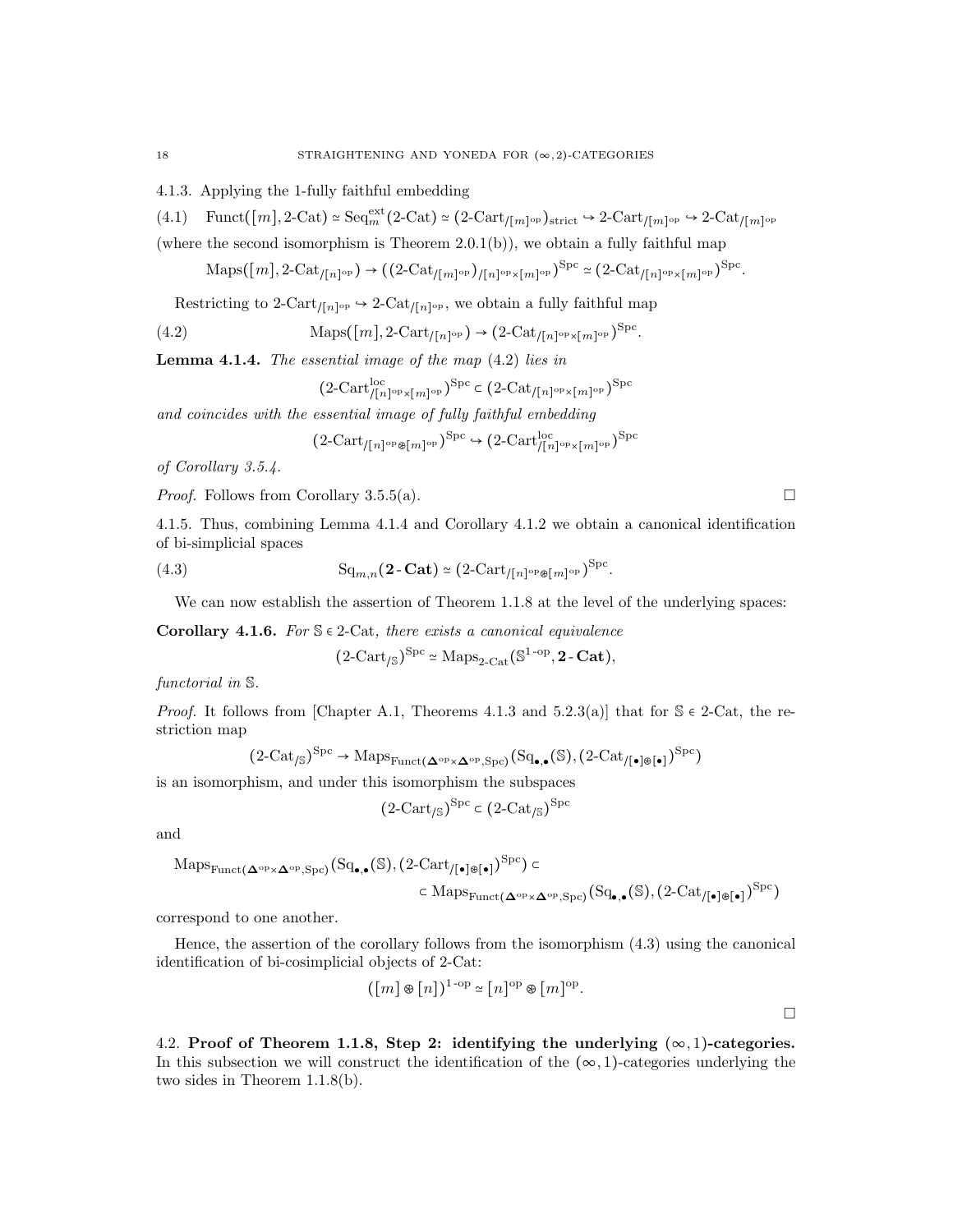4.2.1. We need to construct an isomorphism of simplicial spaces

$$
\mathrm{Maps}_{1\text{-}\mathrm{Cat}}([m], (2\text{-}\mathrm{Cart}_{/\mathbb{S}})_{\mathrm{strict}}) \simeq \mathrm{Maps}_{2\text{-}\mathrm{Cat}}(\mathbb{S}^{1\text{-}\mathrm{op}} \times [m], 2\text{-}\mathrm{Cat}), \quad [m] \in \Delta.
$$

Taking into account Corollary 4.1.6, we need to construct an isomorphism of simplicial spaces

(4.4) 
$$
\text{Maps}([m], (2\text{-Cart}_{\beta})_{\text{strict}}) \simeq (2\text{-Cart}_{\beta \times [m]^{\text{op}}})^{\text{Spc}}, \quad [m] \in \Delta.
$$

4.2.2. Given  $[m] \in \Delta$ , using the 1-fully faithful embedding

$$
\mathrm{Funct}(\big[m\big], 2\text{-}\mathrm{Cat}) \simeq \mathrm{Seq}_m^{\mathrm{ext}}\big(2\text{-}\mathrm{Cat}\big) \simeq \big(2\text{-}\mathrm{Cart}_{/\big[m\big]^{\mathrm{op}}}\big)_{\mathrm{strict}} \hookrightarrow 2\text{-}\mathrm{Cart}_{/\big[m\big]^{\mathrm{op}}} \hookrightarrow 2\text{-}\mathrm{Cat}_{/\big[m\big]^{\mathrm{op}}}
$$

of (4.1) (which, we note, uses the statement of Theorem 2.0.1), we obtain a fully faithful map

$$
\mathrm{Maps}([m], 2\text{-}\mathrm{Cat}_{/\mathbb{S}}) \hookrightarrow ((2\text{-}\mathrm{Cat}_{/[m]^{\mathrm{op}}})_{/\mathbb{S}\times[m]^{\mathrm{op}}})^{\mathrm{Spc}} \simeq (2\text{-}\mathrm{Cat}_{/\mathbb{S}\times[m]^{\mathrm{op}}})^{\mathrm{Spc}}.
$$

Composing with the embedding

$$
Maps([m], (2-Cart_{\mathcal{S}})_{strict}) \hookrightarrow Maps([m], 2-Cart_{\mathcal{S}}) \hookrightarrow Maps([m], 2-Cat_{\mathcal{S}}),
$$

we obtain a fully faithful map

(4.5) 
$$
\text{Maps}([m], (2\text{-Cart}_{\beta})_{\text{strict}}) \to (2\text{-Cat}_{/\mathbb{S} \times [m]^{\text{op}}})^{\text{Spc}}.
$$

**Lemma 4.2.3.** The essential image of the map  $(4.5)$  equals

$$
(2\text{-Cart}_{/\mathbb{S}\times[m]^{\text{op}}})^{\text{Spc}} \subset (2\text{-Cat}_{/\mathbb{S}\times[m]^{\text{op}}})^{\text{Spc}}.
$$

*Proof.* Follows from Corollary 3.5.5(b).

Thus, we obtain the required identification (4.4).

## 4.3. Proof of Theorem 1.1.8, Step 3: end of the argument.

4.3.1. Given  $\mathbb{T} \in 2$ -Cat, we need to construct an isomorphism of spaces

$$
\mathrm{Maps}(\mathbb{T}, (2\text{-}\mathbf{coCart}_{/\mathbb{S}})_{2\text{-strict}})\simeq \mathrm{Maps}_{2\text{-}\mathrm{Cat}}(\mathbb{T}\circledast \mathbb{S}^{1\text{-}\mathrm{op}}, 2\text{-}\mathbf{Cat}),
$$

functorial in  $T$  and  $S$ , so that the subspaces

$$
\mathrm{Maps}(\mathbb{T}, (2\text{-}\mathbf{coCart}_{/\mathbb{S}})_{\mathrm{strict}}) \subset \mathrm{Maps}(\mathbb{T}, (2\text{-}\mathbf{coCart}_{/\mathbb{S}})_{2\text{-strict}})
$$

and

$$
\mathrm{Maps}_{2\text{-}\mathrm{Cat}}(\mathbb{T}\times\mathbb{S}^{1\text{-}\mathrm{op}},2\text{-}\mathbf{Cat})\subset\mathrm{Maps}_{2\text{-}\mathrm{Cat}}(\mathbb{T}\circledast\mathbb{S}^{1\text{-}\mathrm{op}},2\text{-}\mathbf{Cat})
$$

correspond to one another.

Taking into account Corollary 4.1.6, we need to construct an isomorphism of spaces

(4.6) 
$$
\text{Maps}(\mathbb{T}, (\mathbf{2} \text{-}\mathbf{coCart}_{/\mathbb{S}})_{2\text{-strict}}) \simeq (2\text{-}\mathrm{coCart}_{/\mathbb{S} \otimes \mathbb{T}^{1\text{-}\mathrm{op}}})^{\mathrm{Spc}},
$$

so that

$$
\mathrm{Maps}(\mathbb{T}, (2\text{-}\mathbf{coCart}_{/\mathbb{S}})_{\mathrm{strict}})\subset \mathrm{Maps}(\mathbb{T}, (2\text{-}\mathbf{coCart}_{/\mathbb{S}})_{2\text{-strict}})
$$

maps to

$$
(2\text{-}\mathrm{coCart}_{/\mathbb S \times \mathbb T^{1-\mathrm{op}}})^{\mathrm{Spc}} \subset (2\text{-}\mathrm{coCart}_{/\mathbb S \otimes \mathbb T^{1-\mathrm{op}}})^{\mathrm{Spc}}.
$$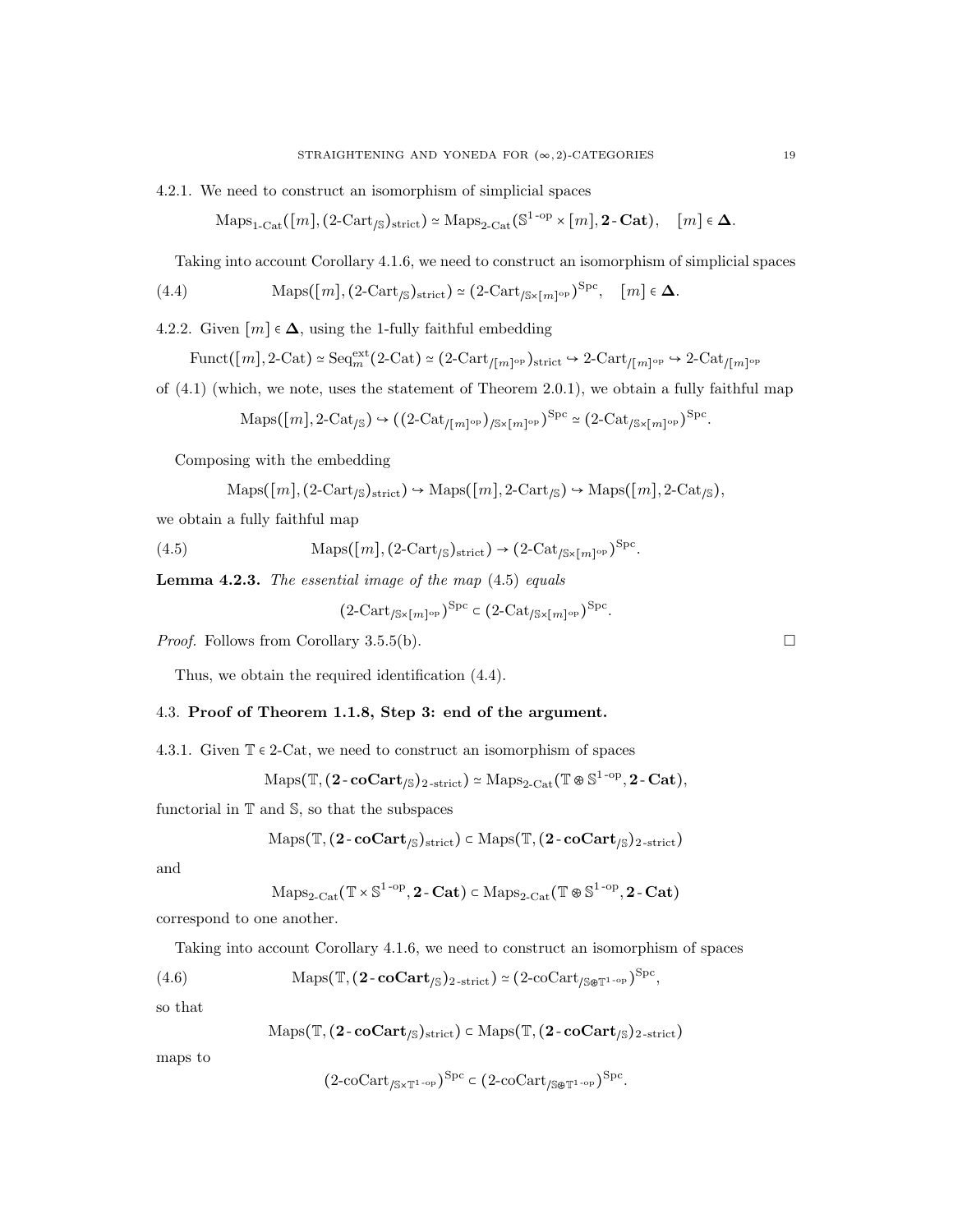4.3.2. The equivalence of  $(\infty, 1)$ -categories

 $\mathbf{Maps}_{2\text{-}\mathrm{Cat}}(\mathbb{T}, \mathbf{2\text{-}Cat}) \simeq (2\text{-}\mathrm{coCart}_{/\mathbb{T}^{1\text{-}\mathrm{op}}})_{\mathrm{strict}}$ 

established in Step 2, gives rise to a 1-fully faithful embedding

 $\mathbf{Maps}_{2\text{-}\mathrm{Cat}}(\mathbb{T}, \mathbf{2\text{-}Cat}) \rightarrow 2\text{-}\mathrm{Cat}_{/\mathbb{T}^{1\text{-}\mathrm{op}}}$ .

From here, we obtain a fully faithful embedding

$$
\mathrm{Maps}(\mathbb{T}, \mathbf{2}\text{-}\mathbf{Cat}_{/\mathbb{S}}) \hookrightarrow ((2\text{-}\mathrm{Cat}_{/\mathbb{T}^{1\text{-}\mathrm{op}}})_{/\mathbb{S}\times\mathbb{T}^{1\text{-}\mathrm{op}}})^{\mathrm{Spc}} = (2\text{-}\mathrm{Cat}_{/\mathbb{S}\times\mathbb{T}^{1\text{-}\mathrm{op}}})^{\mathrm{Spc}}.
$$

Composing with

$$
\mathrm{Maps}(\mathbb{T}, (2\text{-}\mathbf{coCart}_{/\mathbb{S}})_{2\text{-strict}})\subset \mathrm{Maps}(\mathbb{T}, 2\text{-}\mathbf{Cat}_{/\mathbb{S}}),
$$

we obtain a fully faithful map

(4.7) 
$$
\text{Maps}(\mathbb{T}, (\mathbf{2} \text{-} \mathbf{coCart}_{\beta})_{2\text{-strict}}) \hookrightarrow (2\text{-}Cat_{/\mathbb{S}\times\mathbb{T}^{1\text{-}op}})^{\text{Spc}}.
$$

We claim:

#### Lemma 4.3.3.

(a) The essential image of the map (4.7) is contained in  $(2$ -Cat<sup>loc</sup><sub>/S×T1</sub>-<sub>op</sub>)<sup>Spc</sup> and equals the essential image of the fully faithful embedding

$$
(2\text{-}\mathrm{coCart}_{/\mathbb{S}\otimes\mathbb{T}^{1\text{-}\mathrm{op}}})^{\mathrm{Spc}}\hookrightarrow (2\text{-}\mathrm{Cat}_{/\mathbb{S}\times\mathbb{T}^{1\text{-}\mathrm{op}} }^{\mathrm{loc}})^{\mathrm{Spc}}
$$

of Corollary 3.5.4.

(b) Under the resulting isomorphism

$$
\mathrm{Maps}(\mathbb{T}, (\mathbf{2}\text{-}\mathbf{coCart}_{/\mathbb{S}})_{\mathbf{2}\text{-strict}}) \simeq (2\text{-}\mathrm{coCart}_{/\mathbb{S}\circ \mathbb{F}^{\mathbf{1}\text{-}\mathrm{op}}})^{\mathrm{Spc}}
$$

the subspace

$$
\mathrm{Maps}(\mathbb{T}, (2\text{-}\mathbf{coCart}_{/\mathbb{S}})_{\mathrm{strict}})\subset \mathrm{Maps}(\mathbb{T}, (2\text{-}\mathbf{coCart}_{/\mathbb{S}})_{2\text{-strict}})
$$

maps to

$$
(2\text{-coCart}_{\sqrt{S} \times T^{1-\text{op}}})^{\text{Spc}} \subset (2\text{-coCart}_{\sqrt{S} \otimes T^{1-\text{op}}})^{\text{Spc}}.
$$

*Proof.* Follows from Corollary 3.5.5. □

The last lemma establishes the desired isomorphism (4.6).

 $\Box$ (Theorem 1.1.8)

#### 5. The Yoneda embedding

The goal of this section is to discuss the several incarnations of what can be called the Yoneda lemma in the context of  $(\infty, 2)$ -categories.

For example, we will show that to  $s \in \mathbb{S}$  there corresponds a Yoneda functor

(5.1) 
$$
h_s : \mathbb{S} \to \mathbf{1} - \mathbf{Cat}, \quad h_s(s') = \mathbf{Maps}_{\mathbb{S}}(s, s'),
$$

and for any  $\mathbb{S} \stackrel{F}{\rightarrow} \mathbf{1}$  - Cat we have an equivalence

(5.2) 
$$
\mathbf{Maps}_{\text{Funct}(\mathbb{S},1-\text{Cat})}(h_s,F) \simeq F(s).
$$

By letting s vary, we will construct the Yoneda embedding

Yon :  $\mathbb{S} \hookrightarrow$  Funct( $\mathbb{S}^{1\text{-op}},$  1 - Cat).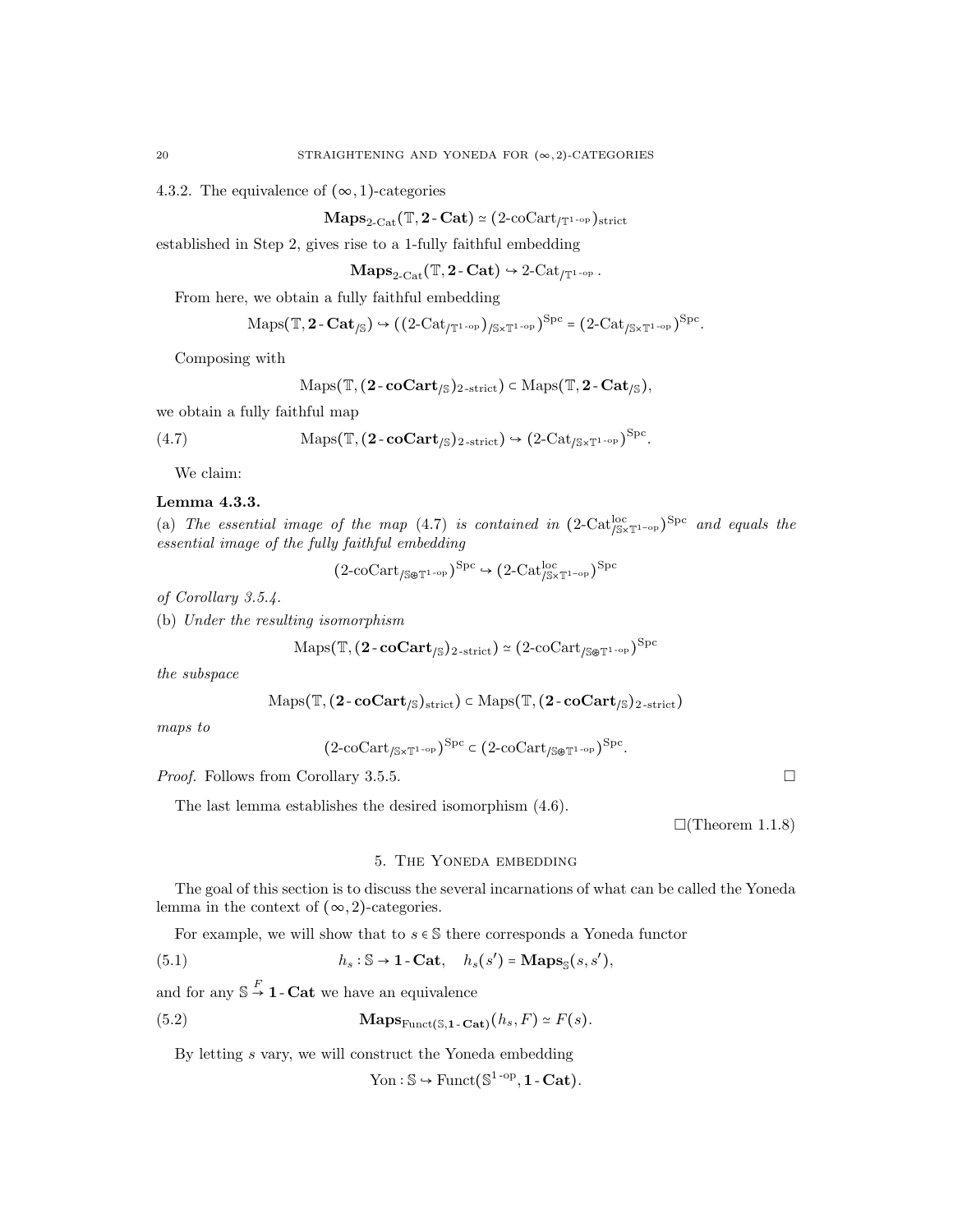5.1. The right-lax slice construction. In order to construct the Yoneda functors, we will use Corollary 1.3.4 in order to interpret the datum of a functor  $\mathbb{S} \to \mathbf{1}$  - Cat as a 1-coCartesian fibration.

In this subsection we will construct the corresponding 1-coCartesian fibrations (up to reversing the arrows).

5.1.1. Let S be an  $(\infty, 2)$ -category, and  $s \in \mathbb{S}$  an object. We define the  $(\infty, 2)$ -category  $\mathbb{S}_{\parallel s}$  to be

$$
\text{Funct}([1], \mathbb{S})_{\text{right-lax}} \underset{\mathbb{S}}{\times} \{s\},
$$

where the fiber product is formed using functor

$$
\text{Funct}([1], \mathbb{S})_{\text{right-lax}} \to \mathbb{S}.
$$

given by evaluation at  $1 \in [1]$ .

5.1.2. Let  $p_s : \mathbb{S}_{\parallel/s} \to \mathbb{S}$  be the functor given by evaluation at  $0 \in [1]$ . By definition, the fiber of p over  $s' \in \mathbb{S}$  is an  $(\infty, 2)$ -category

$$
\text{Funct}([1], \mathbb{S})_{\text{right-lax}} \underset{\mathbb{S} \times \mathbb{S}}{\times} \{ (s', s) \},
$$

which by [Chapter A.1, Corollary 3.4.8] is an  $(\infty, 1)$ -category, equipped with a canonical identification with  $\mathbf{Maps}_{\mathbb{S}}(s', s)$ .

5.1.3. We claim:

**Lemma 5.1.4.** The functor  $p_s : \mathbb{S}_{\parallel s} \to \mathbb{S}$  is a 1-Cartesian fibration.

*Proof.* Let  $\alpha : s'_0 \to s$  be an object of  $\mathcal{S}_{\parallel/s}$ , and and let  $\beta : s'_1 \to s'_0$  is a 1-morphism in S. Then it is easy to see that the commutative diagram

$$
s_0' \xrightarrow{\alpha} s
$$
  

$$
\beta \qquad \qquad \text{id}_s
$$
  

$$
s_1' \xrightarrow{\alpha \circ \beta} s
$$

represents a Cartesian arrow in  $(\mathbb{S}_{\parallel s})^{\text{1-Cat}}$  over  $\beta$ : indeed this is an assertion at the level of the underlying  $(\infty, 1)$ -categories.

To finish the proof of the lemma, given a pair of objects

$$
\underline{s}_0 = (\alpha_0 : s'_0 \rightarrow s)
$$
 and  $\underline{s}_1 = (\alpha_1 : s'_1 \rightarrow s)$ 

of  $\mathcal{S}_{\ell s}$ , we need to show that the functor

$$
\mathbf{Maps}_{\mathbb{S}_{\textit{if }s}}(\underline{s}_0, \underline{s}_1) \rightarrow \mathbf{Maps}_{\mathbb{S}}(s_0, s_1)
$$

is a coCartesian fibration in spaces.

The category  $\mathbf{Maps}_{\mathcal{S}_{\beta}}(s_0, s_1)$  has as objects pairs  $(\beta, \phi)$ , where  $\beta : s'_0 \to s'_1$  and  $\phi$  is a 2morphism  $\alpha_0 \to \alpha_1 \circ \beta$ . Morphisms from  $(\beta, \phi)$  to  $(\widetilde{\beta}, \widetilde{\phi})$  is the space of 2-morphisms  $\psi : \beta \to \widetilde{\beta}$ , equipped with an identification  $\phi \simeq \alpha_1(\psi) \circ \phi$ . This makes it clear that the assignment

$$
(\beta, \phi) \mapsto \beta
$$

is coCartesian fibration in spaces.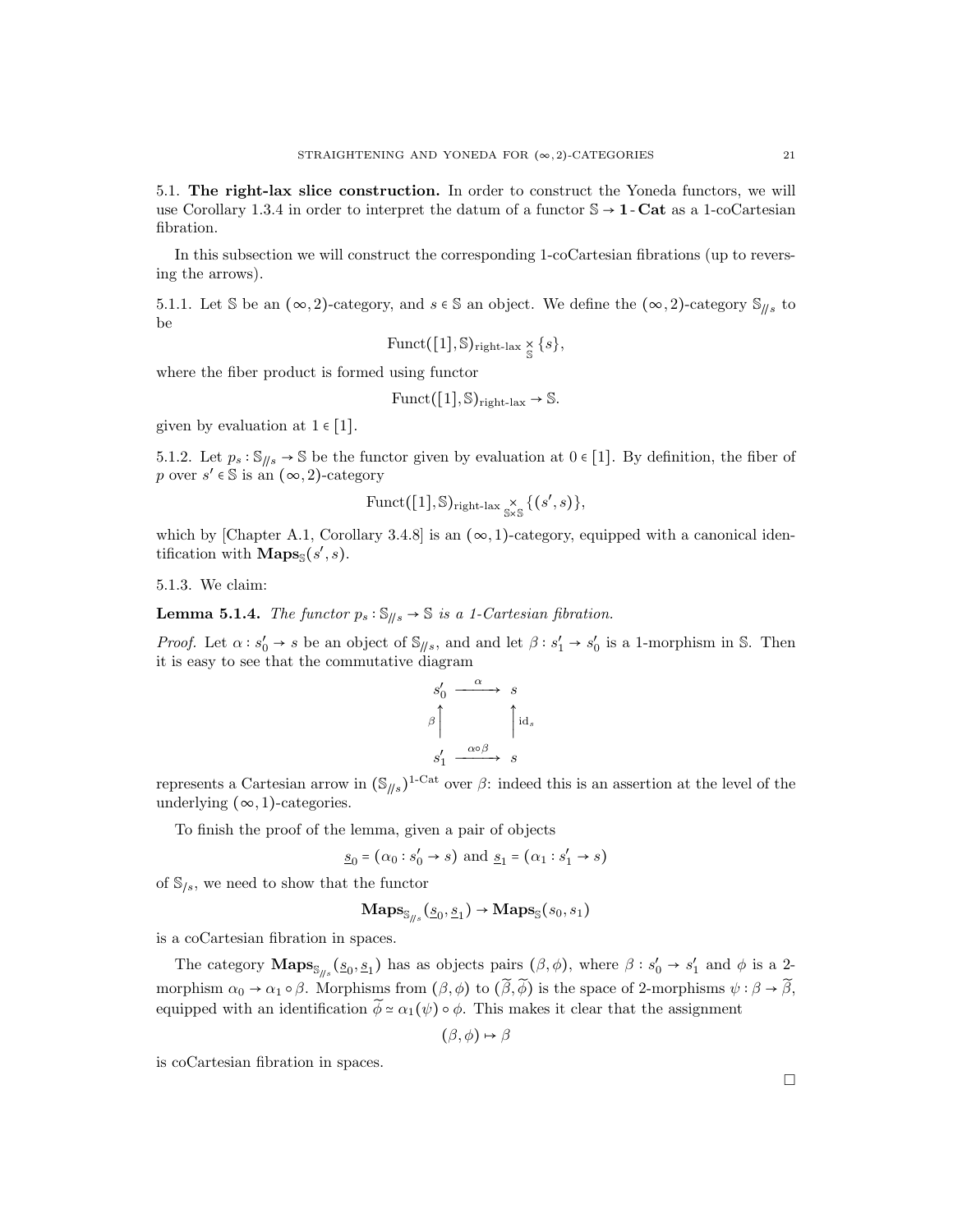5.1.5. Applying Corollary 1.2.6, from the 1-Cartesian fibration  $\mathcal{S}_{\parallel s} \to \mathcal{S}$  we obtain a functor

$$
\widetilde{h}_s : \mathbb{S}^{1-\text{op}} \to \mathbf{1}\text{-}\mathbf{Cat}.
$$

The value of this functor on a given  $s' \in \mathbb{S}$  is

$$
(\mathbb{S}_{\parallel/s})_{s'} \simeq \mathbf{Maps}_{\mathbb{S}}(s',s).
$$

5.2. The 2-categorical Yoneda lemma. In this subsection we will establish the isomorphism  $(5.2).$ 

5.2.1. For a pair of 1-Cartesian fibrations in  $(\infty, 1)$ -categories  $\mathbb{T}_0$ ,  $\mathbb{T}_1$  over S, let us denote by

$$
\mathbf{Maps}^{\mathrm{strict}}_{\mathbb{S}}(\mathbb{T}_0,\mathbb{T}_1)\coloneqq\mathbf{Maps}_{\mathbf{(1-Cart}_{/\mathbb{S}})_{\mathrm{strict}}}(\mathbb{T}_0,\mathbb{T}_1),
$$

where the notation  $(1 - \text{Cart}_{\sqrt{S}})_{\text{strict}}$  is as in Sect. 1.2.3.

I.e.,  $\mathbf{Maps}^{\text{strict}}_{\mathbb{S}}(\mathbb{T}_0, \mathbb{T}_1)$  is the full subcategory of  $\mathbf{Maps}_{\mathbb{S}}(\mathbb{T}_0, \mathbb{T}_1)$  that consists of those functors that map 1-morphisms in  $\mathbb{T}_0$  that are Cartesian over  $\mathbb{S}$  to 1-morphisms in  $\mathbb{T}_1$  with the same property.

5.2.2. We claim:

**Proposition 5.2.3.** For a 1-Cartesian fibration  $F : \mathbb{T} \to \mathbb{S}$ , evaluation at  $(s \stackrel{\text{id}_s}{\to} s) \in \mathbb{S}_{\parallel s}$  defines an equivalence

$$
\mathbf{Maps}^{\text{strict}}_{\mathbb{S}}(\mathbb{S}_{\#s}, \mathbb{T}) \to \mathbb{T}_{s}.
$$

Proof. Let

$$
(\mathrm{Funct}([1], \mathbb{T})_{\mathrm{right-lax}})^{\mathrm{Cart}_{\mathrm{fS}}} \subset \mathrm{Funct}([1], \mathbb{T})_{\mathrm{right-lax}}
$$

denote the full subcategory whose objects are 1-morphisms Cartesian over S.

Evaluation defines functors

$$
ev_0, ev_1: (Funct([1], \mathbb{T})_{right\text{-}lax})^{Cart_{\text{S}}} \to \mathbb{T}.
$$

Consider the fiber product

$$
(\mathrm{Funct}([1], \mathbb{T})_{\mathrm{right-lax}})^{\mathrm{Cart}_{/S}} \underset{\mathrm{ev}_1, \mathbb{T}}{\times} \mathbb{T}_s \simeq (\mathrm{Funct}([1], \mathbb{T})_{\mathrm{right-lax}})^{\mathrm{Cart}_{/S}} \underset{\mathrm{Foe}_{V_1, S}}{\times} \{s\}.
$$

It is easy to see that the functor (between  $(\infty, 2)$ -categories over S)

$$
(\mathrm{Funct}([1], \mathbb{T})_{\mathrm{right\text{-}lax}})^{\mathrm{Cart}_{/S}} \underset{\mathrm{ev}_1, \mathbb{T}}{\times} \mathbb{T}_s \to \mathbb{S}_{\text{--} \times} \times \mathbb{T}_s
$$

is an equivalence.

Hence, we obtain a functor (between  $(\infty, 2)$ -categories over S)

$$
\mathbb{S}_{\textit{if }s} \times \mathbb{T}_{s} \to (\text{Funct}([1], \mathbb{T})_{\text{lax}})^{\text{Cart}_{\textit{fs}}} \times_{\text{ev}_{1}, \mathbb{T}} \mathbb{T}_{s} \to (\text{Funct}([1], \mathbb{T})_{\text{lax}})^{\text{Cart}_{\textit{fs}}} \xrightarrow{\text{ev}_{0}} \mathbb{T}.
$$

The latter gives rise to a functor

$$
\mathbb{T}_s \to \mathbf{Maps}_{\mathbb{S}}(\mathbb{S}_{\textit{f/s}}, \mathbb{T}).
$$

It is easy to see that the latter functor takes values in  $\text{Maps}_{\mathbb{S}}^{\text{strict}}(\mathbb{S}_{\parallel/s}, \mathbb{T})$  and provides an inverse to one in the statement of the proposition.

 $\Box$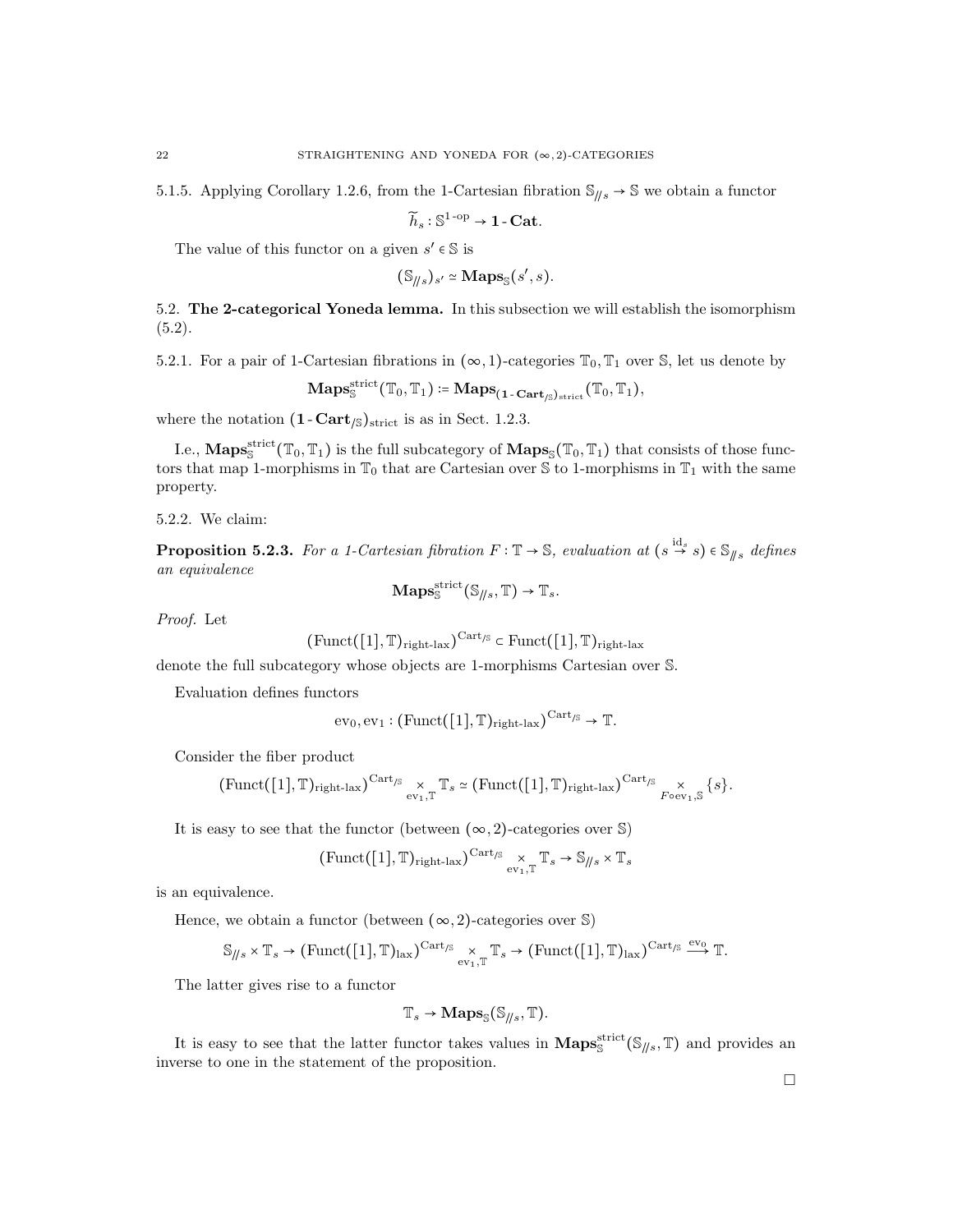5.2.4. Applying Corollary 1.2.6, from Proposition 5.2.3 we obtain:

Corollary 5.2.5. For  $F : \mathbb{S}^{1-\text{op}} \to \mathbf{1}$ -Cat, evaluation at  $s \in \mathbb{S}$  defines an equivalence

$$
\mathbf{Maps}_{\mathrm{Funct}(\mathbb{S}^{1-\mathrm{op}},\mathbf{1}-\mathbf{Cat})}(\widetilde{h}_s,F) \simeq F(s).
$$

5.3. The 2-categorical Yoneda embedding. We will now show how to turn  $s \in \mathbb{S}$  into a parameter and thus obtain the Yoneda functor

 $\text{Yon}_{\mathbb{S}} : \mathbb{S} \to \text{Funct}(\mathbb{S}^{1-\text{op}}, 1-\text{Cat}).$ 

We will then show that  $\text{Yon}_{\mathbb{S}}$  is fully faithful.

5.3.1. For  $\mathcal{S} \in 2$ -Cat, consider the  $(\infty, 2)$ -category

 $Funct([1], \mathbb{S})_{right\}$ 

Evaluation on  $0, 1 \in [1]$  defines two functors

 $ev_0, ev_1 : \text{Funct}([1], \mathbb{S})_{\text{right-lax}} \Rightarrow \mathbb{S}.$ 

As in Lemma 5.1.4 one shows:

### Lemma 5.3.2.

- (a) The functor  $ev_1 : \text{Funct}([1], \mathbb{S})_{\text{right-law}} \to \mathbb{S}$  is a 2-coCartesian fibration of  $(\infty, 2)$ -categories.
- (b) The functor

 $(ev_0 \times ev_1) : Funct([1], \mathbb{S})_{right-last} \rightarrow \mathbb{S} \times \mathbb{S}$ 

is a strict functor between 2-coCartesian fibrations over S.

5.3.3. Applying Corollary 1.3.3, from the functor  $ev_0 \times ev_1$  we obtain a functor

 $\mathbb{S} \rightarrow 2$  - Cat,

equipped with a natural transformation to the constant functor with value S.

I.e., we obtain a functor

(5.3)  $\mathbb{S} \to 2$  -  $\mathrm{Cat}_{\mathbb{S}}$ 

5.3.4. Note, however, that by Lemma 5.1.4, the functor (5.3) takes values in the full subcategory

$$
1 - \mathbf{Cart}_{/\mathbb{S}} \subset 2 - \mathbf{Cat}_{/\mathbb{S}}.
$$

Moreover, the functor (5.3) factors through the 1-full subcategory

$$
(1 - \mathbf{Cart}_{/\mathbb{S}})_{\mathrm{strict}} \subset 1 - \mathbf{Cart}_{/\mathbb{S}}.
$$

I.e., we have a functor

(5.4) 
$$
\mathbb{S} \to (1 - \text{Cart}_{\text{/S}})_{\text{strict}}.
$$

5.3.5. Applying the equivalence  $(1 - \text{Cart}_{\mathcal{S}})_{\text{strict}} \simeq \text{Funct}(\mathbb{S}^{1-\text{op}}, 1-\text{Cat})$ , from  $(5.4)$ , we obtain a functor

(5.5) 
$$
Yon_S: S \to \text{Funct}(S^{1-op}, \mathbf{1-Cat}),
$$

or, equivalently, a functor

 $(5.6)$  S  $\mathbb{S}^{1\text{-op}} \times \mathbb{S} \to 1\text{-}\mathrm{Cat}.$ 

We will refer to the functor Yons of  $(5.5)$  as the 2-categorical Yoneda functor.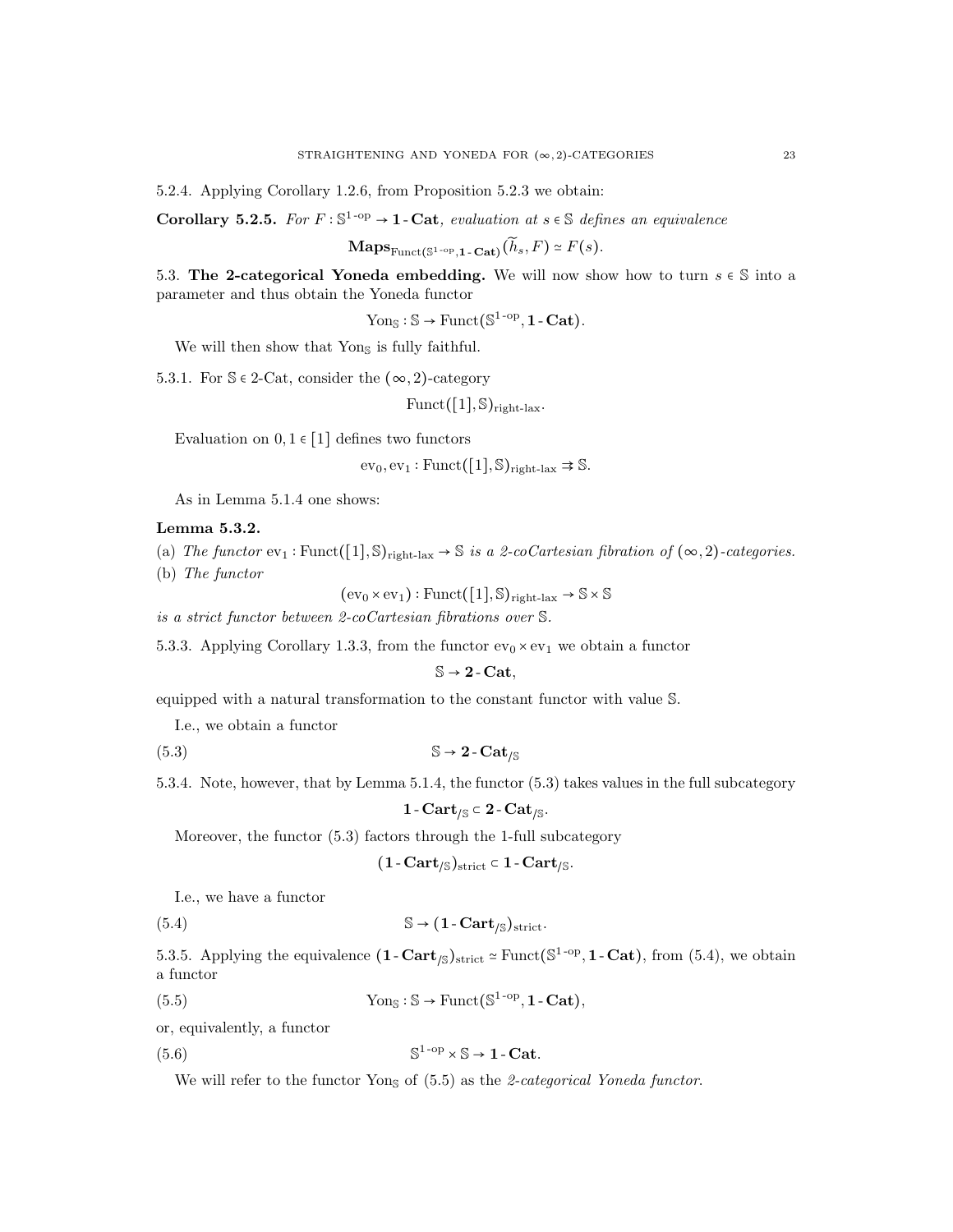5.3.6. We claim:

Proposition 5.3.7. The functor (5.5) is fully faithful.

*Proof.* We need to show that for  $s, s' \in \mathbb{S}$ , the functor

$$
\mathbf{Maps}_{\mathbb{S}}(s, s') \to \mathbf{Maps}_{\mathrm{Funct}(\mathbb{S}^{1-\mathrm{op}}, 1-\mathbf{Cat})}(\mathrm{Yon}_{\mathbb{S}}(s), \mathrm{Yon}_{\mathbb{S}}(s'))
$$

is an equivalence.

Equivalently (by virtue of Corollary 1.2.6), we need to show that the composite functor

 $(5.7)$  Maps<sub>S</sub> $(s, s') \rightarrow \text{Maps}_{\text{Funct}(\mathbb{S}^{1-\text{op}}, 1-\text{Cat})}(\text{Yon}(s), \text{Yon}(s')) \rightarrow \text{Maps}_{\mathbb{S}}^{\text{strict}}(\mathbb{S}_{\parallel s}, \mathbb{S}_{\parallel s'})$ is an equivalence.

By construction, the above map (5.7) has the property that for any  $t \in \mathbb{S}$  the induced map

$$
Maps_{\mathbb{S}}(s, s') \rightarrow Maps_{\mathbb{S}}^{strict}(\mathbb{S}_{\parallel s}, \mathbb{S}_{\parallel s'}) \rightarrow \rightarrow Maps((\mathbb{S}_{\parallel s})_t, (\mathbb{S}_{\parallel s'})_t) \simeq Maps(Maps_{\mathbb{S}}(t, s), Maps_{\mathbb{S}}(t, s'))
$$

is the map

 $\mathbf{Maps}_{\mathbb{S}}(s, s') \rightarrow \mathbf{Maps}(\mathbf{Maps}_{\mathbb{S}}(t, s), \mathbf{Maps}_{\mathbb{S}}(t, s')),$ 

given by composition of 1-morphisms.

Taking  $t = s$  and evaluating at id<sub>s</sub>, we obtain that the composition

$$
\begin{aligned}\n\mathbf{Maps}_{\mathbb{S}}(s,s') &\rightarrow \mathbf{Maps}_{\mathbb{S}}^{\text{strict}}(\mathbb{S}_{\parallel s},\mathbb{S}_{\parallel s'}) &\rightarrow \\
&\rightarrow \mathbf{Maps}((\mathbb{S}_{\parallel s})_s,(\mathbb{S}_{\parallel s'})_s) &\rightarrow \mathbf{Maps}(\mathbf{Maps}_{\mathbb{S}}(s,s),\mathbf{Maps}_{\mathbb{S}}(s,s')) &\rightarrow \mathbf{Maps}_{\mathbb{S}}(s,s')\n\end{aligned}
$$

is the identity map.

Now, according to Proposition 5.2.3, the composition

$$
Maps^{strict}_{\mathbb{S}}(\mathbb{S}_{\parallel s}, \mathbb{S}_{\parallel s'}) \to Maps((\mathbb{S}_{\parallel s})_s, (\mathbb{S}_{\parallel s'})_s) \to \to Maps(Maps_{\mathbb{S}}(s, s), Maps_{\mathbb{S}}(s, s')) \to Maps_{\mathbb{S}}(s, s')
$$

is an isomorphism, implying that (5.7) is an equivalence as well.

## Appendix A. The universal right-lax functor

 $\Box$ 

## A.1. The construction.

A.1.1. Consider the 1-fully faithful functor

$$
2\text{-Cat} \to 2\text{-Cat}_{\text{right-lax}_{\text{non-unit}}},
$$

see [Chapter A.1, Sect. 3.1.5].

This functor is easily seen to commute with limits. Hence, it admits a left adjoint, to be denoted

$$
\mathbb{S} \mapsto \mathrm{RLax}_{\mathrm{non-untl}}(\mathbb{S}).
$$

It turns out that this functor can be described rather explicitly, and this description is useful.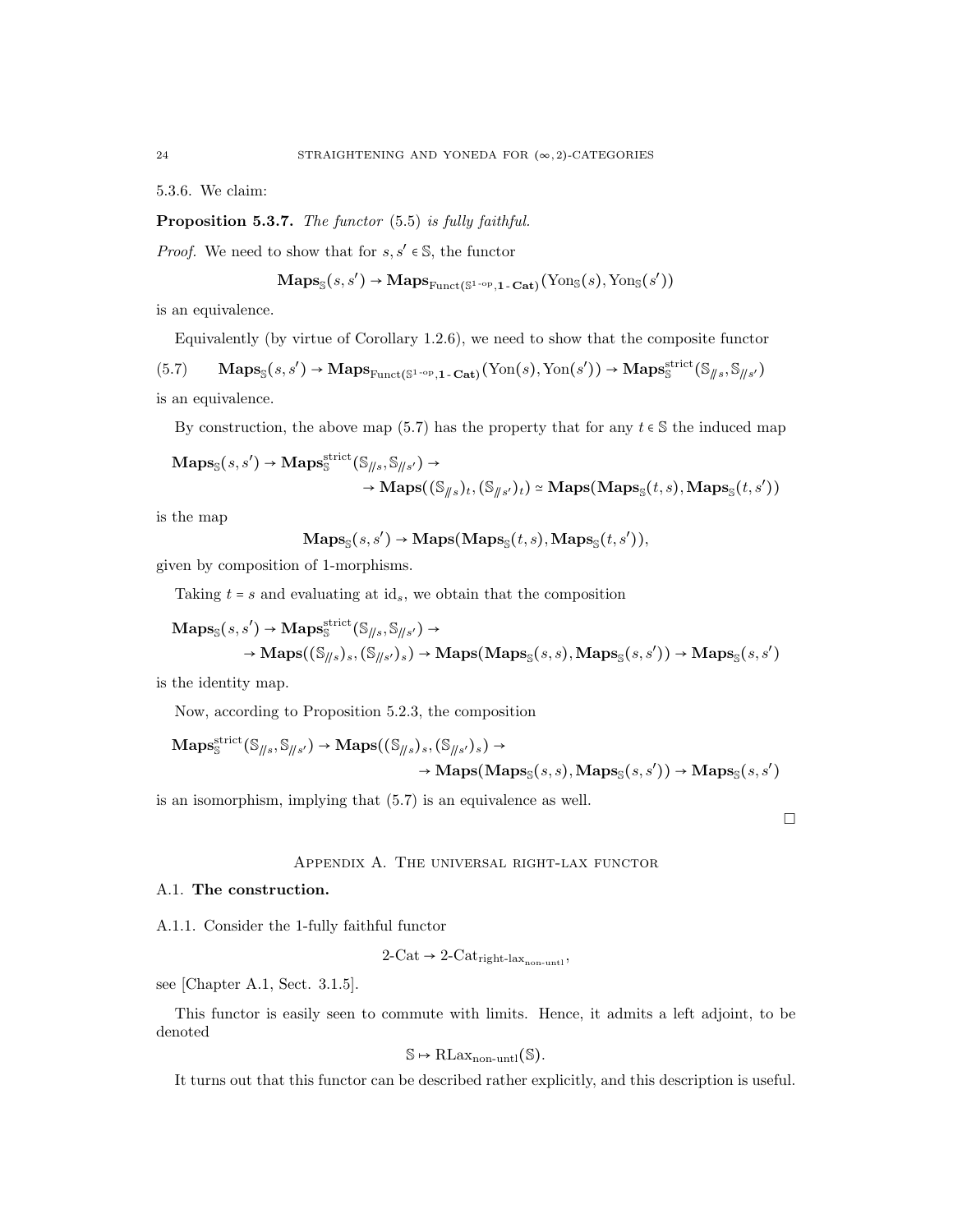A.1.2. Recall the notation  $\mathbb{S}^{\oint}$ , see [Chapter A.1, Sect. 3.1.1].

Starting from  $\mathcal{S} \in 2$ -Cat, consider the following  $(\infty, 1)$ -category:

$$
\text{RLax}_{\text{non-untl}}(\mathbb{S})^{\oint} := \mathbb{S}^{\oint} \underset{\mathbf{\Delta}^{\text{op}}}{\times} \text{Actv},
$$

where Actv is the full subcategory of Funct([1],  $\Delta^{\rm op}$ ), spanned by active morphisms, and Actv  $\rightarrow \mathbf{\Delta}^{\text{op}}$  is the functor of evaluation at  $0 \in [1]$ .

Evaluation on  $1 \in [1]$  defines a functor

$$
RLax_{non-untl}(\mathbb{S})^{\oint} \to \mathbf{\Delta}^{\mathrm{op}}.
$$

A.1.3. For example,

$$
\mathrm{RLax}_{\mathrm{non-untl}}(\mathbb{S})^{\oint} \underset{\mathbf{\Delta}^{\mathrm{op}}}{\times} \{[0]\} \simeq \mathrm{Seq}_{0}(\mathbb{S}).
$$

The category RLax<sub>non-untl</sub> $(\mathbb{S})^{\oint} \chi_{\infty}$  {[1]} is described as follows. It is a coCartesian fibration over  $\Delta_{\text{actv}}^{\text{op}}$  (where  $\Delta_{\text{actv}}$  is the 1-full subcategory of  $\Delta$  where we restrict the arrows to active morphisms). We have

$$
\{[n]\}_{\Delta^{\times}_{\text{actv}}} \left(\text{RLax}_{\text{non-unit}}(\mathbb{S})^{\oint} \underset{\Delta^{\text{op}}}{\times} \{[1]\}\right) \simeq \text{Seq}_n(\mathbb{S}).
$$

For an active map  $\alpha : [m] \to [n]$  the corresponding functor between the fibers identifies with the functor

$$
\mathrm{Seq}_n(\mathbb{S}) \to \mathrm{Seq}_m(\mathbb{S}),
$$

induced by  $\alpha$ .

A.1.4. The projection  $[1] \rightarrow [0]$  defines a functor  $\Delta^{\rm op} \rightarrow$  Actv, which in turn gives rise to a functor

$$
\iota_{\mathbb{S}}^{\oint} : \mathbb{S}^{\oint} \to \text{RLax}_{\text{non-unit}}(\mathbb{S})^{\oint} := \mathbb{S}^{\oint} \underset{\Delta^{\text{op}}}{\times} \text{Actv},
$$

compatible with projections to  $\mathbf{\Delta}^{\text{op}}$ .

We will prove:

### Theorem A.1.5.

(i) The functor RLax<sub>non-untl</sub> $(\mathbb{S})^{\oint} \to \mathbf{\Delta}^{\text{op}}$  of (A.1) is a coCartesian fibration, and the resulting  $functor \Delta^{op} \to 1$ -Cat lies in the essential image of the functor  $Seq_{\bullet}$ ; denote the resulting  $(\infty, 2)$ category by RLax<sub>non-untl</sub>(S).

(ii) The functor  $\iota_{\mathbb{S}}^{\mathcal{G}}$  sends coCartesian arrows over inert morphisms in  $\Delta^{\mathrm{op}}$  to coCartesian arrows. Denote the resulting lax functor  $\mathbb{S} \rightarrow \text{RLax}_{\text{non-unit}}(\mathbb{S})$  by  $\iota_{\mathbb{S}}$ .

(iii) For any  $\mathbb{T} \in 2$ -Cat, the composite map

 $\mathrm{Maps}_{2\text{-}\mathrm{Cat}}(\mathrm{RLax}_{\mathrm{non-unt1}}(\mathbb{S}), \mathbb{T}) \rightarrow \mathrm{Maps}_{2\text{-}\mathrm{Cat}_{\mathrm{right-lax}_{\mathrm{non-unt1}}}}(\mathrm{RLax}_{\mathrm{non-unt1}}(\mathbb{S}), \mathbb{T}) \rightarrow$ 

 $\rightarrow$  Maps<sub>2-Catright-lax<sub>non-untl</sub> (S, T),</sub>

where the second arrow is given by precomposition with  $\iota_{\mathbb{S}}$ , is an isomorphism.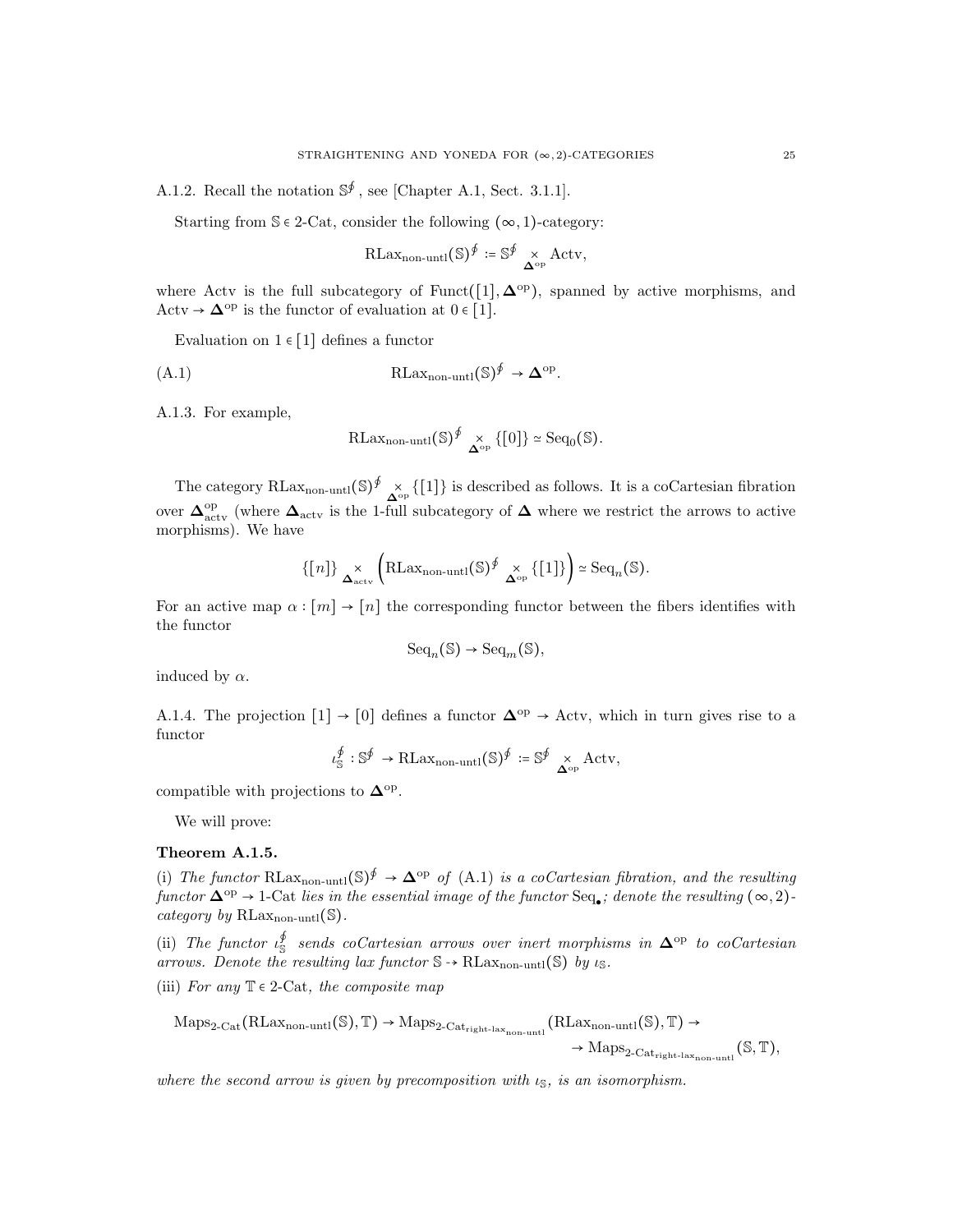A.1.6. Note that the functor

$$
\iota_{\mathbb{S}}^{\oint} : \mathbb{S}^{\oint} \to \text{RLax}_{\text{non-unit}}(\mathbb{S})^{\oint}
$$

admits a left adjoint; to be denoted  $\lambda_{\mathbb{S}}^{\phi}$ . This is a functor between categories over  $\mathbf{\Delta}^{\text{op}}$  that sends coCartesian edges to coCartesian edges.

For example, the corresponding functor

$$
\mathrm{RLax}_{\mathrm{non-untl}}(\mathbb{S})^{\oint} \underset{\mathbf{\Delta}^{\mathrm{op}}}{\times} [1] \to \mathrm{Seq}_1(\mathbb{S})
$$

is given, in terms of the description in Sect. A.1.3 by the compatible family of functors

$$
\mathrm{Seq}_n(\mathbb{S}) \to \mathrm{Seq}_1(\mathbb{S}),
$$

each corresponding to the unique active map  $[1] \rightarrow [n]$ .

Hence, we obtain that the functor  $\lambda_{\mathbb{S}}^{\oint}$  corresponds to a functor

$$
\lambda_{\mathbb{S}}:\mathrm{RLax}_{\mathrm{non-untl}}(\mathbb{S})\to \mathbb{S}.
$$

We claim:

**Proposition A.1.7.** The functor  $\lambda_{\mathbb{S}}$ : RLax<sub>non-untl</sub>( $\mathbb{S}$ )  $\rightarrow$   $\mathbb{S}$  is the counit of the adjunction, i.e., corresponds to the identity functor on S, considered as a non-unital right-lax functor.

Proof. We need to show that the composite lax functor

$$
\mathbb{S} \stackrel{\iota_{\mathbb{S}}}{\rightarrow} \text{RLax}_{\text{non-untl}}(\mathbb{S}) \stackrel{\lambda_{\mathbb{S}}}{\rightarrow} \mathbb{S}
$$

identifies with the identity functor on S.

For that we need to show that the composite functor

$$
\lambda_{\mathbb{S}}^{\oint} \circ \iota_{\mathbb{S}}^{\oint} : \mathbb{S}^{\oint} \to \mathbb{S}^{\oint}
$$

is the identity functor. But this follows from the fact that the functor  $\iota_{\mathbb{S}}^{\phi}$  is fully faithful.

 $\Box$ 

## A.2. Proof of Theorem A.1.5.

A.2.1. To prove point (i) of the theorem, let us explicitly describe the functor

$$
\Delta^{\rm op}\to{\rm 1\text{-}Cat}
$$

corresponding to the projection

$$
\mathrm{RLax}_{\mathrm{non-untl}}(\mathbb{S})^{\oint} \to \mathbf{\Delta}^{\mathrm{op}}.
$$

Namely, this functor sends  $[m]$  to a coCartesian fibration over  $((\Delta_{\text{actv}})_{[m]})^{\text{op}}$ , whose fiber over an active map  $\gamma : [m] \to [n]$  is

$$
\{\gamma\} \underset{\left((\Delta_{\text{actv}})_{[m]}\right)^{\text{op}}} \times \left(\text{RLax}_{\text{non-unit}}(\mathbb{S})^{\oint} \underset{\Delta^{\text{op}}}{\times} \{[m]\}\right) = \text{Seq}_n(\mathbb{S}),
$$

and where for active map  $\alpha : [n_1] \rightarrow [n_2]$  the corresponding functor

 $Seq_{n_2}(\mathbb{S}) \rightarrow Seq_{n_1}(\mathbb{S})$ 

is induced by  $\alpha$ .

For a map  $\beta : [m_1] \rightarrow [m_2]$ , the corresponding functor

$$
(A.2) \qquad \qquad \text{RLax}_{\text{non-untl}}(\mathbb{S})^{\oint} \underset{\Delta^{\text{op}}}{\times} \{ [m_2] \} \to \text{RLax}_{\text{non-untl}}(\mathbb{S})^{\oint} \underset{\Delta^{\text{op}}}{\times} \{ [m_1] \}
$$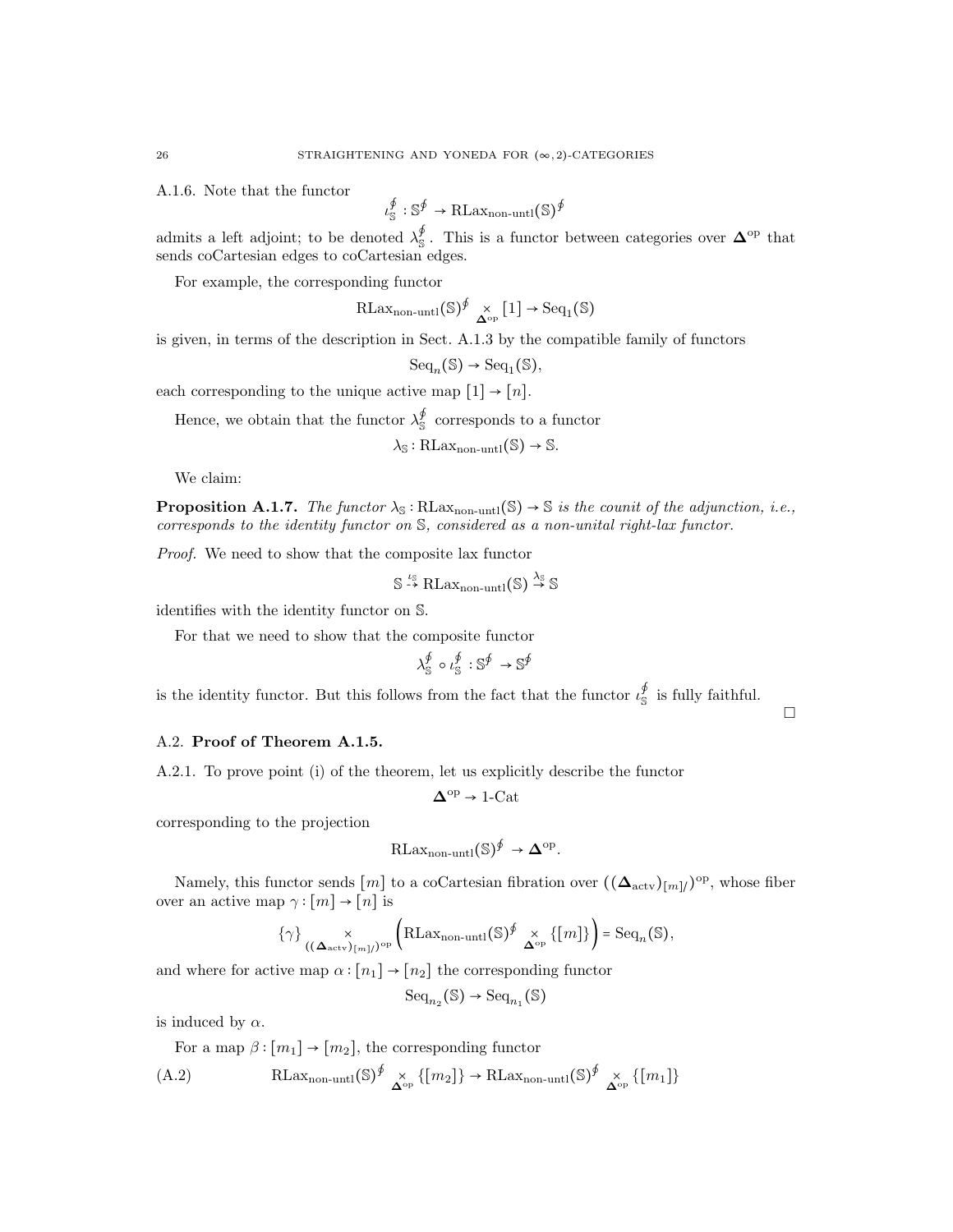is described as follows.

For an active map  $\gamma_2 : [m_2] \to [n_2]$ , the category of factorizations of  $\gamma_2 \circ \beta$  as

$$
[m_1] \stackrel{\gamma_1'}{\rightarrow} [n_1'] \stackrel{\alpha'}{\rightarrow} [n_2]
$$

has a final object

$$
\left[\begin{smallmatrix}m_1\end{smallmatrix}\right]\overset{\gamma_1}{\rightarrow}\left[\begin{smallmatrix}n_1\end{smallmatrix}\right]\overset{\alpha}{\rightarrow}\left[\begin{smallmatrix}n_2\end{smallmatrix}\right]
$$

In fact,  $\alpha$  is the injection of the sub-segment with the smallest element  $\gamma_2 \circ \beta(0)$  and the largest element  $\gamma_2 \circ \beta(m_1)$ .

The corresponding functor in (A.2) sends

$$
\{\gamma_2\} \underset{((\Delta_{\text{actv}})_{[m_2]})^{\text{op}}} \times \left(R\text{Lax}_{\text{non-unit}}(\mathbb{S})^{\oint} \underset{\Delta^{\text{op}}}{\times} \{[m_2]\}\right) \to \longrightarrow \{\gamma_1\} \underset{((\Delta_{\text{actv}})_{[m_1]})^{\text{op}}} \times \left(R\text{Lax}_{\text{non-unit}}(\mathbb{S})^{\oint} \underset{\Delta^{\text{op}}}{\times} \{[m_1]\}\right)
$$

and equals the functor

$$
\mathrm{Seq}_{n_2}(\mathbb{S}) \to \mathrm{Seq}_{n_1}(\mathbb{S})
$$

is induced by  $\alpha$ .

The verification of Conditions  $(0)-(2)$  for being an  $(\infty, 2)$ -category is now straightforward. It is equally easy to see that the functor  $\iota_S^{\$}$  sends coCartesian arrows over inert arrows in  $\Delta$  to coCartesian arrows.

A.2.2. Let us now show that the map

$$
\mathrm{Maps}_{2\text{-}\mathrm{Cat}}(\mathrm{RLax}_{\mathrm{non-untl}}(\mathbb{S}), \mathbb{T}) \rightarrow \mathrm{Maps}_{2\text{-}\mathrm{Cat}_{\mathrm{right\text{-}lax}_{\mathrm{non-untl}}}}(\mathbb{S}, \mathbb{T})
$$

is an isomorphism.

Given  $\mathbb{T} \in 2$ -Cat, the operation of relative left Kan extension along  $\iota_{\mathbb{S}}^{\phi}$  gives rise to a fully faithful embedding of spaces

(A.3) 
$$
\operatorname{Maps}_{1\text{-}\mathrm{Cat}_{/\mathbf{\Delta}^{\mathrm{op}}}}(\mathbb{S}^{\oint}, \mathbb{T}^{\oint}) \to \operatorname{Maps}_{1\text{-}\mathrm{Cat}_{/\mathbf{\Delta}^{\mathrm{op}}}}(\mathrm{RLax}_{\mathrm{non-unit}}(\mathbb{S})^{\oint}, \mathbb{T}^{\oint}).
$$

Let

$$
\mathrm{Maps}_{1\text{-}\mathrm{Cat}_{/\mathbf{\Delta}^\mathrm{op}}}^{\prime}(\mathbb{S}^{\oint},\mathbb{T}^{\oint}) \subset \mathrm{Maps}_{1\text{-}\mathrm{Cat}_{/\mathbf{\Delta}^\mathrm{op}}}(\mathbb{S}^{\oint},\mathbb{T}^{\oint})
$$

be the subspace consisting of functors that send coCartesian arrows over inert morphisms in  $\Delta^{\rm op}$  to coCartesian morphisms. Let

$$
\mathrm{Maps}_{1\text{-}\mathrm{Cat}_{/\mathbf{\Delta}^{\mathrm{op}}}}'(\mathrm{RLax}_{\mathrm{non-unt1}}(\mathbb{S})^{\oint}, \mathbb{T}^{\oint}) \subset \mathrm{Maps}_{1\text{-}\mathrm{Cat}_{/\mathbf{\Delta}^{\mathrm{op}}}}(\mathrm{RLax}_{\mathrm{non-unt1}}(\mathbb{S})^{\oint}, \mathbb{T}^{\oint})
$$

be the subspace consisting of functors that send all coCartesian arrows to coCartesian morphisms. We will show that the map (A.3) defines an isomorphism

$$
(A.4) \qquad \qquad \operatorname{Maps}_{1-\operatorname{Cat}_{/\mathbf{\Delta}^{\operatorname{op}}}}^{'}(\mathbb{S}^{\oint}, \mathbb{T}^{\oint}) \to \operatorname{Maps}_{1-\operatorname{Cat}_{/\mathbf{\Delta}^{\operatorname{op}}}}^{'}(\operatorname{RLax}_{\text{non-unit}}(\mathbb{S})^{\oint}, \mathbb{T}^{\oint}).
$$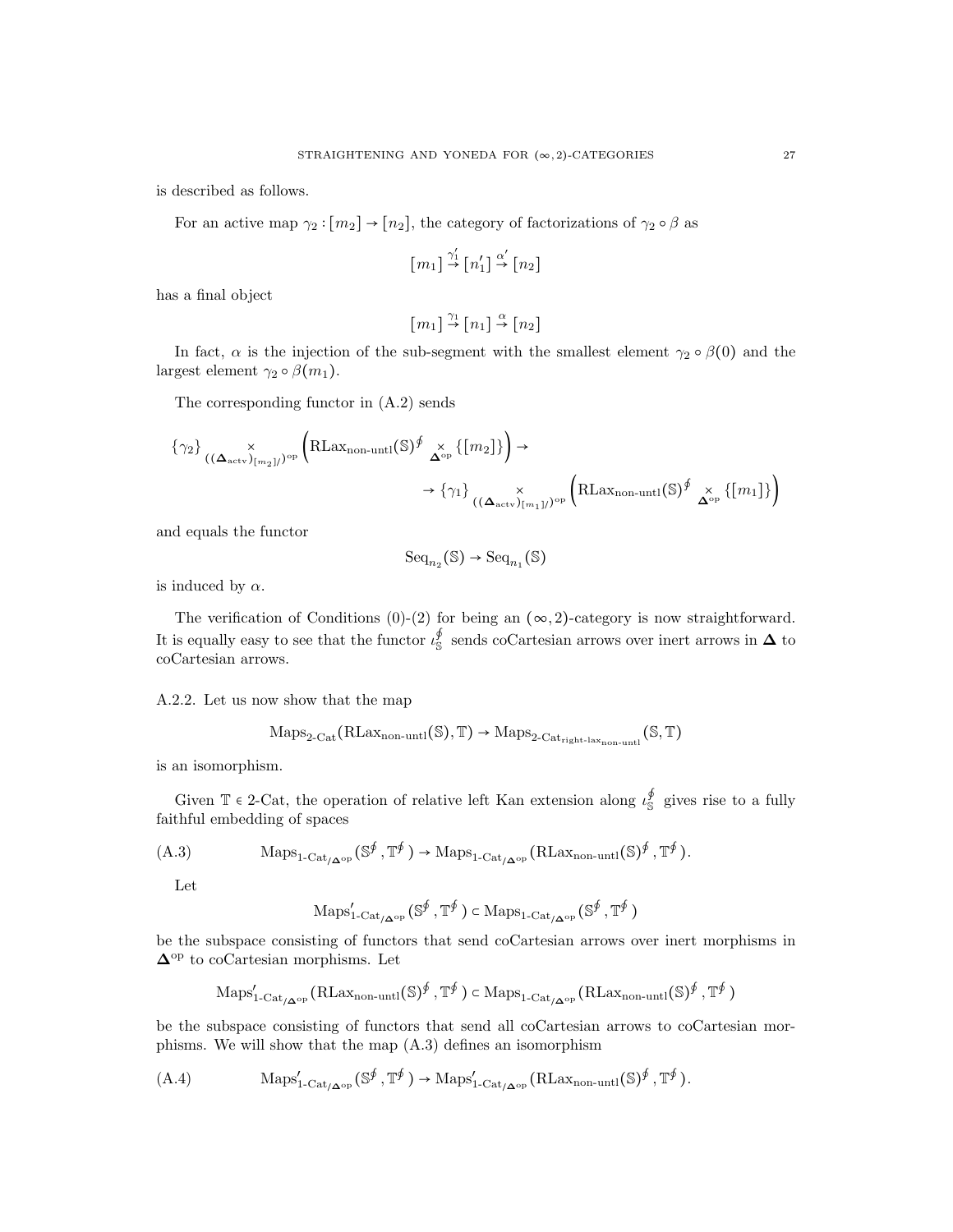A.2.3. Note that the functor

$$
\iota_{\mathbb{S}}^{\not\!{\theta}}: \mathbb{S}^{\not\!{\theta}} \rightarrow \textup{RLax}_{\textup{non-unit}}(\mathbb{S})^{\not\!{\theta}}
$$

admits a right adjoint, to be denoted  $\rho_{\mathbb{S}}^{\phi}$ . Explicitly, for every m and  $\gamma : [m] \to [n]$ , the functor  $\rho_{\rm S}^{\oint}$  makes the following diagram commutative

$$
\{\gamma\} \underset{\text{(}\Delta_{\text{actv}})_{[m]/\text{OP}}}{\times} \left( \text{RLax}_{\text{non-unit}}(\mathbb{S})^{\oint} \underset{\Delta^{\text{op}}}{\times} \{ [m] \} \right) \longrightarrow \text{RLax}_{\text{non-unit}}(\mathbb{S})^{\oint}
$$

$$
\longrightarrow \underset{\text{Seq}_n(\mathbb{S})}{\longrightarrow} \underset{\text{S}^{\oint}}{\longrightarrow} \underset{\text{S}^{\oint}}{\longrightarrow}
$$

In particular, we note that  $\rho_{\mathbb{S}}^{\phi}$  does not respect the projections

$$
\text{RLax}_{\text{non-untl}}(\mathbb{S})^{\oint} \to \mathbf{\Delta}^{\text{op}} \text{ and } \mathbb{S}^{\oint} \to \mathbf{\Delta}^{\text{op}}.
$$

We have the following general assertion:

**Lemma A.2.4.** Suppose we have a diagram of  $(\infty, 1)$ -categories



such that  $\iota$  is fully faithful and admits a right adjoint  $\rho$ . Then for any coCartesian fibration  $D \rightarrow I$ , relative left Kan extension gives a fully faithful embedding

$$
\mathrm{Maps}_{1\text{-}\mathrm{Cat}_{/I}}(C',D)\hookrightarrow \mathrm{Maps}_{1\text{-}\mathrm{Cat}_{/I}}(C,D)
$$

with the image consisting of functors  $F: \mathbf{C} \to \mathbf{D}$  over I such that for every  $c \in \mathbf{C}$ , the counit of the adjunction  $\iota \circ \rho(c) \to c$  induces the arrow

$$
F(\iota \circ \rho(c)) \to F(c)
$$

in D that is coCartesian over I.

A.2.5. Applying this lemma, we need to show that for a functor

$$
F: \text{RLax}_{\text{non-untl}}(\mathbb{S})^{\oint} \to \mathbb{T}^{\oint}
$$

the following conditions are equivalent:

- (1)  $F$  takes coCartesian arrows to coCartesian arrows;
- (2) F takes the arrows coming from the counit of the adjunction  $\iota_{\mathbb{S}}^{\mathcal{P}} \circ \rho_{\mathbb{S}}^{\mathcal{P}} \to$  id and also arrows of the form  $\iota_{\mathbb{S}}^{\phi}(f)$ , where f is a coCartesian arrow in  $\mathbb{S}^{\phi}$  lying over an inert map in  $\mathbf{\Delta}^{\mathrm{op}}$ , to coCartesian arrows.

We have the following general observation:

**Lemma A.2.6.** Let  $D \to I$  be a coCartesian fibration of  $(\infty, 1)$ -categories. Then an arrow in **D** is coCartesian over **I** if and only if its image in  $D^{1-{\rm ord}n}$  is coCartesian over  $I^{1-{\rm ord}n}$ .

This lemma allows to replace the verification of the equivalence of conditions (1) and (2) above to the case when T (and hence also S) is an ordinary 2-category. In this case the assertion is straightforward.

## A.3. Quasi-invertible 1-morphisms.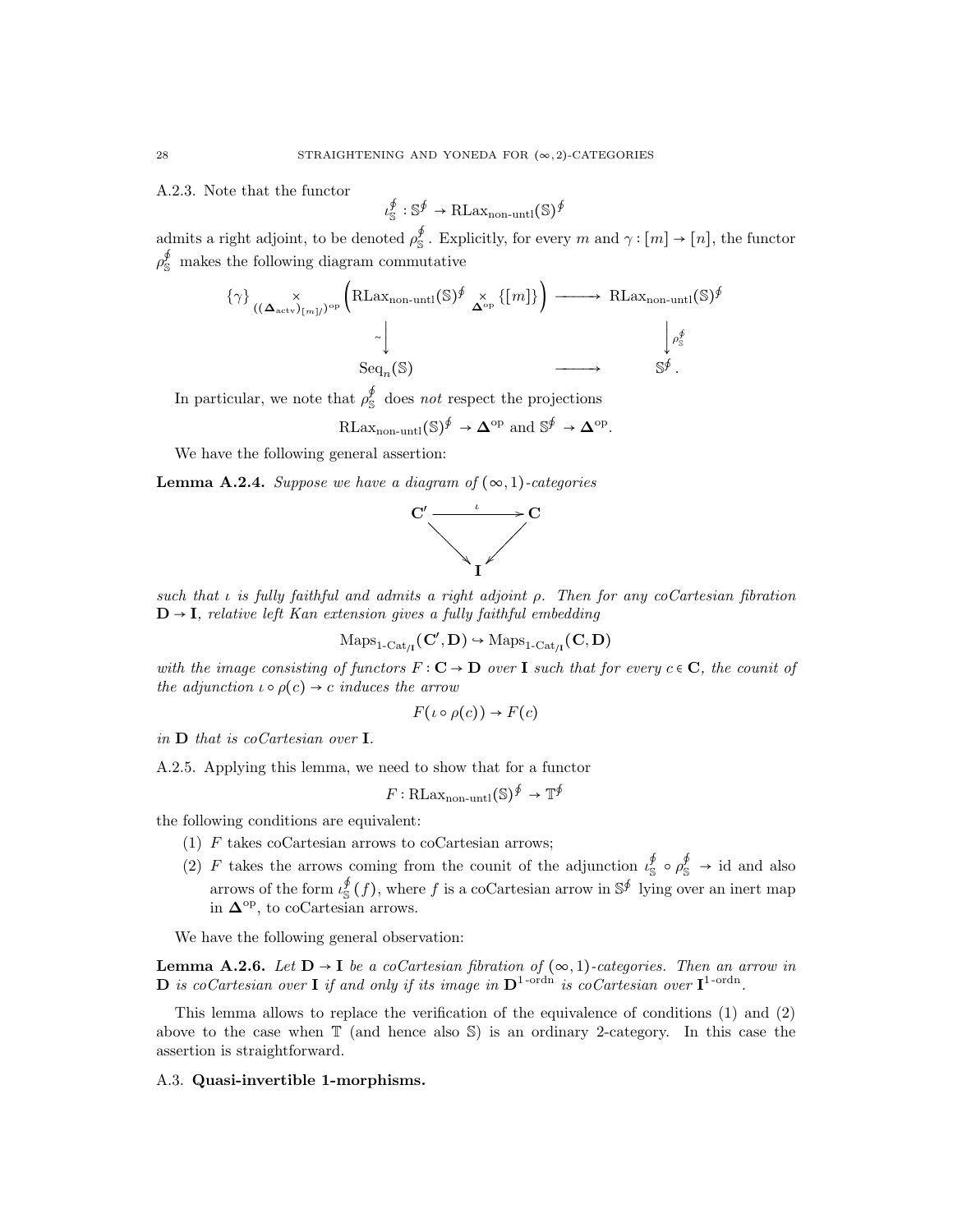A.3.1. Since

$$
\mathrm{Seq}_0(\mathrm{RLax}_{\mathrm{non-untl}}(\mathbb{S})) \simeq \mathrm{Seq}_0(\mathbb{S}),
$$

the categories  $\mathcal{S}_0$  and RLax<sub>non-untl</sub>(S) have the same spaces of objects.

Note that the subcategory

$$
\big(\mathrm{Seq}_1\big(\mathrm{RLax}_{\mathrm{non-unt1}}(\mathbb{S})\big)\big)^{\mathrm{invert}}\in\mathrm{Seq}_1\big(\mathrm{RLax}_{\mathrm{non-unt1}}(\mathbb{S})\big)
$$

identifies with

$$
\text{Seq}_0(\mathbb{S}) \simeq \{ [0] \} \underset{\Delta_{\text{actv}}}{\times} \left( \text{RLax}_{\text{non-unit}}(\mathbb{S})^{\oint} \underset{\Delta^{\text{op}}}{\times} \{ [1] \} \right) \subset
$$
  

$$
\subset \text{RLax}_{\text{non-unit}}(\mathbb{S})^{\oint} \underset{\Delta^{\text{op}}}{\times} \{ [1] \} = \text{Seq}_1(\text{RLax}_{\text{non-unit}}(\mathbb{S})).
$$

A.3.2. We shall say that a 1-morphism is quasi-invertible if it belongs to the full subcategory, to be denoted  $(\text{Seq}_1(\text{RLax}_{\text{non-unit}}(\mathbb{S})))^{q\text{-invert}}$ , and equal to

$$
\begin{split} \mathrm{Seq}_0(\mathbb{S}) &\simeq \big(\mathrm{Seq}_1(\mathbb{S})\big)^{\mathrm{invert}} \subset \mathrm{Seq}_1(\mathbb{S}) \simeq \big\{ [1] \big\} \underset{\Delta_{\mathrm{actv}}}{\times} \left(\mathrm{RLax}_{\mathrm{non-unit}}(\mathbb{S})^{\oint} \underset{\Delta^{\mathrm{op}}}{\times} \big\{ [1] \big\} \right) \subset \\ &\subset \mathrm{RLax}_{\mathrm{non-unit}}(\mathbb{S})^{\oint} \underset{\Delta^{\mathrm{op}}}{\times} \big\{ [1] \big\} = \mathrm{Seq}_1\big(\mathrm{RLax}_{\mathrm{non-unit}}(\mathbb{S})\big). \end{split}
$$

Remark A.3.3. Note that we thus obtain two different fully faithful functors

$$
Seq_0(\mathbb{S}) \simeq (Seq_1(RLax_{non-unt1}(\mathbb{S})))^{invert} \hookrightarrow Seq_1(RLax_{non-unt1}(\mathbb{S}))
$$

and

$$
\mathrm{Seq}_0(\mathbb{S}) \simeq (\mathrm{Seq}_1(\mathrm{RLax}_{\mathrm{non-unt1}}(\mathbb{S})))^{q\text{-invert}} \hookrightarrow \mathrm{Seq}_1(\mathrm{RLax}_{\mathrm{non-unt1}}(\mathbb{S})).
$$

By construction, these functors are connected by a natural transformation (from the former to the latter).

A.3.4. We observe:

**Lemma A.3.5.** A non-unital right-lax functor  $\mathbb{S} \rightarrow \mathbb{T}$  is unital if and only if the corresponding functor

 $RLax_{non-untl}(\mathbb{S}) \rightarrow \mathbb{T}$ 

sends quasi-invertible 1-morphisms to isomorphisms.

Appendix B. Localizations on 1-morphisms

## B.1. The notion of localization on 1-morphisms.

B.1.1. Let C be an  $(\infty, 1)$ -category, and let C'  $\subset$  C be a 1-full subcategory with the same class of objects. (I.e., the datum of C amounts to specifying a class of 1-morphisms containing all isomorphisms and closed under compositions).

Recall that the localization of  $C$  with respect to  $C'$  is a pair

$$
(\mathbf{C}, F_{\operatorname{can}} : \mathbf{C} \to \widetilde{\mathbf{C}}_{\operatorname{can}}),
$$

universal with respect to functors  $F: \mathbf{C} \to \widetilde{\mathbf{C}}$  that map 1-morphisms from  $\mathbf{C}'$  to isomorphisms.

B.1.2. Let  $F : \mathbb{S} \to \mathbb{T}$  be a functor between  $(\infty, 2)$ -categories.

**Definition B.1.3.** We shall say that F is a localization on 1-morphisms if:

- (1) The functor  $Seq_0(\mathbb{S}) \to Seq(\mathbb{T})_0$  is an isomorphism (in Spc);
- (2) The functor  $Seq_1(S) \rightarrow Seq(\mathbb{T})_1$  is a localization.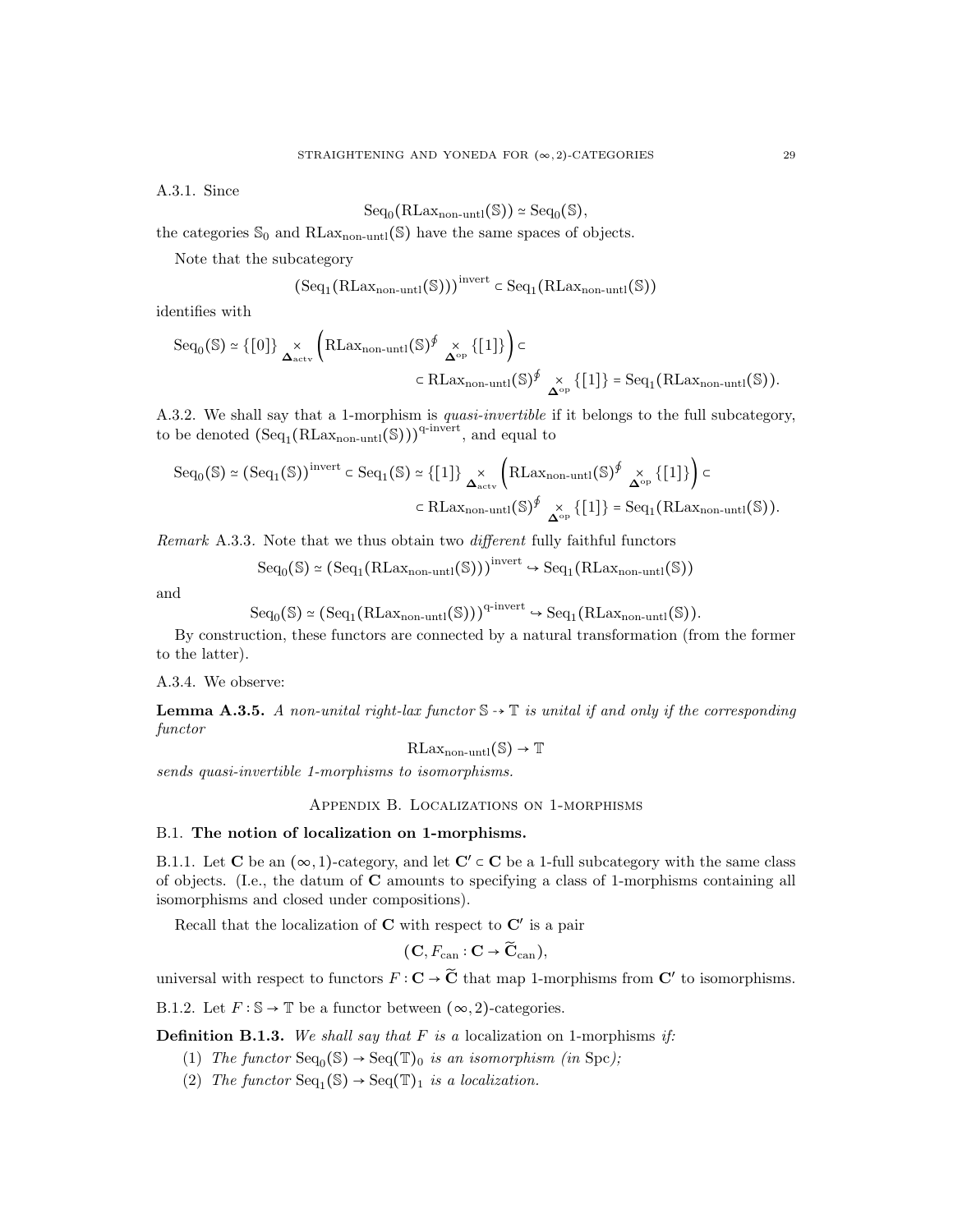B.1.4. We claim:

**Proposition B.1.5.** For a functor  $F : \mathbb{S} \to \mathbb{T}$ , the following are equivalent:

- (1)  $F$  is a localization on 1-morphisms;
- (2) The corresponding functor  $\mathbb{S}^{\oint} \to \mathbb{T}^{\oint}$  is a localization.

Proof. Follows from the next general lemma:

**Lemma B.1.6.** Let  $C \to I$  and  $D \to I$  be coCartesian fibrations, and let  $F: C \to D$  be a functor compatible with the projections to  $I$  such that F sends coCartesian arrows to coCartesian arrows. Then F is a localization if and only if for every  $\mathbf{i} \in \mathbf{I}$  the corresponding functor  $\mathbf{C} \times \{\mathbf{i}\} \to \mathbf{D} \times \{\mathbf{i}\}$ is a localization.

As a corollary, we obtain:

Corollary B.1.7. Let  $\mathbb{S} \to \mathbb{T}$  be a localization on 1-morphisms. Then for any  $\mathbb{X} \in 2$ -Cat, the maps

$$
\mathrm{Maps}_{2\text{-}\mathrm{Cat}}(\mathbb{T}, \mathbb{X}) \rightarrow \mathrm{Maps}_{2\text{-}\mathrm{Cat}}(\mathbb{S}, \mathbb{X}), \ \mathrm{Maps}_{2\text{-}\mathrm{Cat}_{\mathrm{right\text{-}lax}}}(\mathbb{T}, \mathbb{X}) \rightarrow \mathrm{Maps}_{2\text{-}\mathrm{Cat}_{\mathrm{right\text{-}lax}}}(\mathbb{S}, \mathbb{X})
$$

and

$$
\mathrm{Maps}_{2\text{-}\mathrm{Cat}_{\mathrm{right\text{-}lax}_{\mathrm{non\text{-}unt}}}}(\mathbb{T},\mathbb{X})\to\mathrm{Maps}_{2\text{-}\mathrm{Cat}_{\mathrm{right\text{-}lax}_{\mathrm{non\text{-}unt}}}}(\mathbb{S},\mathbb{X})
$$

are fully faithful.

B.1.8. It is easy to see that if  $\mathbb{S} \to \mathbb{T}$  is a localization on 1-morphisms, then for any  $\mathbb{X} \in 2$ -Cat, so is the functor

$$
\mathbb{S} \times \mathbb{X} \to \mathbb{S} \times \mathbb{T}.
$$

From here we obtain:

Corollary B.1.9. Let  $\mathbb{S} \to \mathbb{T}$  be a localization on 1-morphisms. Then for any  $\mathbb{X} \in 2$ -Cat, the functor

$$
\text{Funct}(\mathbb{T}, \mathbb{X}) \to \text{Funct}(\mathbb{S}, \mathbb{X})
$$

is fully faithful.

## B.2. Description of localizations.

B.2.1. We have:

**Proposition B.2.2.** Let  $\mathcal{S}$  be an  $(\infty, 2)$ -category. The following pieces of data are equivalent:

(i) The datum of a functor  $\mathbb{S} \to \mathbb{T}$ , which is a localization on 1-morphisms.

(ii) The datum of a functor  $\mathbb{S}^{2\text{-ordn}} \to \mathbb{T}^{2\text{-ordn}}$ , which is a localization on 1-morphisms.

(iii) The datum of a subset of isomorphism classes of morphisms in  $Seq_1(S)$  that contains all isomorphisms and is closed under the composition operation

$$
\pi_0({\rm Seq}_1(\mathbb{S})) \underset{\pi_0({\rm Sq}(\mathbb{S}_0)}{\times} \pi_0({\rm Seq}_1(\mathbb{S})) \to \pi_0({\rm Seq}_1(\mathbb{S})).
$$

Proof. Follows from the next general lemma:

 $\Box$